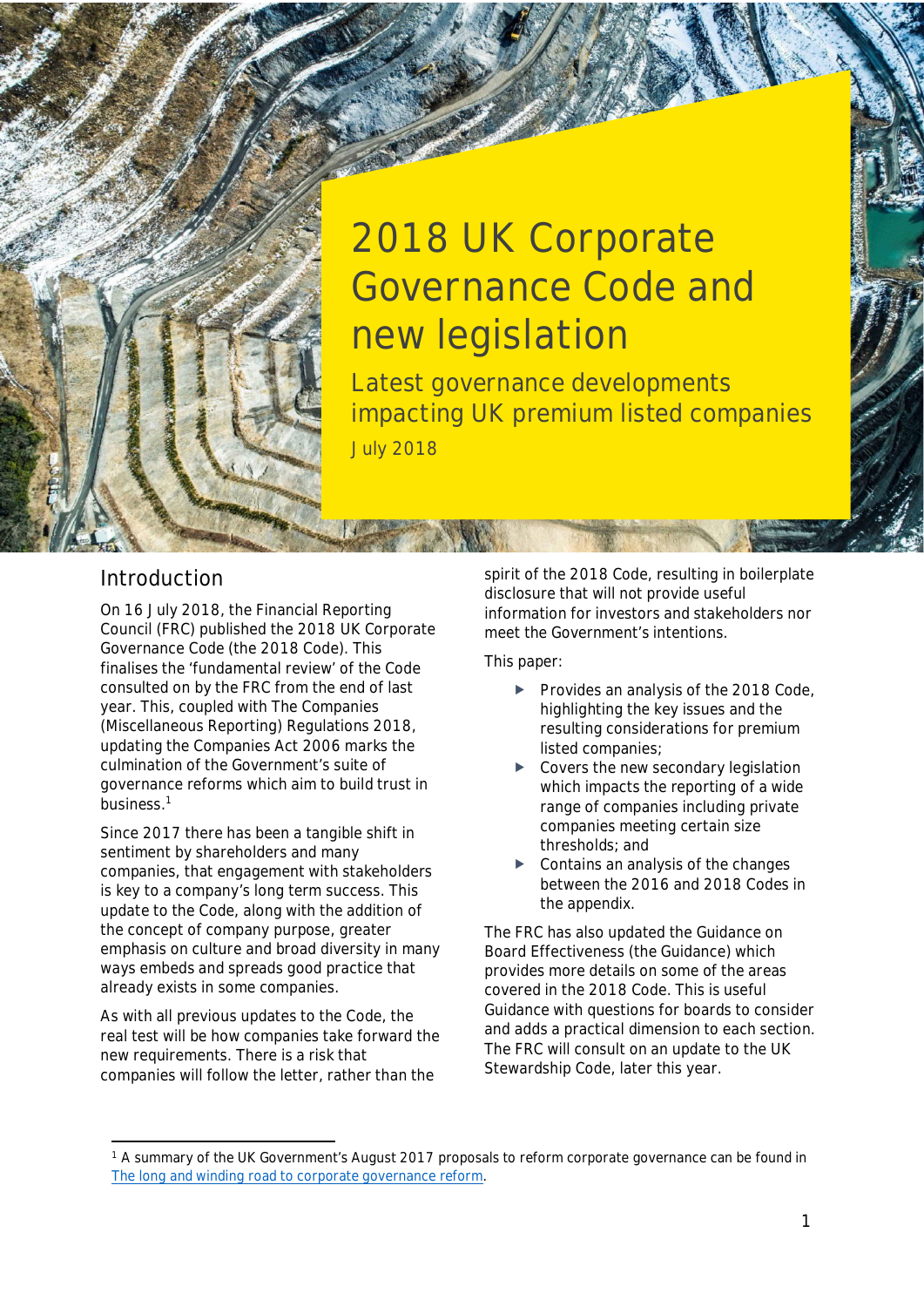# **Structure of the 2018 Code**

The Supporting Principles from the 2016 Code have been incorporated into Principles or Provisions, moved to the Guidance or, in some cases, removed altogether in an effort to simplify the Code and shift the focus to application of the main Principles, rather than prescriptive compliance with the Provisions.

The FRC emphasises that as per Listing Rule 9.8.6 (5), companies must report how they have applied the Principles of the Code 'in a manner that would enable shareholders to evaluate how these have been applied', rather than simply focusing on Listing Rule 9.8.6 (6) which deals with 'comply or explain' aspects of the Provisions. In doing so 'companies should demonstrate how the governance of the company contributes to its long-term sustainable success and achieves wider objectives'. In order to assist shareholders in assessing the quality of a company's governance arrangements and the board's activities, the Corporate Governance statement should also relate coherently to other parts of the annual report, particularly the strategic report. The FRC also states that high quality reporting will include signposting and cross-referencing to other relevant parts of the annual report.

The FRC has highlighted the 2018 Code should be used as a positive opportunity by companies to explain their governance practices, not a burden. It has acknowledged that this shift also requires change from investors and proxy advisers. As such they have stressed that investors and proxy advisers should consider a company's individual circumstances when considering departures from the Code. The FRC has an engagement programme in place with these groups in order to emphasise this change and to promote constructive engagement.

The 2018 Code has five sections:



This is a change from the previous structure used in the 2016 Code:

- A. Leadership
- B. Effectiveness
- C. Accountability
- D. Remuneration
- E. Relations with shareholders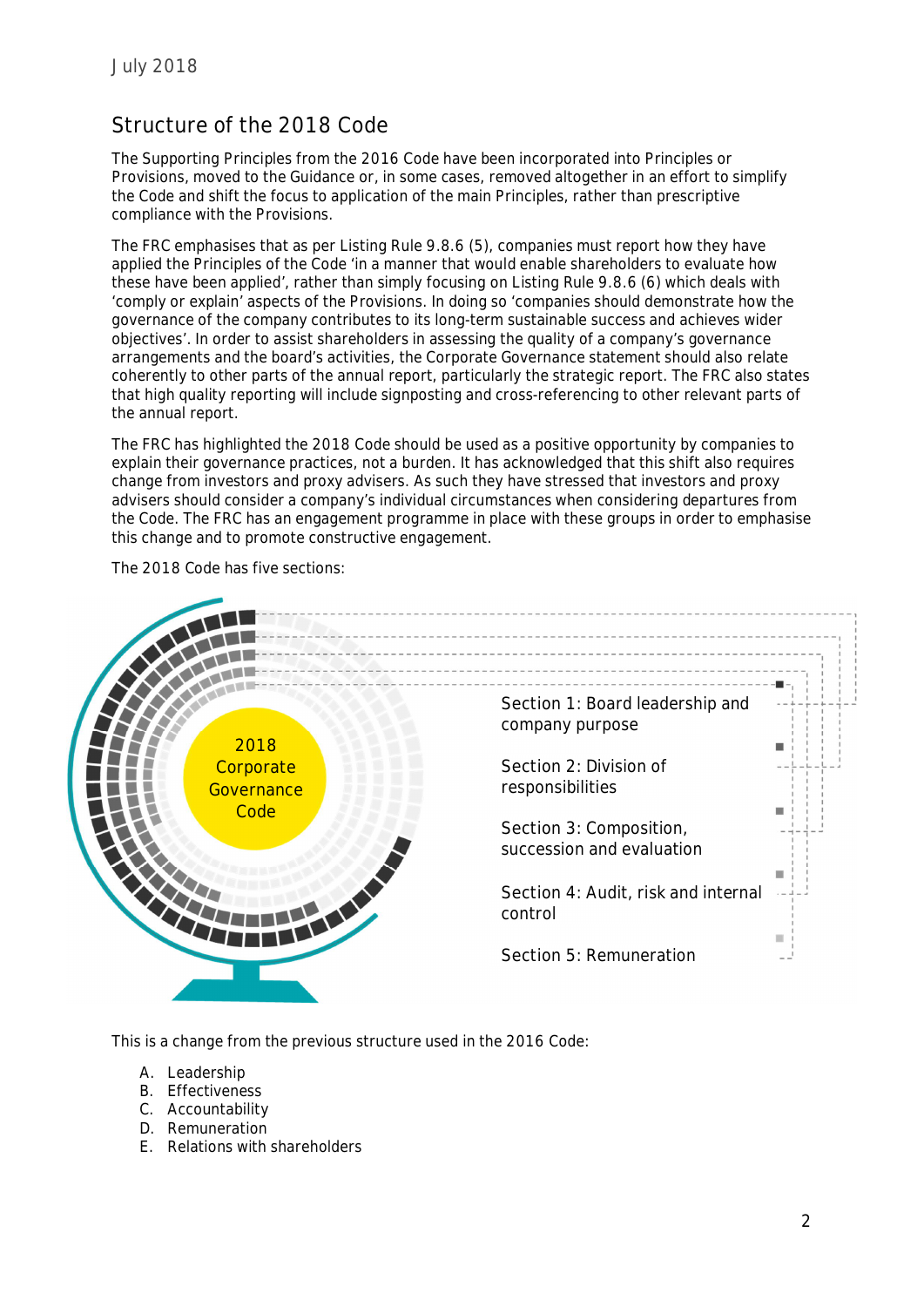The majority of updates are in the first three sections (1-3, which broadly correspond with A and B of the 2016 Code). Section E 'Relations with shareholders' has now been integrated throughout the 2018 Code. See the Appendix for a more detailed overview of the changes between the 2016 and 2018 Codes.

## **When will companies comply with the 2018 Code?**

The 2018 Code will apply to accounting periods beginning on or after 1 January 2019 with, 2 exceptions:

- Provision 4 in relation to significant votes at shareholder meetings which companies will be expected to report on during 2019.
- Similarly, companies who are proposing new remuneration policies in 2019 are expected to do so with the 2018 Code and Guidance in mind.

We are currently conducting a review of annual reporting in the FTSE 350 that we will publish in September 2018. In it we will highlight companies that are already beginning to take into account considerations from the 2018 Code, in particular around the engagement of stakeholders. Some companies may choose to adopt certain Principles and Provisions early.

## **What are the key issues raised in the 2018 Code?**

While the Code has been restructured, much of the content of the 2016 Code remains, alongside some new additions. The 2018 Code elevates the importance of stakeholders, however, in response to concerns raised about the fundamentals of shareholder primacy as set out in company law, the FRC have emphasised that they are not overriding or interpreting the law.

The FRC received an unprecedented response rate to the consultation on the Code that resulted in a number of changes both to the draft Code they consulted on (the Draft 2018 Code) and the 2016 Code.

## *Chair tenure*

The most contentious issue within the draft 2018 Code was to require the Chair to be independent on an ongoing basis. The FRC was pragmatic in this regard instead clarifying their intention to limit the term of chair appointments. The new wording in Principle F that the chair should demonstrate 'objective judgement throughout their tenure' has, in our view, struck the right balance.

Provision 19 states that 'The chair should not remain in post beyond nine years from the date of their first appointment to the board. To facilitate effective succession planning…this period can be extended for a limited time, particularly in those cases where the chair was an existing nonexecutive director on appointment.' The nine year 'term' is designed to aid refreshment while the added flexibility to extend the appointment takes into account situations where individuals serve on the board before becoming chair (commonly as Senior Independent Director). The FRC allowed this flexibility because of responses from companies that there would be a disincentive for individuals moving from a non-executive director role to chair at the same company and as such they would lose talent.

### *Independence*

The draft 2018 Code 'hardened' the criteria around independence for non-executive directors. The FRC have since updated the wording to reference that the items could impair or be seen to impair independence and importantly highlights that the factors in Provision 10 are not the only factors to consider when assessing if a director is independent. However there is a more explicit reference to companies explaining why they consider a director is independent should they meet one of the indicators. This is sensible given boards need to think more broadly than the criteria in the Code when determining independence.

The 2018 Code also includes a new Provision (Provision 7) which asks the board to take action to identify and manage conflicts of interest. This includes some of the same considerations as for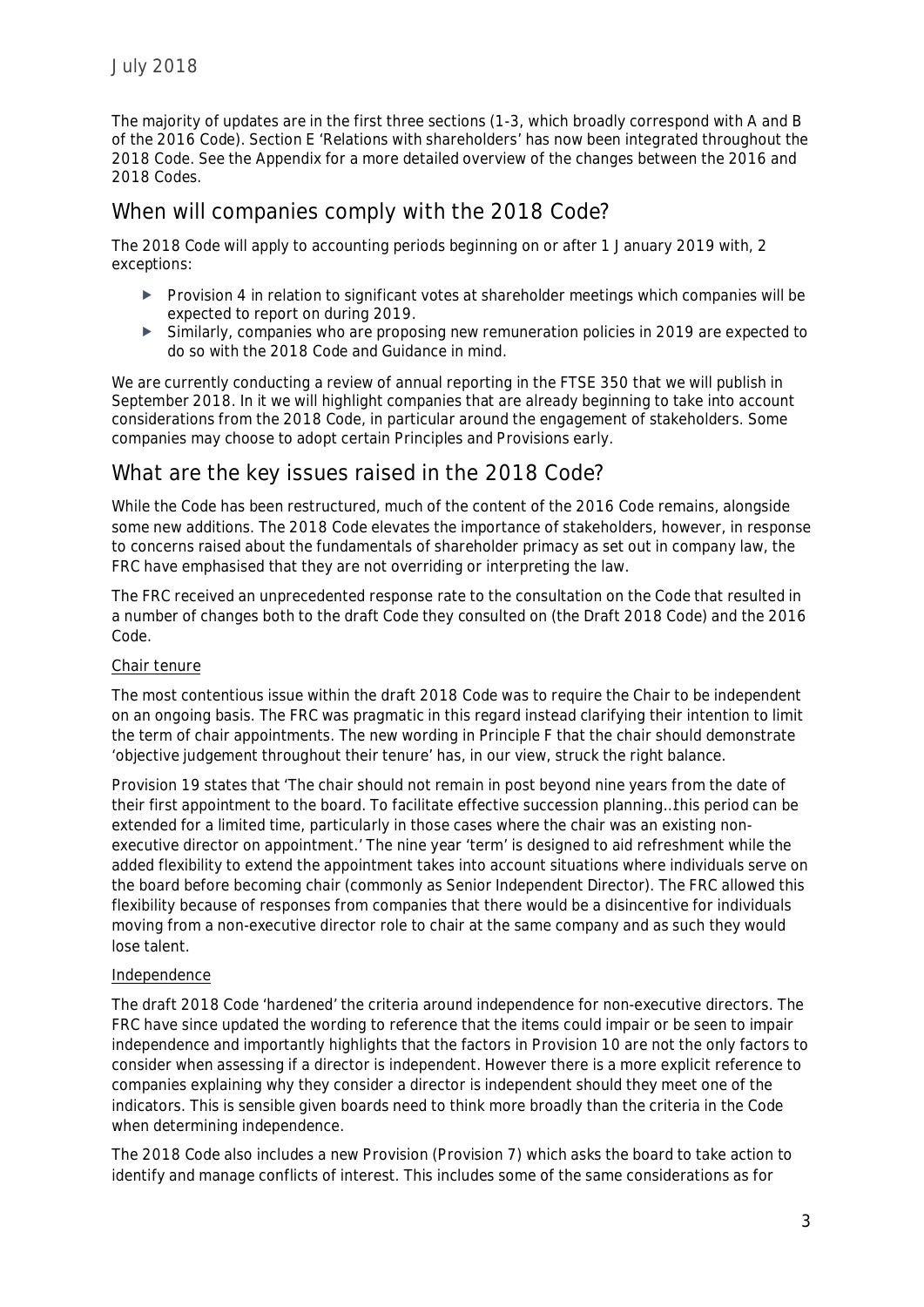independence, but applies to the whole board, regardless of independence or executive nature of role.

## *Role of the nomination committee*

The 2018 Code also introduces changes for nomination committees. Boards are expected to disclose more information on their composition, the board evaluation and how the board engaged with the evaluator. In doing so the FRC has sought to emphasise the importance of the evaluator having direct contact with the board and individual directors rather than using a questionnaire approach. The nomination committee's responsibilities and reporting requirements have been expanded to include reporting on its approach to succession planning and overseeing a diverse pipeline of talent both to the board and senior management positions.

In line with the recommendations from the Hampton-Alexander review, nomination committees will have to disclose the gender balance of senior management (i.e. executive committee) and their direct reports. Companies have for some time under legislation been disclosing the gender balance of their directors, senior management (different definition to that used by the FRC) and employees. The FRC recognises this potential duplication but believes a focus on this issue by nomination committees will lead to more consistency in the data reported and consequently more balanced assessments on whether the attempts to improve gender equality are succeeding. Companies can avoid duplication through the use of signposting or alignment of definitions.

Principle J highlights that appointments and succession planning should be based on merit and – within that context - aim to promote diversity across a broader range of areas than the 2016 Code, 'gender, social and ethnic backgrounds, cognitive and personal strength'. This is to take on board recommendations from the Hampton-Alexander and Parker Reviews. Disclosure on the board's policy on diversity (previously required under Provision B2.4) has also been strengthened. As previously, companies are still required to disclose their policy on diversity and inclusion, its objectives, how it has been implemented and progress on achieving the objectives. In addition companies now have to draw the link between the policy and company strategy.

The FRC also made some minor changes to the wording contained in the draft 2018 Code to ensure that the final wording is better aligned to the requirements in DTR 7.2.8 AR which introduced similar disclosures arising from the UK implementation of the EU Non-Financial Reporting Directive.

The 2018 Code also focuses on board refreshment. In part this is covered through chair tenure discussed above, but it also covers directors more widely. Principle K requires companies not only to consider the combination of skills and knowledge of the board but also to give consideration to 'the length of service of the board as a whole and membership regularly refreshed.' This will help prevent 'cliff edge' situations where a large proportion of the board reaches the 9 year tenure 'limit' at the same time. The annual board evaluation should also consider board composition which should aid this process. However, the feedback statement from the FRC implies that they will consider follow up work with regards to board refreshment and diversity.

Provision 15 expands the focus on 'overboarding'<sup>[2](#page-3-0)</sup> which is another consideration for the board when determining composition. The 2018 Code is explicit that full time executive directors should not take on more than one non-executive director role in a FTSE 100 company or other significant appointment. The 2018 Code is also now more explicit that candidates for directorships need to disclose to the company what other time commitments they have.

When we wrote our report *[Nomination committees – coming out of the shadows](https://www.ey.com/Publication/vwLUAssets/EY-ICSA-the-nomination-committee-coming-out-of-the-shadows/$FILE/EY-ICSA-the-nomination-committee-coming-out-of-the-shadows.pdf)* we highlighted the ways in which some companies were taking a proactive approach to talent management. It seems that, despite the FRC's report on succession planning published shortly after, most companies have not taken the opportunity to develop how their nomination committee operates. These new updates

<span id="page-3-0"></span><sup>&</sup>lt;sup>2</sup> Where a director takes on a number of roles to the extent that he/she is overextended and not able to fulfil their role effectively.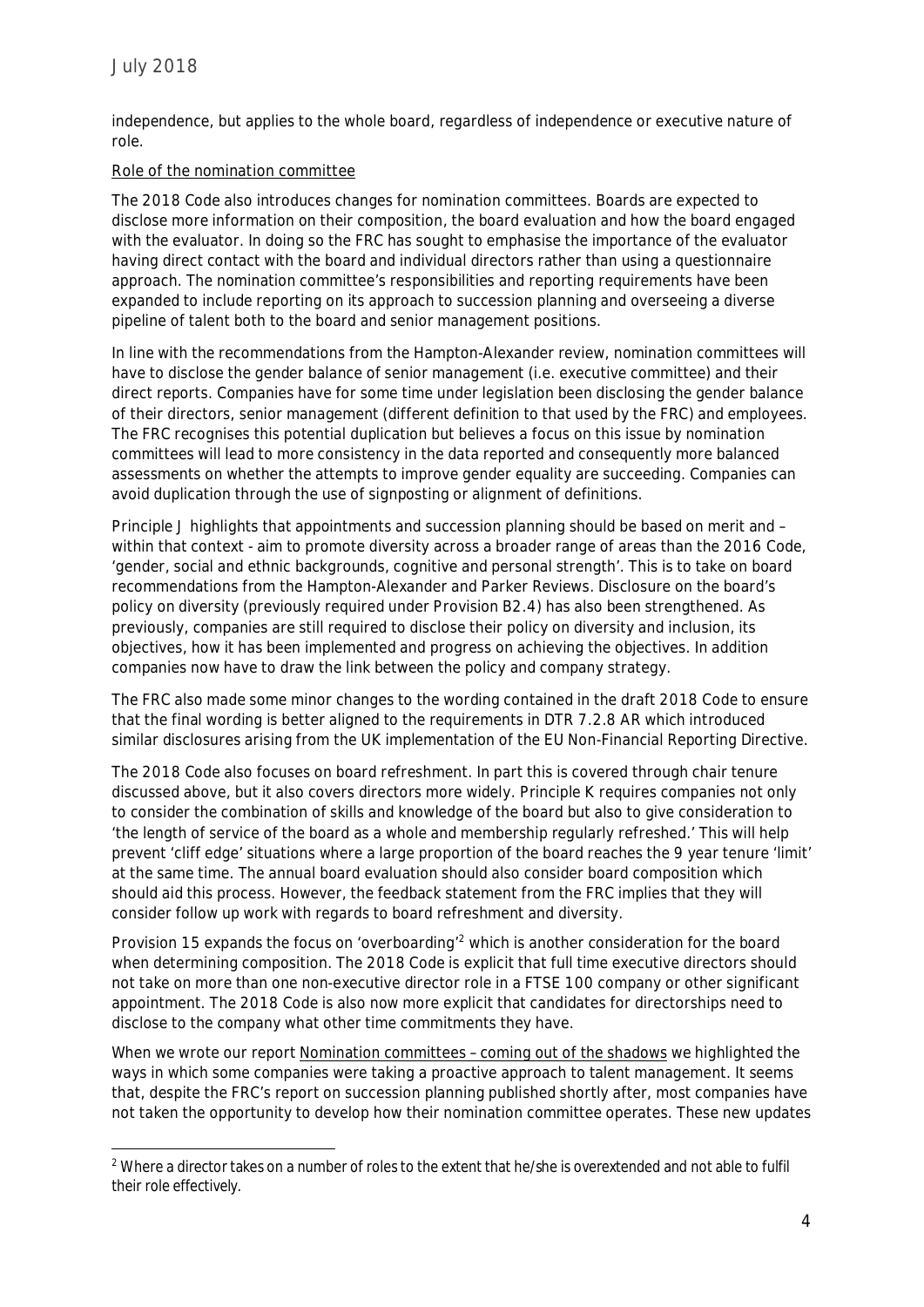should help refocus on the nomination committee and the important role it plays. We encourage companies to revisit our report and make use of its practical recommendations when thinking about these disclosures.

## *Stakeholder and workforce engagement*

The wording in Provision 5 in the draft 2018 Code about workforce engagement has been clarified to include reference to wider stakeholders and the importance of the board understanding their views and then goes on to require specific engagement with the workforce. They are required to report on how the interests of stakeholders, and matters set out in section 172 of the Companies Act 2006 have been considered in board discussions and decision making. This is designed to support the new requirements in the new legislation and requires more information than the legislation itself.

The FRC also clarified that a combination of the three mechanisms (a director from the workforce, a formal workforce advisory panel or a designated non-executive director) or an alternative mechanism outside of the three in the provision would all be appropriate. The wording was updated in order to offer companies the necessary flexibility to determine which mechanism would work best for their circumstance.

'Workforce' is not defined in the Code. The Guidance on Board Effectiveness (Paragraph 50) explains that communication and engagement will involve those with formal contracts of employment – of all kinds, including zero hour contacts – as well as other members of the workforce who are effected by the board's decisions. This may bring in other groups not employed directly by the company.

Given the global nature of many premium listed companies in the UK, it will also be interesting to see how companies with a geographically diverse workforce, apply these new provisions relating to the workforce. It will likely be a challenge especially given the different cultures and languages that may be involved.

### *Purpose and culture*

The 2018 Code introduces the concept of purpose for the first time and also emphasises the board's role in culture, which is now elevated from having previously only been mentioned in the Preface.

Principle B requires the board to establish the company's purpose, and Provision 2 introduces board assessment and monitoring of culture, ensuring it is aligned to the purpose, values and strategy as well as the approach taken to reward. This link of purpose and values to reward extends to Remuneration (section 5), with both the board and the remuneration committee to have different roles, looking not only at executive directors, but also senior management and the whole company.

The 2018 Code also asks that policies and practices more widely align with the company's values, requiring that companies allow the workforce to raise any matters of concern (not only in relation to financial reporting). A link is now made between whistleblowing arrangements (and regular monitoring by the board) and the board's role in ensuring that behaviours align with culture.

## *Audit, risk and internal control*

While the draft 2018 Code left section 4 on audit, risk and internal control largely unchanged from the 2016 Code, the FRC has made some amendments and clarifications following the consultation. The main change in this section is introducing a requirement for companies to carry out a robust assessment of emerging risks as well as the previously required principal risks, explain what procedures are in place to identify emerging risks, and explain how these are being managed or mitigated. While in practice robust discussions of principal risks by boards would likely capture emerging risks, very few companies currently disclose information on their emerging risks.

The section includes updates with regards to the work of the audit committee including: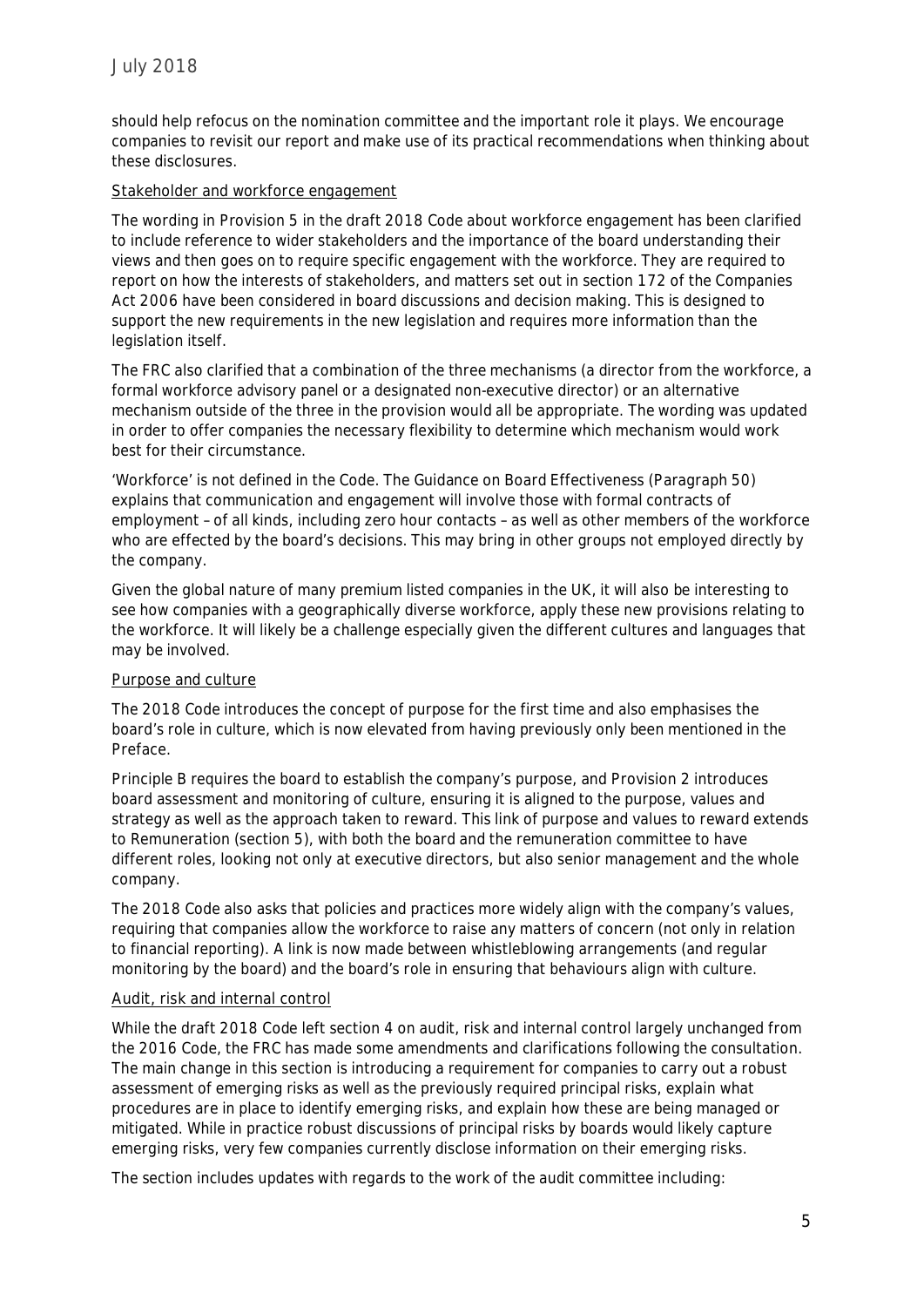- Greater emphasis placed on ensuring the integrity of the narrative statements (Principle M). This is a responsibility of the whole board, but will have ramifications for the audit committee.
- The 2018 Code tightens certain aspects on the audit committee's role and relationship with the external auditor, including greater specificity on the committee's role in conducting the tender process (rather than simply making recommendations) and in approving non-audit services (specifically 'considering the impact this may have on independence') (Provision 25).
- Where there is no internal audit function, audit committees will now need to include in the annual report 'an explanation for the absence, how internal assurance is achieved, and how this affects the work of external audit' (Provision 26). This is much stronger language than previously included. This will need some careful and early consideration by the Audit Committee as it may prompt some Committees to request new processes or resources for internal assurance.

# **The Companies (Miscellaneous Reporting) Regulations 2018**

In July 2018, Parliament approved the statutory instrument updating the 2006 Companies Act. The legislation covers:

- a section 172 (1) statement;
- **P** employee engagement and stakeholder interests;
- a statement of corporate governance arrangement; and
- ► a CEO pay ratio.

Below we outline a high level overview of the requirements, the scope and considerations for premium listed companies who meet the scope criteria.

### *UK subsidiary reporting in relation to s172(1) statement, employee engagement and stakeholder interests and a corporate governance statement*

It is worth noting that where there are UK subsidiaries of groups (whether or not listed) that meet the qualifying thresholds noted in the scope section of the table below, they will need to meet the new reporting requirements. There are no exemptions which would allow a parent or holding company to fulfil the reporting obligations for the subsidiaries. This is because under UK company law, the duty of directors is owed to their company and in the government's words "Directors of subsidiaries are not puppets of their parent companies […]". Companies are advised to refer to the [FAQs issued by BEIS](https://assets.publishing.service.gov.uk/government/uploads/system/uploads/attachment_data/file/715740/corporate-governance-company-reporting-faq.pdf) for further detail on this matter.

| Requirement                                                                                                                                                                                                                                                                                                                                                                 | Scope                                                                                                                                                                                                                                                                                                                                                                                                                             | Considerations for companies                                                                                                                                                                                                                                                                                                                                                                                      |
|-----------------------------------------------------------------------------------------------------------------------------------------------------------------------------------------------------------------------------------------------------------------------------------------------------------------------------------------------------------------------------|-----------------------------------------------------------------------------------------------------------------------------------------------------------------------------------------------------------------------------------------------------------------------------------------------------------------------------------------------------------------------------------------------------------------------------------|-------------------------------------------------------------------------------------------------------------------------------------------------------------------------------------------------------------------------------------------------------------------------------------------------------------------------------------------------------------------------------------------------------------------|
| 1. Section 172(1) statement                                                                                                                                                                                                                                                                                                                                                 |                                                                                                                                                                                                                                                                                                                                                                                                                                   |                                                                                                                                                                                                                                                                                                                                                                                                                   |
| A statement in the Strategic Report<br>to set out how directors have had<br>regard to the matters set out in<br>Section 172 (1) (a)-(f). This is now<br>called a 'section 172(1) statement'.<br>For companies that are unquoted, the meets at least two of the following:<br>section 172(1) statement must also<br>be made available on a website and<br>updated each year. | UK incorporated companies already<br>required to produce a Strategic<br>Report, except for those qualifying as<br>medium within a financial year.<br>The size criteria are that a company<br>• Turnover £36m or more<br>• Balance sheet £18m or more<br>• 250 employees or more<br>It should be noted that companies,<br>that qualify as medium-sized under<br>the Companies Act 2006, will be<br>required to produce a Strategic | The 2018 Code (Provision<br>$\bullet$<br>5) also requires companies<br>to disclose how their<br>interests and the matters<br>set out in section 172 of<br>the Companies Act 2006<br>have been considered in<br>board discussions and<br>influenced the board's<br>decision-making.<br>Consider how to explain<br>$\bullet$<br>the impact of these<br>different stakeholder<br>groups on the Boards'<br>decisions. |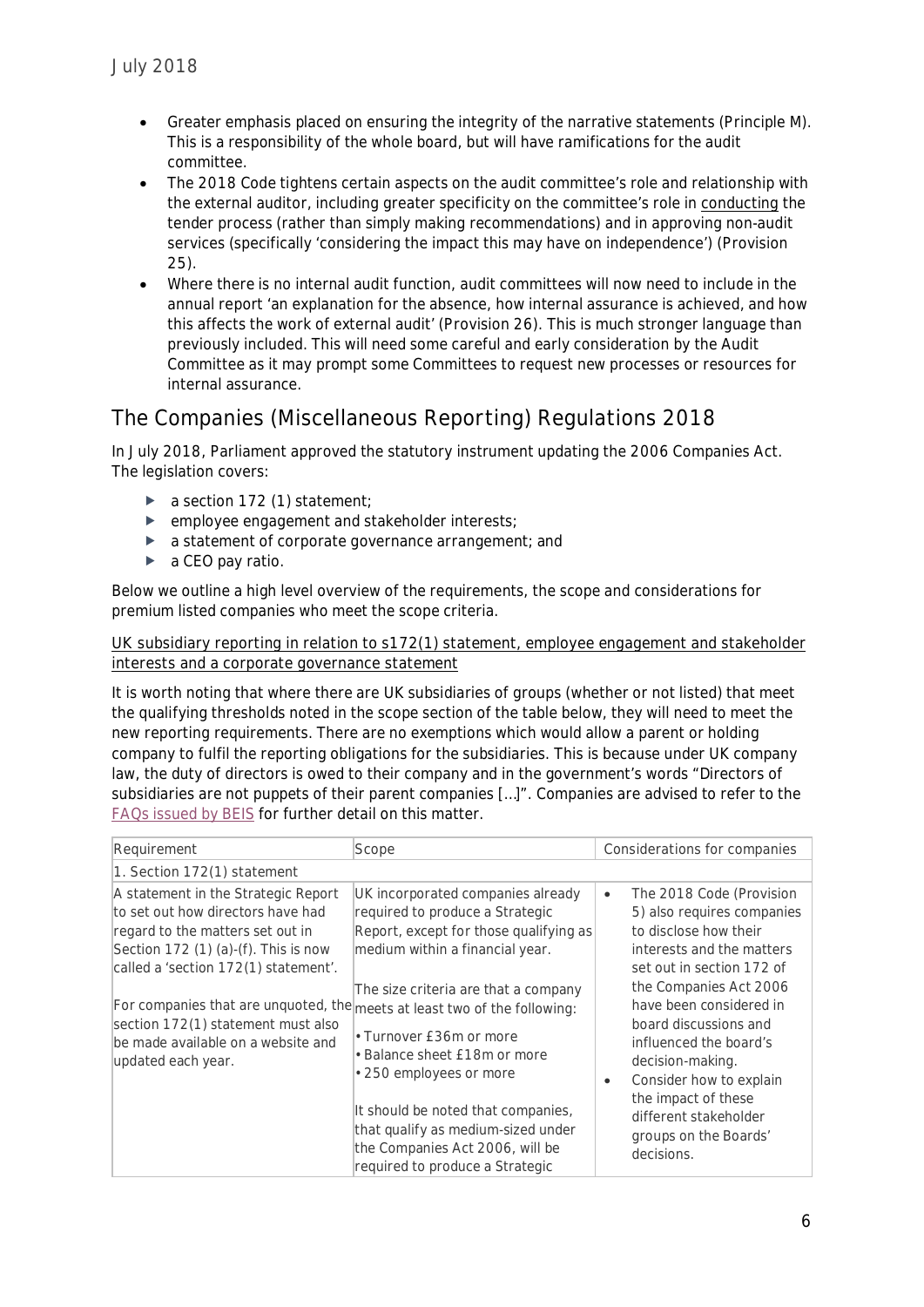|                                                                                                                                                                                                                                                                                                                                                                                                                                                                              | Report and therefore a section<br>172(1) statement if they are part of<br>an ineligible group, as will companies<br>that are ineligible companies in their<br>own right irrespective of their size. |                                     | Ensure reporting evolves<br>each year and focuses on<br>outcomes rather than<br>simply the processes<br>involved.                                                                                                                                                                                                                                                                                                                                                                                                                                                                                                                                                                                                                                                                                |
|------------------------------------------------------------------------------------------------------------------------------------------------------------------------------------------------------------------------------------------------------------------------------------------------------------------------------------------------------------------------------------------------------------------------------------------------------------------------------|-----------------------------------------------------------------------------------------------------------------------------------------------------------------------------------------------------|-------------------------------------|--------------------------------------------------------------------------------------------------------------------------------------------------------------------------------------------------------------------------------------------------------------------------------------------------------------------------------------------------------------------------------------------------------------------------------------------------------------------------------------------------------------------------------------------------------------------------------------------------------------------------------------------------------------------------------------------------------------------------------------------------------------------------------------------------|
| 2. Employee engagement and stakeholder interests                                                                                                                                                                                                                                                                                                                                                                                                                             |                                                                                                                                                                                                     |                                     |                                                                                                                                                                                                                                                                                                                                                                                                                                                                                                                                                                                                                                                                                                                                                                                                  |
| The Directors' Report must:<br>Detail how directors have<br>a.<br>engaged with employees, and<br>the effect of their regard for<br>employee interests on principal<br>decisions taken by the company.<br>Include information about<br>b.<br>actions taken during the year to<br>keep employees informed,<br>regularly consulted, involved in<br>performance through share<br>schemes or other means and<br>aware of financial and economic<br>factors affecting the company. | All companies with 250 UK<br>employees or more.                                                                                                                                                     | $\bullet$<br>$\bullet$<br>$\bullet$ | Many companies will have<br>processes for employee<br>engagement but these may<br>not involve directors.<br>Companies may need to<br>reconsider the operations<br>of their engagement<br>processes such that<br>directors gain the<br>necessary exposure to<br>employees.<br>The challenge for<br>companies will be in<br>articulating how this<br>engagement has impacted<br>board decisions.<br>Companies should note the<br>following nuances:<br>Whereas the legislation<br>refers to employees,<br>the 2018 Code refers<br>to 'workforce' and<br>therefore premium<br>listed companies will<br>need to think beyond<br>the legal definition of<br>an employee.<br>The legislation refers to<br>UK employees however<br>the Code's reference to<br>workforce is not<br>geographically bound. |
| The Directors' Report must<br>summarise how directors have had<br>regard for suppliers, customers and<br>others, and the effect of that regard<br>on principal decisions taken by the<br>company.                                                                                                                                                                                                                                                                            | Any two of the below:<br>• Turnover £36m or more<br>• Balance sheet £18m or more<br>• 250 employees or more                                                                                         | $\bullet$                           | Different in nature to the<br>above as they are not<br>required to detail how they<br>have engaged suppliers,<br>customers and others but<br>they will need to explain<br>how they have had regard<br>to these groups.                                                                                                                                                                                                                                                                                                                                                                                                                                                                                                                                                                           |
| listed company)                                                                                                                                                                                                                                                                                                                                                                                                                                                              | 3. Statement of corporate governance arrangements (considerations from the perspective of a premium                                                                                                 |                                     |                                                                                                                                                                                                                                                                                                                                                                                                                                                                                                                                                                                                                                                                                                                                                                                                  |
| A statement of corporate governance All UK companies with either:<br>arrangements must be made in the<br>Directors' Report detailing which<br>corporate governance code the<br>company applies (and how the code is balance sheet of over £2bn.<br>applied, including explanations for                                                                                                                                                                                       | • More than 2,000 employees<br>globally; or<br>· Turnover above £200m AND a                                                                                                                         | $\bullet$                           | As noted above, there are<br>no exemptions for<br>subsidiaries if they meet<br>the qualifying thresholds.<br>Therefore, a subsidiary of<br>a premium listed company                                                                                                                                                                                                                                                                                                                                                                                                                                                                                                                                                                                                                              |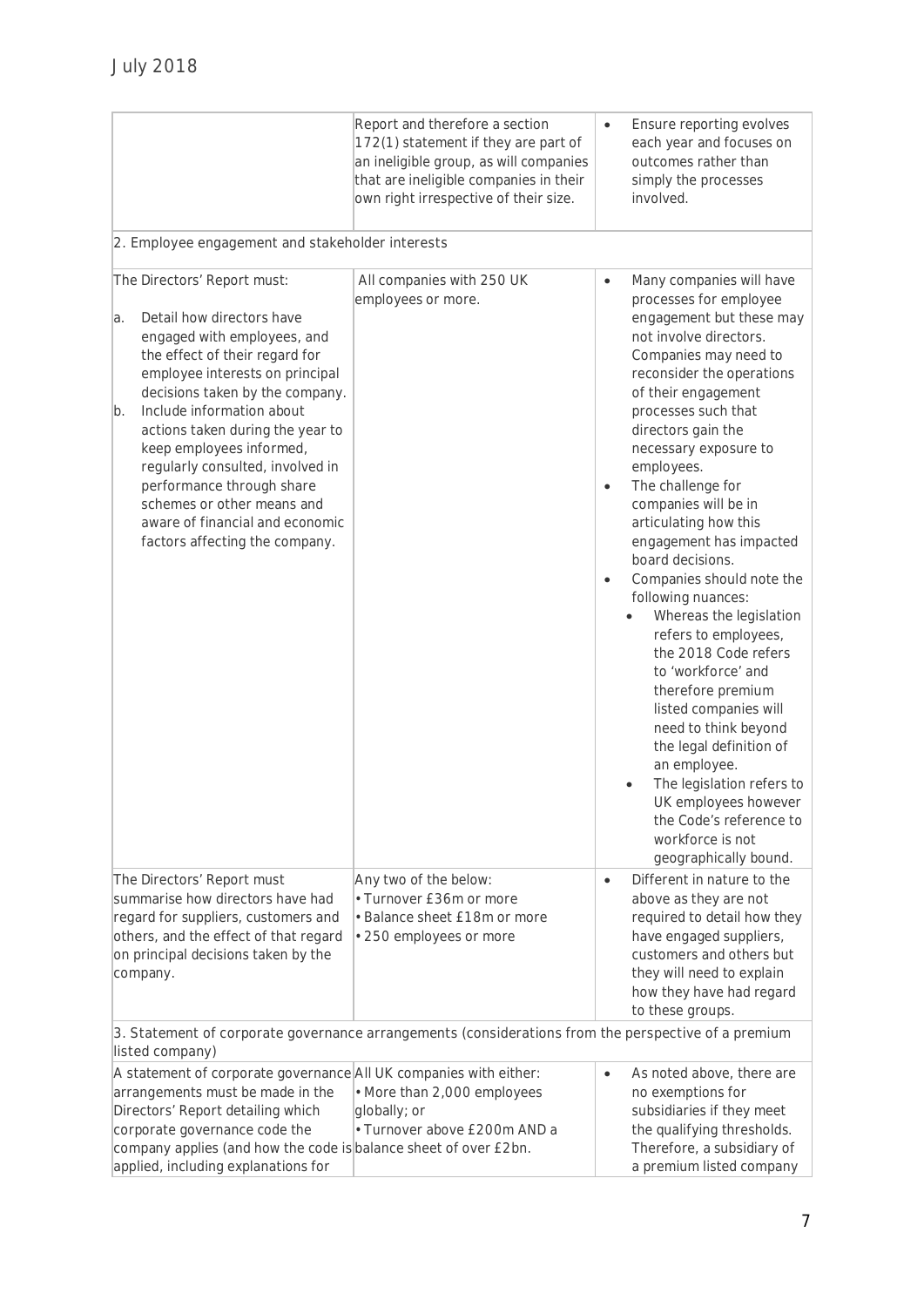| any departure from application), and<br>if no code is applied, why and what<br>governance arrangements are in<br>place.<br>For companies that are unquoted,<br>this statement must be made<br>available on the website and updated<br>each year.                                                                                 | Exemptions apply for those who<br>already report on their corporate<br>governance (e.g., premium and<br>standard listed companies), and CICs<br>and charitable companies. | (applying the UK<br>Corporate Governance<br>Code) which meets these<br>thresholds will be required<br>to prepare a corporate<br>governance<br>statement. This requires<br>careful consideration as<br>for many listed groups the<br>cascade of governance<br>processes in the business<br>often follows segmental,<br>divisional or business unit<br>lines rather than legal<br>entity structures.<br>In principle, a subsidiary<br>$\bullet$<br>could state it did not apply<br>a code because its parent<br>applied the UK Corporate<br>Governance Code and this<br>was applied throughout<br>the group. However it still<br>must explain how the UK<br>Corporate Governance<br>Code actually applies to<br>governance arrangements<br>in the subsidiary and its<br>directors. The alternative<br>could be to apply a<br>separate Code which was<br>more relevant e.g. the<br>Wates Principles for<br>private companies |
|----------------------------------------------------------------------------------------------------------------------------------------------------------------------------------------------------------------------------------------------------------------------------------------------------------------------------------|---------------------------------------------------------------------------------------------------------------------------------------------------------------------------|---------------------------------------------------------------------------------------------------------------------------------------------------------------------------------------------------------------------------------------------------------------------------------------------------------------------------------------------------------------------------------------------------------------------------------------------------------------------------------------------------------------------------------------------------------------------------------------------------------------------------------------------------------------------------------------------------------------------------------------------------------------------------------------------------------------------------------------------------------------------------------------------------------------------------|
| 4. CEO pay ratio                                                                                                                                                                                                                                                                                                                 |                                                                                                                                                                           |                                                                                                                                                                                                                                                                                                                                                                                                                                                                                                                                                                                                                                                                                                                                                                                                                                                                                                                           |
| A 'pay ratios table' of executive pay<br>to the first quartile, median and third 250 UK employees.<br>quartile of employee pay. Where a<br>company is a parent, the ratio<br>information must relate to the group.<br>There are three options for how to<br>calculate the pay and benefits.<br>Narrative on changes to ratio and | Quoted companies with more than                                                                                                                                           | These calculations are<br>$\bullet$<br>complex and will require<br>careful planning by<br>companies well in advance<br>of reporting.                                                                                                                                                                                                                                                                                                                                                                                                                                                                                                                                                                                                                                                                                                                                                                                      |
| context.                                                                                                                                                                                                                                                                                                                         |                                                                                                                                                                           |                                                                                                                                                                                                                                                                                                                                                                                                                                                                                                                                                                                                                                                                                                                                                                                                                                                                                                                           |
| There are a number of other<br>amendments to Directors'<br>Remuneration Report requirements,<br>including enhanced reporting on the<br>impact of a share price change on<br>executive pay awards.                                                                                                                                | Quoted companies.                                                                                                                                                         |                                                                                                                                                                                                                                                                                                                                                                                                                                                                                                                                                                                                                                                                                                                                                                                                                                                                                                                           |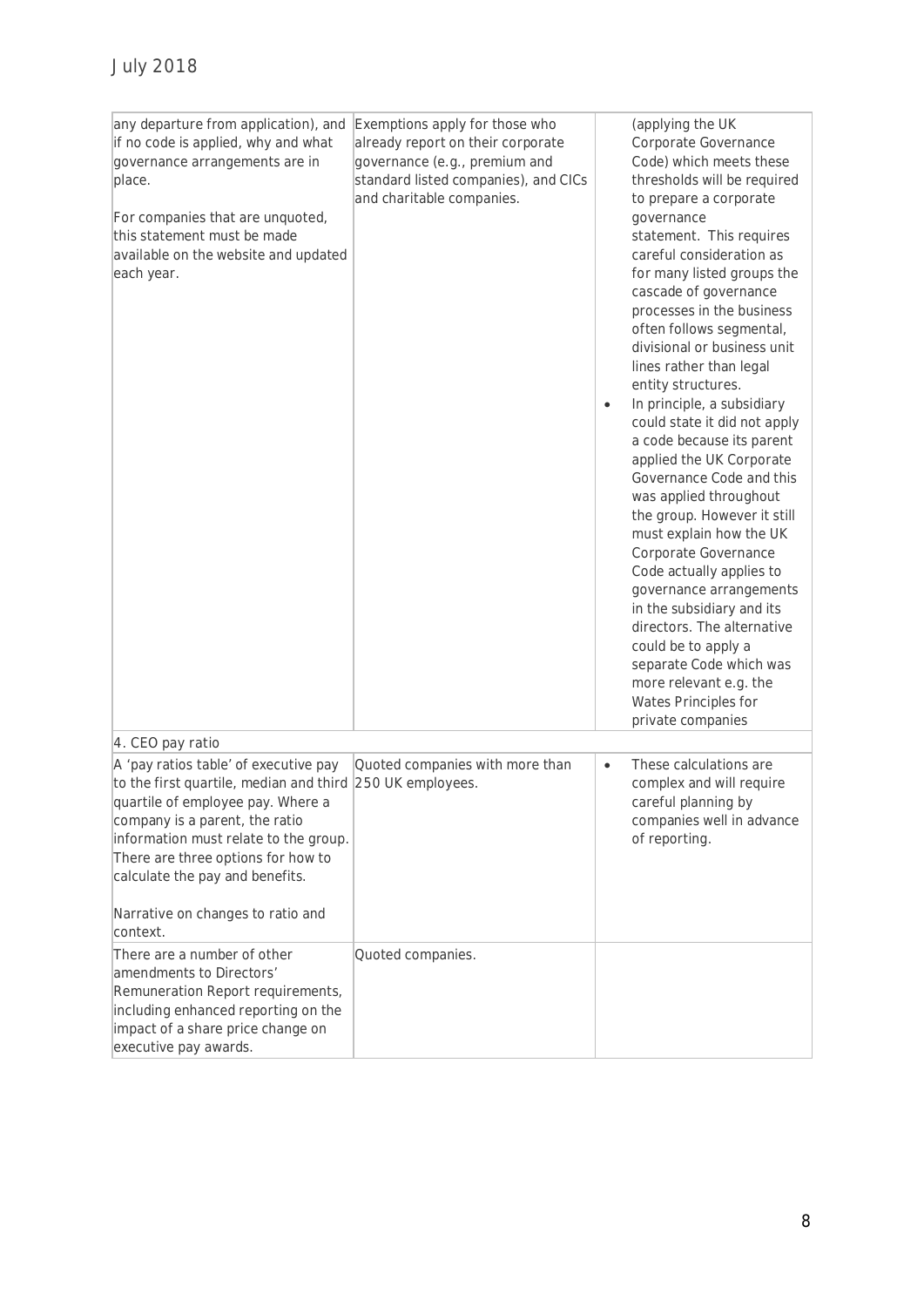## **Conclusion**

Companies need to begin planning how to comply with the 2018 Code and secondary legislation. This will mean work for company secretarial teams in ensuring compliance with a reordered Code. Many of the changes may require new processes that will then be reported on. Despite the fact companies will not report against the 2018 Code or new legislation until their annual reports issued in 2020, they will need to implement these processes in 2019 if aiming to be in compliance for the full year.

The FRC has also challenged investors to engage more constructively with companies on departures from the Code. With the Stewardship Code next in line to be updated it will be interesting to see how the FRC reflect this ambition.

The FRC plan to 'escalate' the monitoring of practice and reporting in relation to the 2018 Code. They will also be working with stakeholders to help embed the Code and have established an outreach programme with investors and proxies to support the implementation of the Code. The outcomes of the conversations between the FRC and investors and their advisors will likely impact the way in which companies approach compliance with the Code.

The FRC will shortly be publishing their updated Strategic Report Guidance that was consulted on in August 2017. They also intend to update the Guidance on Audit Committees and the Guidance on Risk Management, Internal Controls in line with the updates to the Code. In the wake of the collapse of Carillion, the FRC are waiting for the outcomes of the various enquiries before determining whether further change relating to internal control and viability statements is needed.

Please do get in touch with us if you have any questions you would like to discuss how the changes might impact you.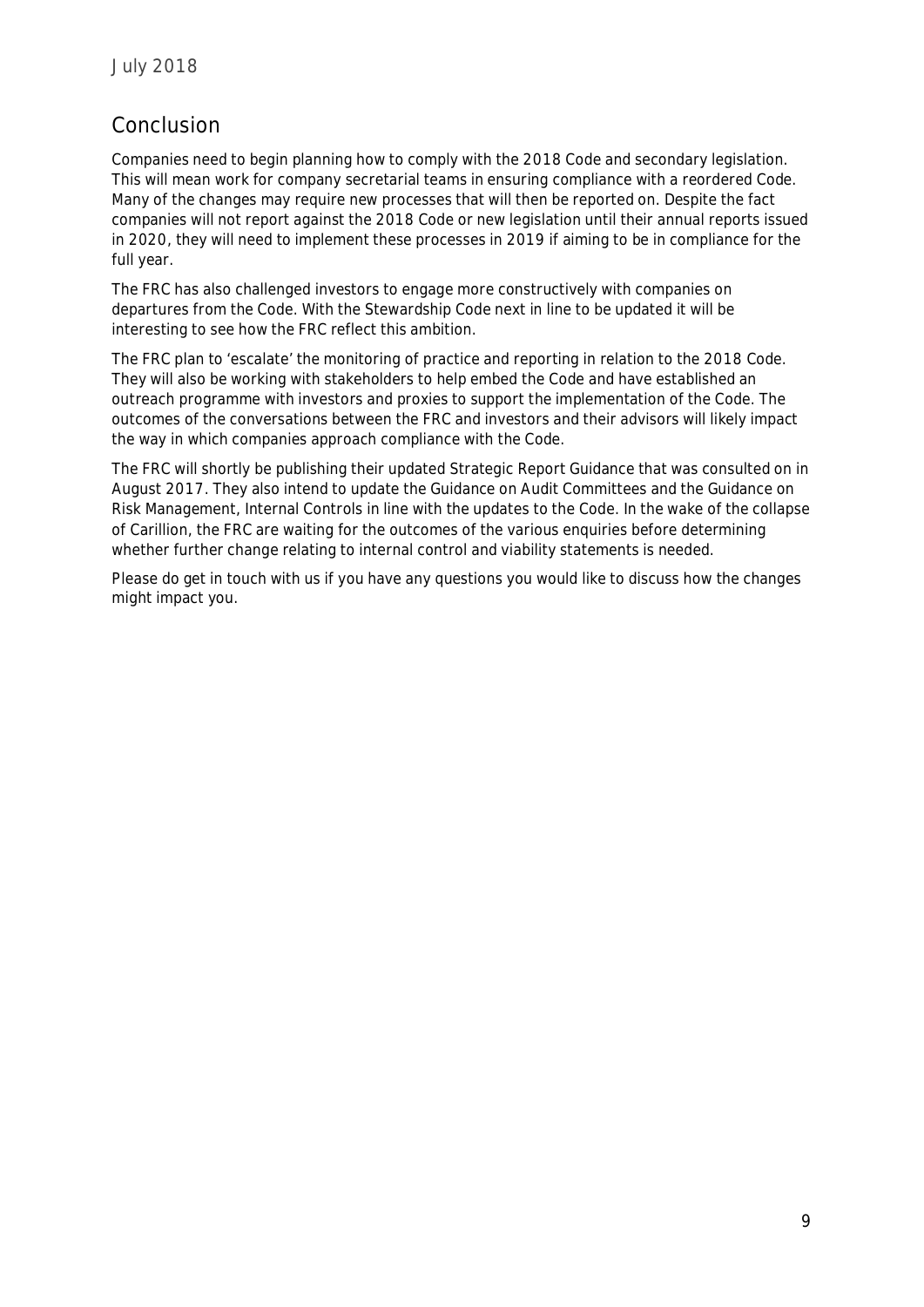# **For further information, please contact us:**

### **Corporate Governance**



**Mala Shah-Coulon** mshahcoulon@uk.ey.com +4420 7951 0355



**Natalie Bell** nbell1@uk.ey.com +44 207951 1316

## **Executive Compensation & Reward Advisory**



**Rupal Patel** rpatel15@uk.ey.com +44 20 7951 0658

#### **EY** Assurance | Tax | Transactions | Advisory

#### **About EY**

EY is a global leader in assurance, tax, transaction and advisory services. The insights and quality services we deliver help build trust and confidence in the capital markets and in economies the world over. We develop outstanding leaders who team to deliver on our promises to all of our stakeholders. In so doing, we play a critical role in building a better working world for our people, for our clients and for our communities.

EY refers to the global organization and may refer to one or more of the member firms of Ernst & Young Global Limited, each of which is a separate legal entity. Ernst & Young Global Limited, a UK company limited by guarantee, does not provide services to clients. For more information about our organization, please visit ey.com.

#### Ernst & Young LLP

The UK firm Ernst & Young LLP is a limited liability partnership registered ir<br>England and Wales with registered number OC300001 and is a member<br>firm of Ernst & Young Global Limited.

Ernst & Young LLP, 1 More London Place, London, SE1 2AF.

© 2018 Ernst & Young LLP. Published in the UK. All Rights Reserved.

ED None



In line with EY's commitment to minimise its impact on the environment, this document has been printed on paper with a high recycled content.

Information in this publication is intended to provide only a general outline<br>of the subjects covered. It should neither be regarded as comprehensive<br>nor sufficient for making decisions, nor should it be used in place of<br>p

ey.com/uk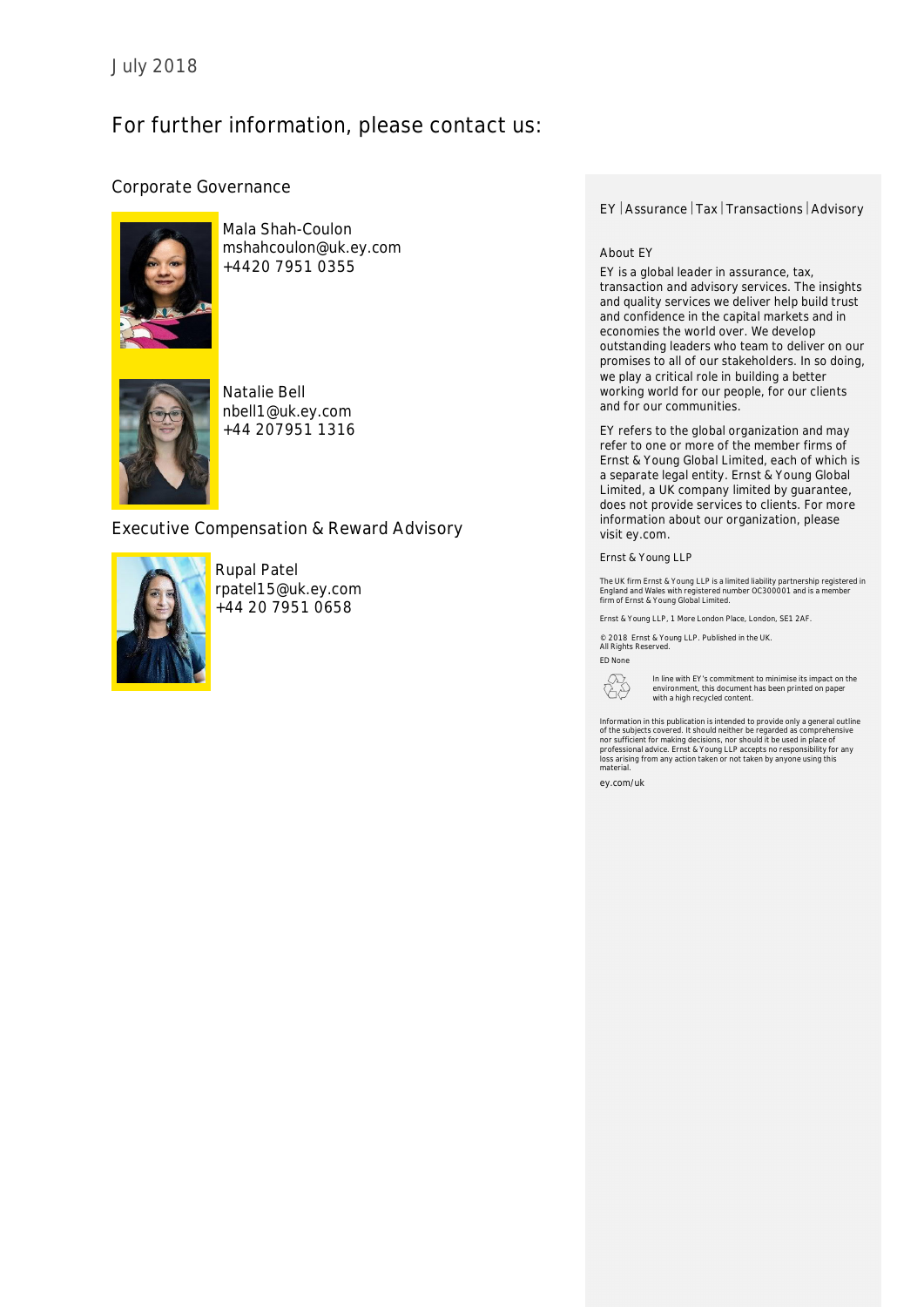# **Appendix: Code updates and additions**

This is designed to help reconcile and understand how the 2018 and 2016 Codes differ. Some of the provisions in the 2016 Code were deleted or moved to the Guidance on Board Effectiveness, these are not covered here.

In this table, blue boxes contain Principles, and white boxes contain Provisions.

| New or updated Principle or Provision                                                                                                                                                                                                                                                                          | Key differences from 2016 Code and other<br>notes                                                                                                                                                                                                                                                                                                                                                                                                                                                                                                                                                                                                                                                                                                                                      |  |
|----------------------------------------------------------------------------------------------------------------------------------------------------------------------------------------------------------------------------------------------------------------------------------------------------------------|----------------------------------------------------------------------------------------------------------------------------------------------------------------------------------------------------------------------------------------------------------------------------------------------------------------------------------------------------------------------------------------------------------------------------------------------------------------------------------------------------------------------------------------------------------------------------------------------------------------------------------------------------------------------------------------------------------------------------------------------------------------------------------------|--|
|                                                                                                                                                                                                                                                                                                                |                                                                                                                                                                                                                                                                                                                                                                                                                                                                                                                                                                                                                                                                                                                                                                                        |  |
| Section 1 - Board leadership and company purpose                                                                                                                                                                                                                                                               |                                                                                                                                                                                                                                                                                                                                                                                                                                                                                                                                                                                                                                                                                                                                                                                        |  |
| Principle A: 'A successful company is led by an<br>effective and entrepreneurial board, whose role is to<br>promote the long-term sustainable success of the<br>company, generating value for shareholders and<br>contributing to wider society.'                                                              | The key addition is 'contributing to wider<br>society'.<br>Incorporates from the 2016 Code:<br>Main Principle A.1: 'Every company should be<br>▶<br>headed by an effective board which is<br>collectively responsible for the long-term<br>success of the company.'<br>Supporting Principles A.1: 'The board's role is<br>$\blacktriangleright$<br>to provide entrepreneurial leadership of the<br>company.'                                                                                                                                                                                                                                                                                                                                                                           |  |
| Principle B: 'The board should establish the<br>▶<br>company's purpose, values and strategy, and satisfy<br>itself that these and its culture are aligned. All<br>directors must act with integrity, lead by example and<br>promote the desired culture.'                                                      | The focus on purpose is new.<br>$\blacktriangleright$<br>The consideration of culture and values has<br>▶<br>been elevated from the Preface, where the<br>2016 Code previously stated: 'One of the key<br>roles for the board includes establishing the<br>culture, values and ethics of the company.<br>[] The directors should lead by example and<br>ensure that good standards of behaviour<br>permeate throughout all levels of the<br>organisation.' There had also been a<br>reference to culture in the board in<br>Supporting Principles A3.<br>Incorporates from the 2016 Code:<br>Supporting Principles A.1: 'The board should<br>▶<br>set the company's values and standards and<br>ensure that its obligations to its shareholders<br>and others are understood and met.' |  |
| Principle C: 'The board should ensure that the<br>▶<br>necessary resources are in place for the company to<br>meet its objectives and measure performance against<br>them. The board should also establish a framework of<br>prudent and effective controls, which enable risk to<br>be assessed and managed.' | Incorporates 2016 Code Supporting<br>$\blacktriangleright$<br>Principles A.1: 'The board's role is to provide<br>entrepreneurial leadership of the company<br>within a framework of prudent and effective<br>controls which enables risk to be assessed<br>and managed. The board should set the<br>company's strategic aims, ensure that the<br>necessary financial and human resources are<br>in place for the company to meet its<br>objectives and review management<br>performance.'                                                                                                                                                                                                                                                                                              |  |
| Principle D: 'In order for the company to meet its<br>responsibilities to shareholders and stakeholders, the<br>board should ensure effective engagement with, and<br>encourage participation from, these parties.'                                                                                            | While the 2016 Code only mentioned the<br>$\blacktriangleright$<br>importance of stakeholder engagement in the<br>Preface, the 2018 Code elevates stakeholder<br>consideration and engagement into a<br>Principle. This stakeholder focus is woven<br>throughout the 2018 Code.<br>Incorporates from the 2016 Code:                                                                                                                                                                                                                                                                                                                                                                                                                                                                    |  |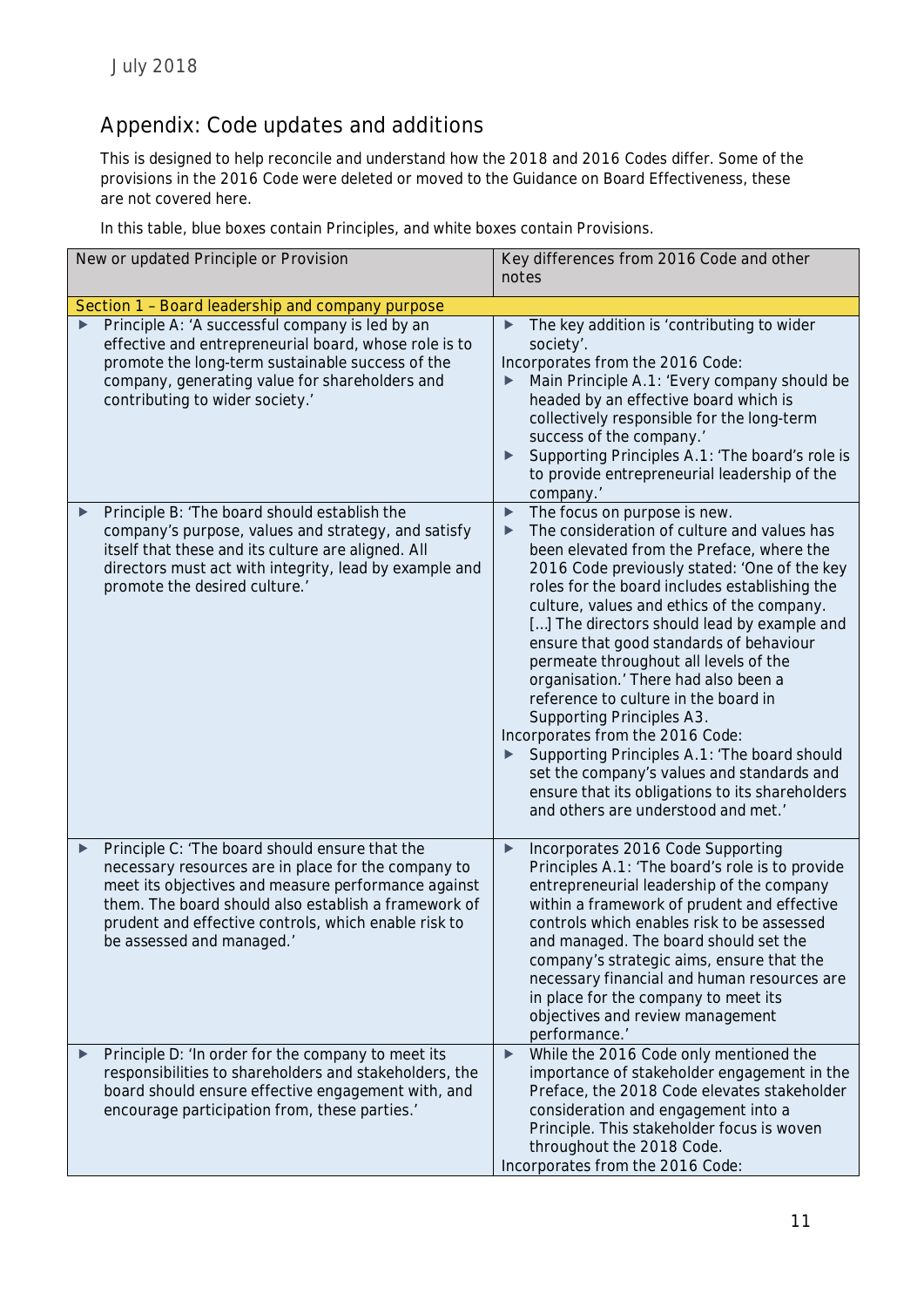| New or updated Principle or Provision                                                                                                                                                                                                                                                                                                                                                                                                                                                                               | Key differences from 2016 Code and other<br>notes                                                                                                                                                                                                                                                                                                                                                                                                                                                                                                                                                                                 |
|---------------------------------------------------------------------------------------------------------------------------------------------------------------------------------------------------------------------------------------------------------------------------------------------------------------------------------------------------------------------------------------------------------------------------------------------------------------------------------------------------------------------|-----------------------------------------------------------------------------------------------------------------------------------------------------------------------------------------------------------------------------------------------------------------------------------------------------------------------------------------------------------------------------------------------------------------------------------------------------------------------------------------------------------------------------------------------------------------------------------------------------------------------------------|
|                                                                                                                                                                                                                                                                                                                                                                                                                                                                                                                     | Main Principle E.1: '[] The board as a whole<br>▶<br>has responsibility for ensuring that a<br>satisfactory dialogue with shareholders takes<br>place.'<br>Provision E.1.2: 'The board should [] ensure<br>▶<br>that the members of the board, and in<br>particular the non-executive directors,<br>develop an understanding of the views of<br>major shareholders about the company [].'                                                                                                                                                                                                                                         |
| Principle E: 'The board should ensure that workforce<br>▶<br>policies and practices are consistent with the<br>company's values and support its long-term<br>sustainable success. The workforce should be able to<br>raise any matters of concern.'                                                                                                                                                                                                                                                                 | This is an entirely new Principle.<br>$\blacktriangleright$<br>Previously Supporting Principles D.1 stated<br>▶<br>that the remuneration committee 'should be<br>sensitive to pay and employment conditions<br>elsewhere in the group'. This responsibility is<br>much expanded and has been elevated to a<br>consideration for the whole board.<br>This Principle also makes the importance of<br>workforce concerns more prominent<br>(previously only mentioned in a Provision,<br>C.3.5) by making it a Principle and a board<br>level responsibility.                                                                        |
| Provision 1: 'The board should assess the basis on<br>▶<br>which the company generates and preserves value<br>over the long-term. It should describe in the annual<br>report how opportunities and risks to the future<br>success of the business have been considered and<br>addressed, the sustainability of the company's<br>business model and how its governance contributes to<br>the delivery of its strategy.'                                                                                              | Adapts 2016 Code Provision C.1.2: 'The<br>▶<br>directors should include in the annual report<br>an explanation of the basis on which the<br>company generates or preserves value over<br>the longer term (the business model) and the<br>strategy for delivering the objectives of the<br>company.'<br>Greater focus on how governance is linked to<br>▶<br>strategy.                                                                                                                                                                                                                                                             |
| Provision 2: 'The board should assess and monitor<br>▶<br>culture. Where it is not satisfied that policy, practices<br>or behaviour throughout the business are aligned with<br>the company's purpose, values and strategy, it should<br>seek assurance that management has taken<br>corrective action. The annual report should explain<br>the board's activities and any action taken. In addition<br>it should include an explanation of the company's<br>approach to investing in and rewarding its workforce.' | This is a new Provision which aligns with the<br>$\blacktriangleright$<br>expanded focus on purpose, culture and<br>values in Principle B (in the 2018 Code).<br>There is a clear emphasis on the board's role<br>to assess and monitor culture throughout the<br>company, and report on it.                                                                                                                                                                                                                                                                                                                                      |
| Provision 3: 'In addition to formal general meetings,<br>▶<br>the chair should seek regular engagement with major<br>shareholders in order to understand their views on<br>governance and performance against the strategy.<br>Committee chairs should seek engagement with<br>shareholders on significant matters related to their<br>areas of responsibility. The chair should ensure that<br>the board as a whole has a clear understanding of the<br>views of shareholders.'                                    | The main change is that the 2018 Code<br>▶<br>introduces a specific requirement on<br>Committee chairs seeking engagement with<br>shareholders, whereas the 2016 Code called<br>for them to be available to answer questions<br>at the AGM.<br>The 2016 Code had a section dedicated to<br>▶<br>relations with shareholders which has been<br>removed. But its main features have been<br>incorporated throughout the Code. This<br>provision incorporates some of the below<br>elements:<br>Provision B.4.1: 'As part of [induction],<br>▶<br>directors should avail themselves of<br>opportunities to meet major shareholders.' |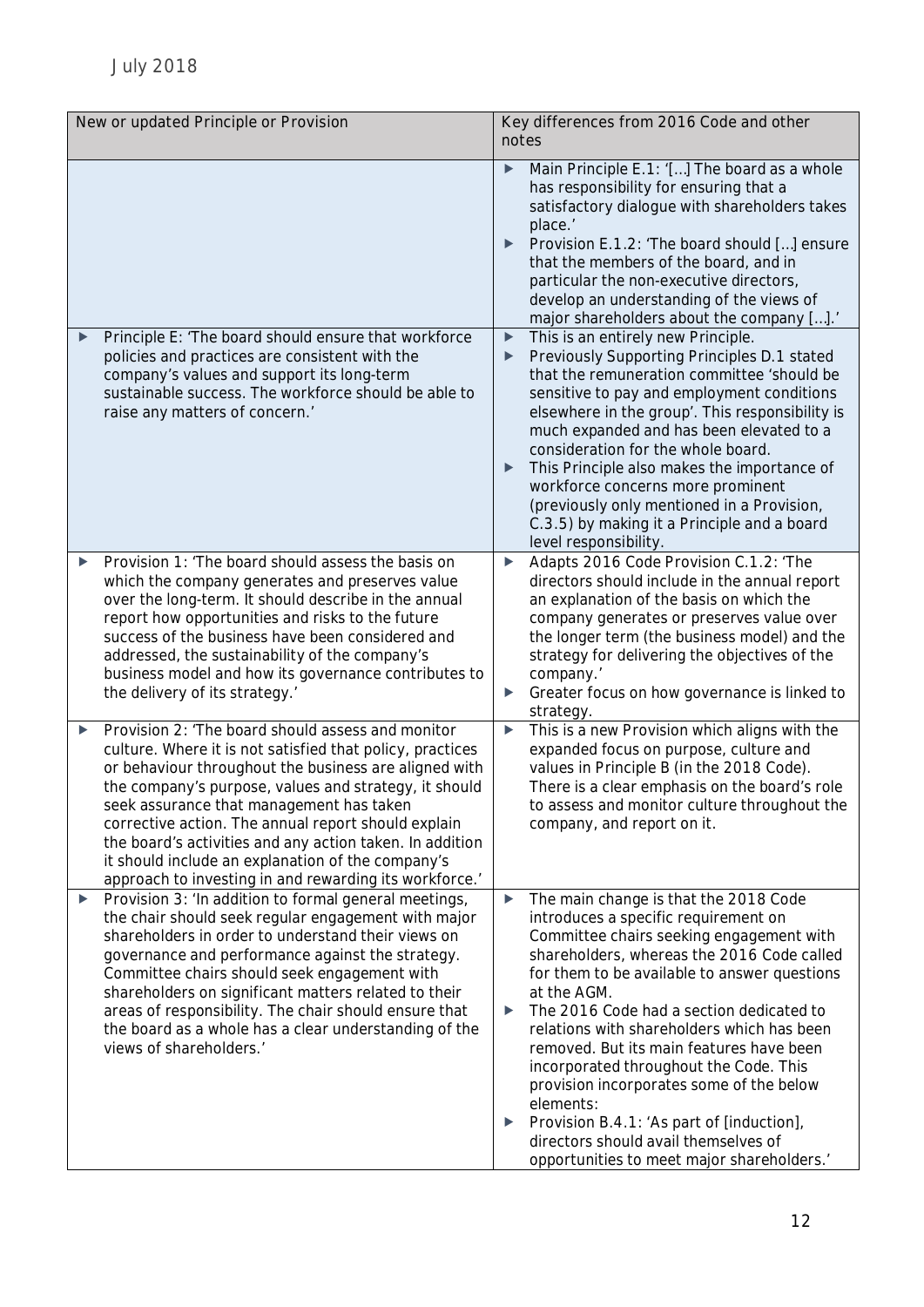|   | New or updated Principle or Provision                                                                                                                                                                                                                                                                                                                                                                                                                                                                                                                                                                                                                         | notes                      | Key differences from 2016 Code and other                                                                                                                                                                                                                                                                                                                                                                                                                                                                                                                                                                                                                                                                                                                                                                                                                                                                                                                                                                                                                                                                              |
|---|---------------------------------------------------------------------------------------------------------------------------------------------------------------------------------------------------------------------------------------------------------------------------------------------------------------------------------------------------------------------------------------------------------------------------------------------------------------------------------------------------------------------------------------------------------------------------------------------------------------------------------------------------------------|----------------------------|-----------------------------------------------------------------------------------------------------------------------------------------------------------------------------------------------------------------------------------------------------------------------------------------------------------------------------------------------------------------------------------------------------------------------------------------------------------------------------------------------------------------------------------------------------------------------------------------------------------------------------------------------------------------------------------------------------------------------------------------------------------------------------------------------------------------------------------------------------------------------------------------------------------------------------------------------------------------------------------------------------------------------------------------------------------------------------------------------------------------------|
| ▶ | Provision 4: 'When 20 per cent or more of votes have<br>been cast against the board recommendation for a                                                                                                                                                                                                                                                                                                                                                                                                                                                                                                                                                      | ▶<br>▶<br>▶<br>▶<br>▶<br>▶ | Supporting Principles D.2: 'The chairman of<br>the board should ensure that the committee<br>chairman maintains contact as required with<br>its principal shareholders about<br>remuneration.'<br>Main Principle E.1: 'There should be a<br>dialogue with shareholders based on the<br>mutual understanding of objectives. The<br>board as a whole has responsibility for<br>ensuring that a satisfactory dialogue with<br>shareholders takes place.'<br>Supporting Principles E.1: 'The board should<br>keep in touch with shareholder opinion in<br>whatever ways are most practical and<br>efficient.'<br>Provision E.1.2: 'The board should state in<br>the annual report the steps they have taken<br>to ensure that the members of the board, and<br>in particular the non-executive directors,<br>develop an understanding of the views of<br>major shareholders about the company[.]'<br>Principle E.2: 'The board should use general<br>meetings to communicate with investors and<br>to encourage their participation.'<br>Incorporates 2016 Code Provision E.2.2:<br>'When, in the opinion of the board, a |
|   | resolution, the company should explain, when<br>announcing voting results, what actions it intends to<br>take to consult shareholders in order to understand<br>the reasons behind the result. An update on the views<br>received from shareholders and action taken should<br>be published no later than six months after the<br>shareholder meeting. The board should then provide a<br>final summary in the annual report, and, if applicable,<br>in the explanatory notes to resolutions at the next<br>shareholder meeting, on what impact the feedback<br>has had on the decisions the board has taken and any<br>actions or resolutions now proposed.' | ▶                          | significant proportion of votes have been cast<br>against a resolution at any general meeting,<br>the company should explain when<br>announcing the results of voting what actions<br>it intends to take to understand the reasons<br>behind the vote result.'<br>The new Provision goes further than E2.2 of<br>the 2016 Code to outline more specific<br>follow-up steps in terms of reporting back on<br>the engagement. It also specifies a 20 per<br>cent threshold.                                                                                                                                                                                                                                                                                                                                                                                                                                                                                                                                                                                                                                             |
| ▶ | Provision 5: 'The board should understand the views<br>of the company's other key stakeholders and describe<br>in the annual report how their interests and the<br>matters set out in section 172 of the Companies Act<br>2006 have been considered in board discussions and<br>decision-making. The board should keep engagement<br>mechanisms under review so that they remain<br>effective.'                                                                                                                                                                                                                                                               | ▶<br>▶                     | This is new and aligns with new secondary<br>legislation affecting UK incorporated<br>companies for accounting periods beginning<br>1 January 2019.<br>The Guidance on Board Effectiveness<br>includes helpful information on how boards<br>may gather views from the workforce. <sup>3</sup>                                                                                                                                                                                                                                                                                                                                                                                                                                                                                                                                                                                                                                                                                                                                                                                                                         |
| ▶ | Note: 'The Companies (Miscellaneous Reporting)<br>Regulations 2018 require directors to explain how<br>they have had regard to various matters in                                                                                                                                                                                                                                                                                                                                                                                                                                                                                                             |                            |                                                                                                                                                                                                                                                                                                                                                                                                                                                                                                                                                                                                                                                                                                                                                                                                                                                                                                                                                                                                                                                                                                                       |

<span id="page-12-0"></span><sup>&</sup>lt;sup>3</sup> In September 2017, ICSA: The Governance Institute and the Investment Association also published guidance on bringing the stakeholder voice into the boardroom.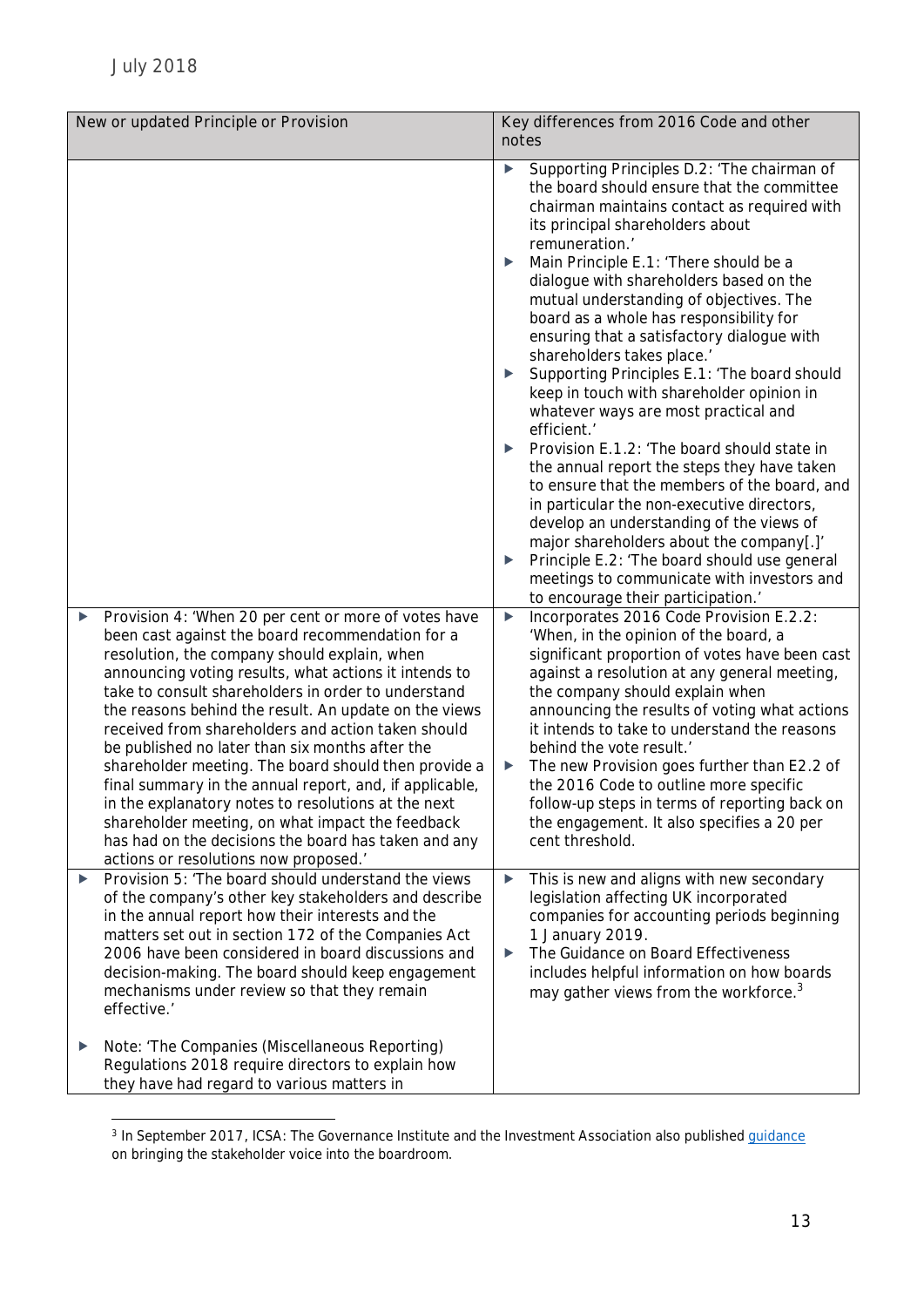| New or updated Principle or Provision                                                                                                                                                                                                                                                                                                                                                                                                                                                                                                                                                           | Key differences from 2016 Code and other<br>notes                                                                                                                                                                                                                                                                                                                                                                                                                                                                                                                                                                                         |
|-------------------------------------------------------------------------------------------------------------------------------------------------------------------------------------------------------------------------------------------------------------------------------------------------------------------------------------------------------------------------------------------------------------------------------------------------------------------------------------------------------------------------------------------------------------------------------------------------|-------------------------------------------------------------------------------------------------------------------------------------------------------------------------------------------------------------------------------------------------------------------------------------------------------------------------------------------------------------------------------------------------------------------------------------------------------------------------------------------------------------------------------------------------------------------------------------------------------------------------------------------|
| performing their duty to promote the success of the<br>company in section 172 of the Companies Act 2006.<br>The Financial Reporting Council's Guidance on the<br>Strategic Report supports reporting on the legislative<br>requirement.'                                                                                                                                                                                                                                                                                                                                                        |                                                                                                                                                                                                                                                                                                                                                                                                                                                                                                                                                                                                                                           |
| As a reminder, the matters set out in section 172 are:<br>(a) the likely consequences of any decision in the long term<br>(b) the interests of the company's employees<br>(c) the need to foster the company's business relationships with suppliers, customers and others<br>(d) the impact of the company's operations on the community and the environment<br>(e) the desirability of the company maintaining a reputation for high standards of business conduct,<br>and<br>(f) the need to act fairly as between members of the company.                                                   |                                                                                                                                                                                                                                                                                                                                                                                                                                                                                                                                                                                                                                           |
| Provision 5 (cont.): 'For engagement with the<br>workforce, one or a combination of the following<br>methods should be used:<br>a director appointed from the workforce;<br>$\circ$<br>a formal workforce advisory panel;<br>$\circ$<br>or a designated non-executive director.<br>O<br>If the board has not chosen one or more of these<br>methods, it should explain what alternative<br>arrangements are in place and why it considers that<br>they are effective.'<br>Note: 'See the Guidance on Board Effectiveness<br>▶<br>Section 1 for a description of 'workforce' in this<br>context' | This is new and implements one of the 'asks'<br>▶<br>from the Government. The wording at the<br>end of the Provision allows other mechanisms<br>to be used, but requires additional<br>explanation.<br>Also, the term 'workforce' has been chosen,<br>in an effort to encourage companies to think<br>broadly and beyond just those with formal<br>employment contracts, e.g., agency workers,<br>self-employed, contractors, etc. It is not<br>restricted to a company's UK workforce.                                                                                                                                                   |
| Provision 6: 'There should be a means for the<br>workforce to raise concerns in confidence and - if<br>they wish - anonymously. The board should routinely<br>review this and the reports arising from its operation.<br>It should ensure that arrangements are in place for<br>the proportionate and independent investigation of<br>such matters and for follow-up action.'                                                                                                                                                                                                                   | The 2016 Code Provision C.3.5 stated: 'The<br>▶<br>audit committee should review arrangements<br>by which staff of the company may, in<br>confidence, raise concerns about possible<br>improprieties in matters of financial reporting<br>or other matters.'<br>Provision 6 aligns with Principle E, by raising<br>▶<br>this consideration to the whole board. It also<br>aligns the specific reference in the 2016<br>Code to 'improprieties in matters of financial<br>reporting or other matters', making this a<br>wider consideration that connects to<br>consistency with values to allow the<br>workforce to raise wider concerns. |
| Provision 7: 'The board should take action to identify<br>and manage conflicts of interest, including those<br>resulting from significant shareholdings, and ensure<br>that the influence of third parties does not<br>compromise or override independent judgement.'                                                                                                                                                                                                                                                                                                                           | This is a new Provision. It takes some of the<br>▶<br>circumstances which the board needs to take<br>into account when determining which<br>directors it considers to be independent, and<br>asks that any conflicts of interest on the<br>whole board (whether independent non-<br>executive director or not) be identified and<br>managed.                                                                                                                                                                                                                                                                                              |
| Provision 8: 'Where directors have concerns about the<br>operation of the board or the management of the<br>company that cannot be resolved, their concerns                                                                                                                                                                                                                                                                                                                                                                                                                                     | Incorporates 2016 Code Provision A.4.3:<br>▶<br>'Where directors have concerns which cannot<br>be resolved about the running of the                                                                                                                                                                                                                                                                                                                                                                                                                                                                                                       |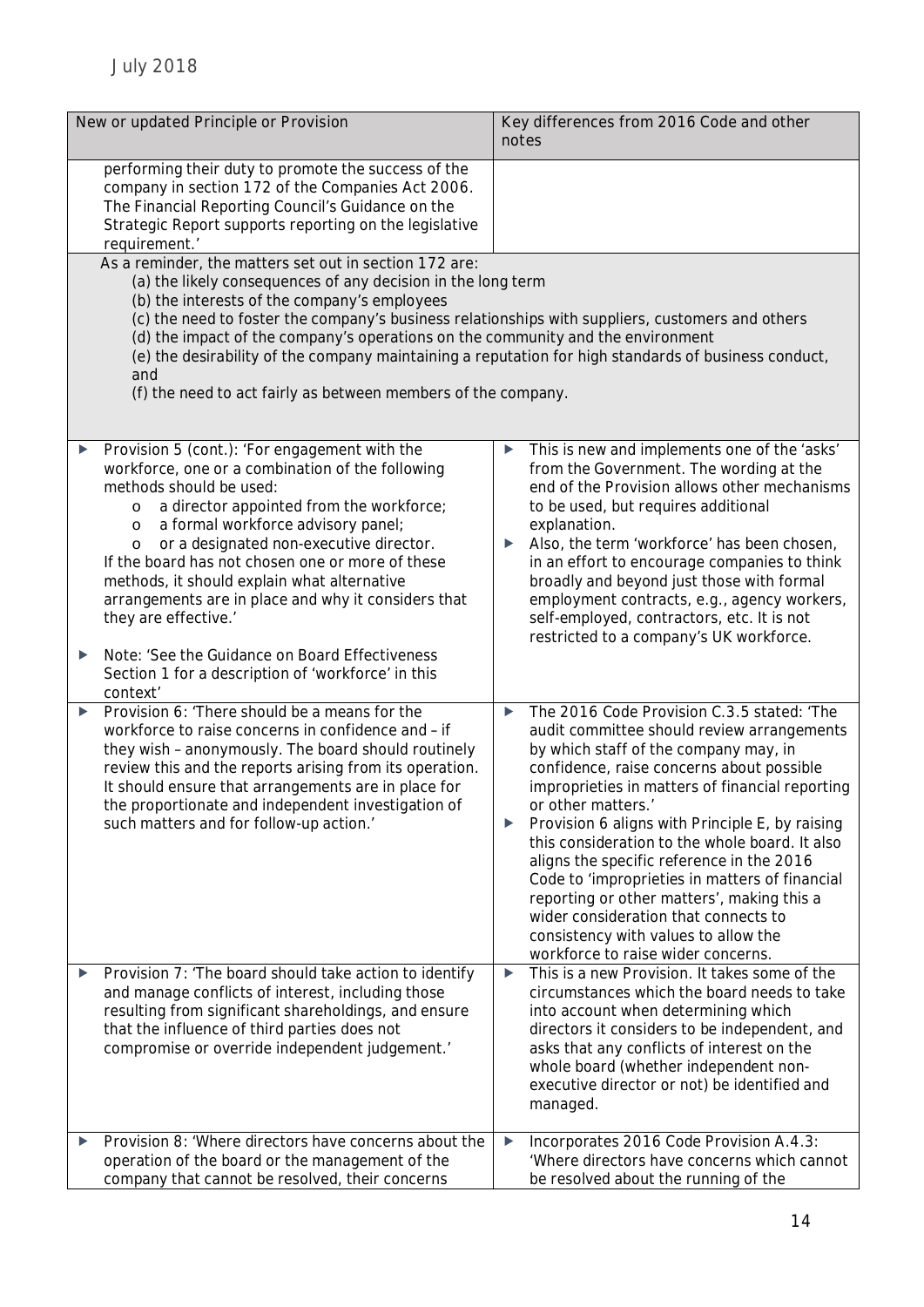| New or updated Principle or Provision |                                                                                                                                                                                                                                                                                                                                                                                                                                                                         | Key differences from 2016 Code and other<br>notes                                                                                                                                                                                                                                                                                                                                                                                                                                                                                                                                                                                                      |  |
|---------------------------------------|-------------------------------------------------------------------------------------------------------------------------------------------------------------------------------------------------------------------------------------------------------------------------------------------------------------------------------------------------------------------------------------------------------------------------------------------------------------------------|--------------------------------------------------------------------------------------------------------------------------------------------------------------------------------------------------------------------------------------------------------------------------------------------------------------------------------------------------------------------------------------------------------------------------------------------------------------------------------------------------------------------------------------------------------------------------------------------------------------------------------------------------------|--|
|                                       | should be recorded in the board minutes. On<br>resignation, a non-executive director should provide a<br>written statement to the chair, for circulation to the<br>board, if they have any such concerns.'                                                                                                                                                                                                                                                              | company or a proposed action, they should<br>ensure that their concerns are recorded in<br>the board minutes. On resignation, a non-<br>executive director should provide a written<br>statement to the chairman, for circulation to<br>the board, if they have any such concerns.'                                                                                                                                                                                                                                                                                                                                                                    |  |
|                                       | Section 2 - Division of Responsibilities                                                                                                                                                                                                                                                                                                                                                                                                                                |                                                                                                                                                                                                                                                                                                                                                                                                                                                                                                                                                                                                                                                        |  |
|                                       | Principle F: 'The chair leads the board and is<br>responsible for its overall effectiveness in directing<br>the company. They should demonstrate objective<br>judgement throughout their tenure and promote a<br>culture of openness and debate. In addition, the chair<br>facilitates constructive board relations and the<br>effective contribution of all non-executive directors,<br>and ensures that directors receive accurate, timely<br>and clear information.' | Incorporates from the 2016 Code:<br>Main Principle A.3: 'The chairman is<br>responsible for leadership of the board and<br>ensuring its effectiveness on all aspects of its<br>role.'<br>Supporting Principles A.3: 'The chairman<br>▶<br>should also promote a culture of openness<br>and debate by facilitating the effective<br>contribution of non-executive directors in<br>particular and ensuring constructive relations<br>between executive and non-executive<br>directors.<br>The chairman is responsible for ensuring that<br>the directors receive accurate, timely and<br>clear information.'                                             |  |
|                                       | Principle G: 'The board should include an appropriate<br>▶<br>combination of executive and non-executive (and, in<br>particular, independent non-executive) directors, such<br>that no one individual or small group of individuals<br>dominates the board's decision-making. There should<br>be a clear division of responsibilities between the<br>leadership of the board and the executive leadership<br>of the company's business.'                                | Incorporates from the 2016 Code:<br>Main Principle A.2 'There should be a clear<br>▶<br>division of responsibilities at the head of the<br>company between the running of the board<br>and the executive responsibility for the<br>running of the company's business. No one<br>individual should have unfettered powers of<br>decision.'<br>Supporting Principles B.1 'The board should<br>▶<br>include an appropriate combination of<br>executive and non-executive directors (and,<br>in particular, independent non-executive<br>directors) such that no individual or small<br>group of individuals can dominate the board's<br>decision taking.' |  |
|                                       | Principle H: 'Non-executive directors should have<br>▶<br>sufficient time to meet their board responsibilities.<br>They should provide constructive challenge, strategic<br>guidance, offer specialist advice and hold<br>management to account.'                                                                                                                                                                                                                       | Incorporates from the 2016 Code:<br>Main Principle A.4: 'As part of their role as<br>▶<br>members of a unitary board, non-executive<br>directors should constructively challenge and<br>help develop proposals on strategy.'<br>Main Principle B.3: 'All directors should be<br>▶<br>able to allocate sufficient time to the<br>company to discharge their responsibilities<br>effectively.'                                                                                                                                                                                                                                                           |  |
|                                       | Principle I: 'The board, supported by the company<br>▶<br>secretary, should ensure that it has the policies,<br>processes, information, time and resources it needs in<br>order to function effectively and efficiently.'                                                                                                                                                                                                                                               | Incorporates from the 2016 Code:<br>Main Principle B.5: 'The board should be<br>▶<br>supplied in a timely manner with information<br>in a form and of a quality appropriate to<br>enable it to discharge its duties.'<br>Supporting Principle B.5: 'Under the direction<br>▶<br>of the chairman, the company secretary's<br>responsibilities include ensuring good<br>information flows within the board and its                                                                                                                                                                                                                                       |  |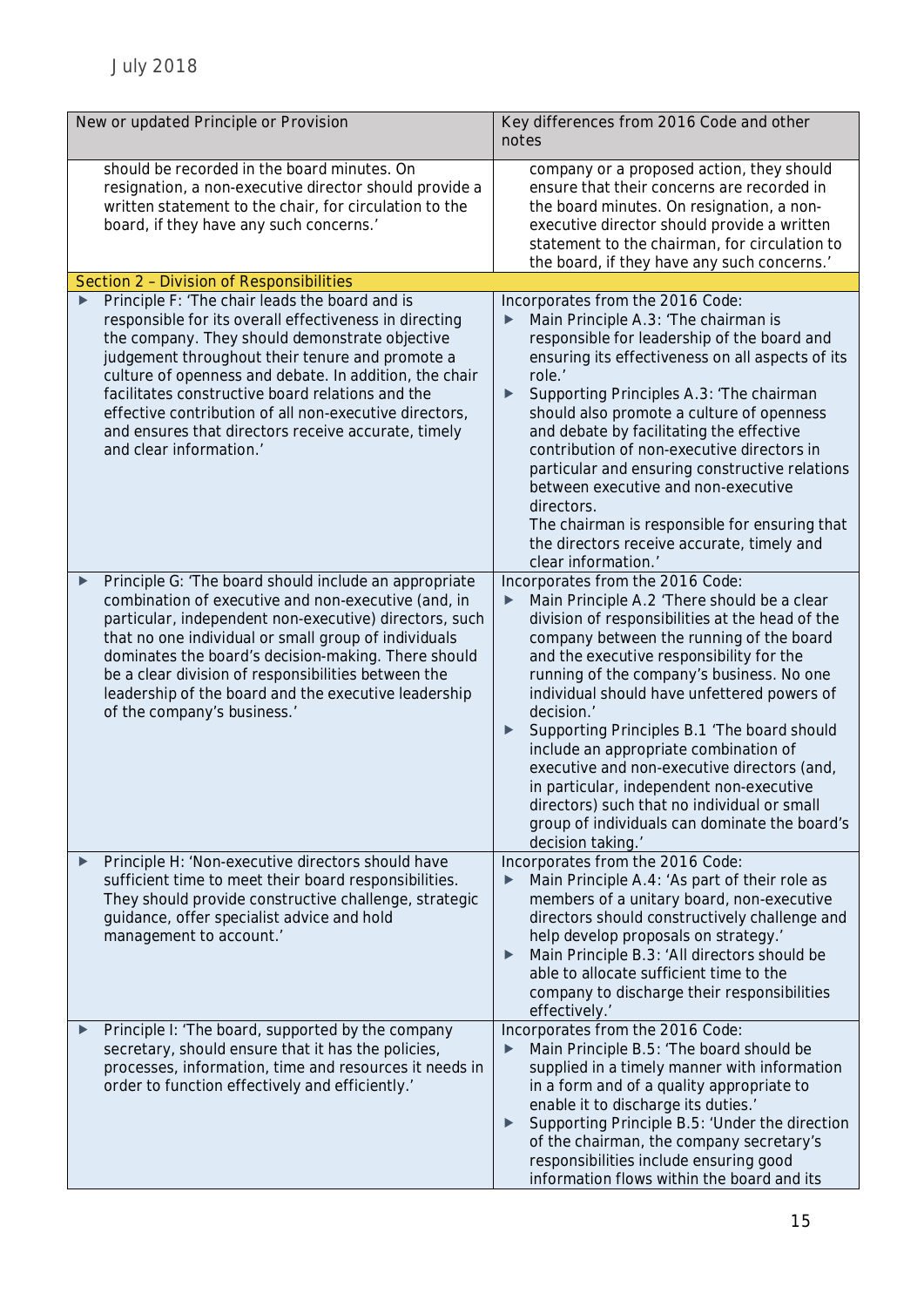| New or updated Principle or Provision                                                                                                                                                                                                                                                                                                                                                                                                                                                                                                                                                                                                                                                                                                                                                                                                                                                                                                                                                                                                                                                                                                                                                                 | Key differences from 2016 Code and other                                                                                                                                                                                                                                                                                                                                                                                                                                                                                                                                                                                                                                                                                                                                                                                                                                                                                                                                                                                                                                                                                                                                                                        |
|-------------------------------------------------------------------------------------------------------------------------------------------------------------------------------------------------------------------------------------------------------------------------------------------------------------------------------------------------------------------------------------------------------------------------------------------------------------------------------------------------------------------------------------------------------------------------------------------------------------------------------------------------------------------------------------------------------------------------------------------------------------------------------------------------------------------------------------------------------------------------------------------------------------------------------------------------------------------------------------------------------------------------------------------------------------------------------------------------------------------------------------------------------------------------------------------------------|-----------------------------------------------------------------------------------------------------------------------------------------------------------------------------------------------------------------------------------------------------------------------------------------------------------------------------------------------------------------------------------------------------------------------------------------------------------------------------------------------------------------------------------------------------------------------------------------------------------------------------------------------------------------------------------------------------------------------------------------------------------------------------------------------------------------------------------------------------------------------------------------------------------------------------------------------------------------------------------------------------------------------------------------------------------------------------------------------------------------------------------------------------------------------------------------------------------------|
|                                                                                                                                                                                                                                                                                                                                                                                                                                                                                                                                                                                                                                                                                                                                                                                                                                                                                                                                                                                                                                                                                                                                                                                                       | notes                                                                                                                                                                                                                                                                                                                                                                                                                                                                                                                                                                                                                                                                                                                                                                                                                                                                                                                                                                                                                                                                                                                                                                                                           |
|                                                                                                                                                                                                                                                                                                                                                                                                                                                                                                                                                                                                                                                                                                                                                                                                                                                                                                                                                                                                                                                                                                                                                                                                       | committees and between senior management<br>and non-executive directors.'                                                                                                                                                                                                                                                                                                                                                                                                                                                                                                                                                                                                                                                                                                                                                                                                                                                                                                                                                                                                                                                                                                                                       |
| Provision 9: 'The chair should be independent on<br>▶<br>appointment when assessed against the<br>circumstances set out in Provision 10. The roles of<br>chair and chief executive should not be exercised by<br>the same individual. A chief executive should not<br>become chair of the same company. If, exceptionally,<br>this is proposed by the board, major shareholders<br>should be consulted ahead of appointment. The board<br>should set out its reasons to all shareholders at the<br>time of the appointment and also publish these on the<br>company website.'                                                                                                                                                                                                                                                                                                                                                                                                                                                                                                                                                                                                                         | This incorporates two provisions of from the<br>▶<br>2016 Code. Interestingly, compliance against<br>chair independence on appointment<br>previously only needed to be reported for the<br>year that the appointment was made. Given<br>that this footnote is no longer included in the<br>2018 Code, it implies that it ought to be re-<br>reported every year.<br>Incorporates from the 2016 Code:<br>Provision A.2.1 'The roles of chairman and<br>▶<br>chief executive should not be exercised by<br>the same individual. The division of<br>responsibilities between the chairman and<br>chief executive should be clearly established,<br>set out in writing and agreed by the board.'<br>Provision A.3.1 'The chairman should on<br>appointment meet the independence criteria<br>set out in B.1.1 below. A chief executive<br>should not go on to be chairman of the same<br>company. If exceptionally a board decides<br>that a chief executive should become<br>chairman, the board should consult major<br>shareholders in advance and should set out<br>its reasons to shareholders at the time of the<br>appointment and in the next annual report.'                                               |
| Provision 10: 'The board should identify in the annual<br>▶<br>report each non-executive director it considers to be<br>independent. Circumstances which are likely to<br>impair, or could appear to impair a non-executive<br>director's independence include, but are not limited<br>to, whether a director:<br>is or has been an employee of the company or<br>$\circ$<br>group within the last five years;<br>has, or has had within the last three years, a<br>$\circ$<br>material business relationship with the<br>company either directly, or as a partner,<br>shareholder, director or senior employee of a<br>body that has such a relationship with the<br>company;<br>has received or receives additional<br>$\circ$<br>remuneration from the company apart from a<br>director's fee, participates in the company's<br>share option or a performance-related pay<br>scheme, or is a member of the company's<br>pension scheme;<br>has close family ties with any of the<br>$\circ$<br>company's advisers, directors or senior<br>employees;<br>holds cross-directorships or has significant<br>$\circ$<br>links with other directors through involvement<br>in other companies or bodies; | This provision is substantially similar to 2016<br>▶<br>Code Provision B.1.1.<br>Note that with the deletion of Provision B.2.3<br>▶<br>(which said that non-executive director terms<br>beyond six years should be subject to<br>particularly rigorous review), a nine year<br>term will, we expect, become the de facto<br>tenure period in practice.<br>Incorporates Provision B.1.1 from the 2016<br>Code: 'The board should identify in the annual<br>report each non-executive director it considers to<br>be independent. The board should determine<br>whether the director is independent in character<br>and judgement and whether there are<br>relationships or circumstances which are likely to<br>affect, or could appear to affect, the director's<br>judgement. The board should state its reasons if<br>it determines that a director is independent<br>notwithstanding the existence of relationships or<br>circumstances which may appear relevant to its<br>determination, including if the director:<br>has been an employee of the company or<br>▶<br>group within the last five years;<br>has, or has had within the last three years, a<br>▶<br>material business relationship with the |
| represents a significant shareholder; or<br>$\circ$                                                                                                                                                                                                                                                                                                                                                                                                                                                                                                                                                                                                                                                                                                                                                                                                                                                                                                                                                                                                                                                                                                                                                   | company either directly, or as a partner,<br>shareholder, director or senior employee of a                                                                                                                                                                                                                                                                                                                                                                                                                                                                                                                                                                                                                                                                                                                                                                                                                                                                                                                                                                                                                                                                                                                      |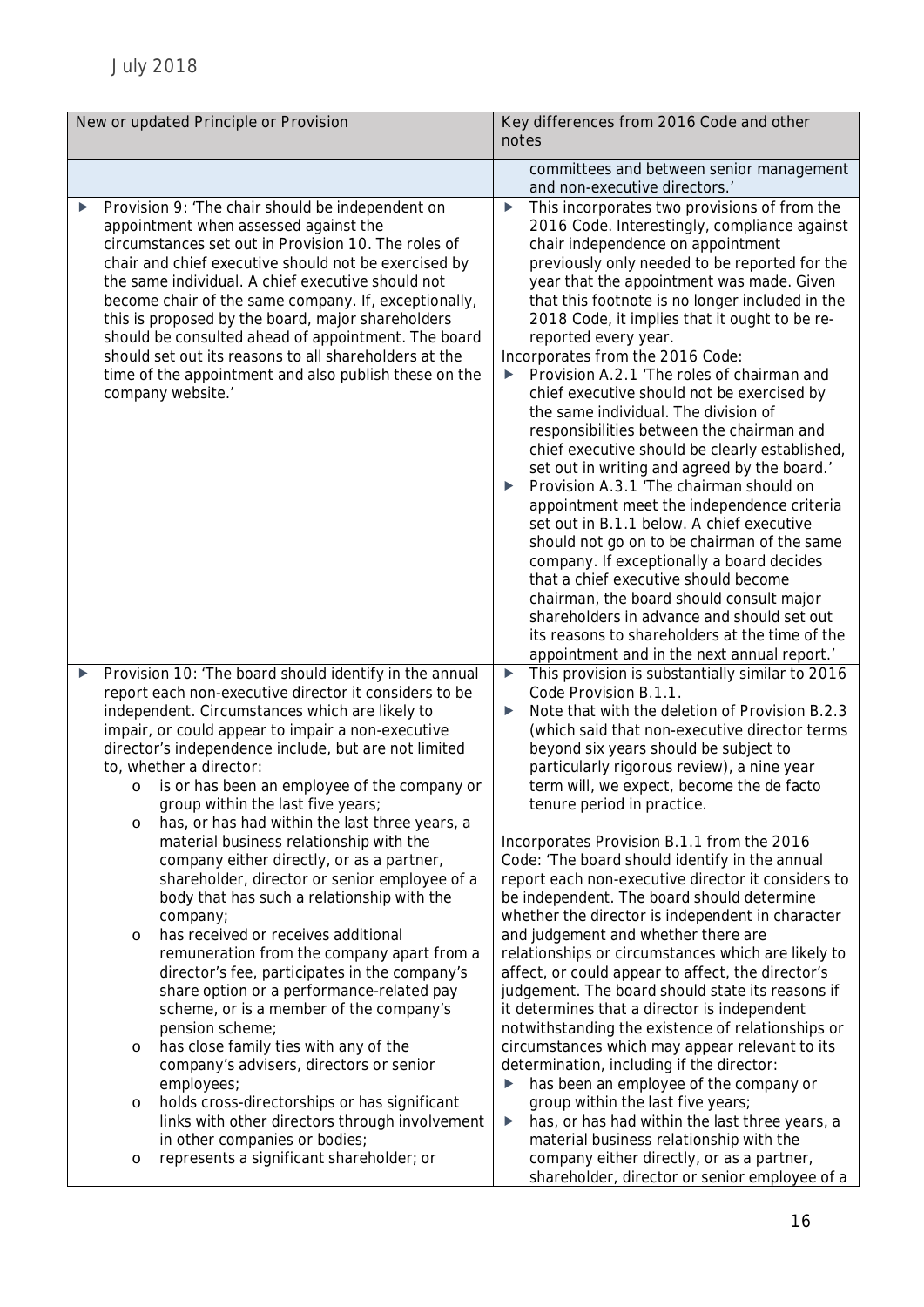| New or updated Principle or Provision                                                                                                                                                                                                                                                                                                                                                                                                                                             | Key differences from 2016 Code and other<br>notes                                                                                                                                                                                                                                                                                                                                                                                                                                                                                                                                                                                                                                                                                                                                                                                                                      |  |
|-----------------------------------------------------------------------------------------------------------------------------------------------------------------------------------------------------------------------------------------------------------------------------------------------------------------------------------------------------------------------------------------------------------------------------------------------------------------------------------|------------------------------------------------------------------------------------------------------------------------------------------------------------------------------------------------------------------------------------------------------------------------------------------------------------------------------------------------------------------------------------------------------------------------------------------------------------------------------------------------------------------------------------------------------------------------------------------------------------------------------------------------------------------------------------------------------------------------------------------------------------------------------------------------------------------------------------------------------------------------|--|
| has served on the board for more than nine<br>$\circ$<br>years from the date of their first appointment.<br>Where any of these or other relevant circumstances<br>apply, and the board nonetheless considers that the<br>non-executive director is independent, a clear<br>explanation should be provided.'                                                                                                                                                                       | body that has such a relationship with the<br>company;<br>has received or receives additional<br>$\blacktriangleright$<br>remuneration from the company apart from a<br>director's fee, participates in the company's<br>share option or a performance-related pay<br>scheme, or is a member of the company's<br>pension scheme;<br>has close family ties with any of the<br>▶<br>company's advisers, directors or senior<br>employees;<br>holds cross-directorships or has significant<br>▶<br>links with other directors through<br>involvement in other companies or bodies;<br>represents a significant shareholder; or<br>▶<br>has served on the board for more than nine<br>▶<br>years from the date of their first election.'                                                                                                                                   |  |
| Provision 11: 'At least half the board, excluding the<br>▶<br>chair, should be non-executive directors whom the<br>board considers to be independent.'                                                                                                                                                                                                                                                                                                                            | Incorporates 2016 Code Provision B.1.2:<br>▶<br>'Except for smaller companies [one that is<br>below the FTSE 350 throughout the year<br>immediately prior to the reporting year], at<br>least half the board, excluding the chairman,<br>should comprise non-executive directors<br>determined by the board to be independent.<br>A smaller company should have at least two<br>independent non-executive directors.'<br>Note:<br>The exemption for smaller companies has<br>now been removed, so that all will have to<br>report compliance or explain.                                                                                                                                                                                                                                                                                                               |  |
| Provision 12: 'The board should appoint one of the<br>▶<br>independent non-executive directors to be the senior<br>independent director to provide a sounding board for<br>the chair and serve as an intermediary for the other<br>directors and shareholders. Led by the senior<br>independent director, the non-executive directors<br>should meet without the chair present at least<br>annually to appraise the chair's performance, and on<br>other occasions as necessary.' | Incorporates from the 2016 Code:<br>Provision A.4.1: 'The board should appoint<br>▶<br>one of the independent non-executive<br>directors to be the senior independent<br>director to provide a sounding board for the<br>chairman and to serve as an intermediary for<br>the other directors when necessary. The<br>senior independent director should be<br>available to shareholders if they have<br>concerns which contact through the normal<br>channels of chairman, chief executive or<br>other executive directors has failed to resolve<br>or for which such contact is inappropriate.'<br>Provision A.4.2: 'Led by the senior<br>▶<br>independent director, the non-executive<br>directors should meet without the chairman<br>present at least annually to appraise the<br>chairman's performance and on such other<br>occasions as are deemed appropriate.' |  |
| Provision 13: 'Non-executive directors have a prime<br>▶<br>role in appointing and removing executive directors.<br>Non-executive directors should scrutinise and hold to<br>account the performance of management and<br>individual executive directors against agreed<br>performance objectives. The chair should hold                                                                                                                                                          | Incorporates from the 2016 Code:<br>Supporting Principles A.4: 'Non-executive<br>$\blacktriangleright$<br>directors should scrutinise the performance<br>of management in meeting agreed goals and<br>objectives and monitor the reporting of<br>performance. [] They are responsible for                                                                                                                                                                                                                                                                                                                                                                                                                                                                                                                                                                              |  |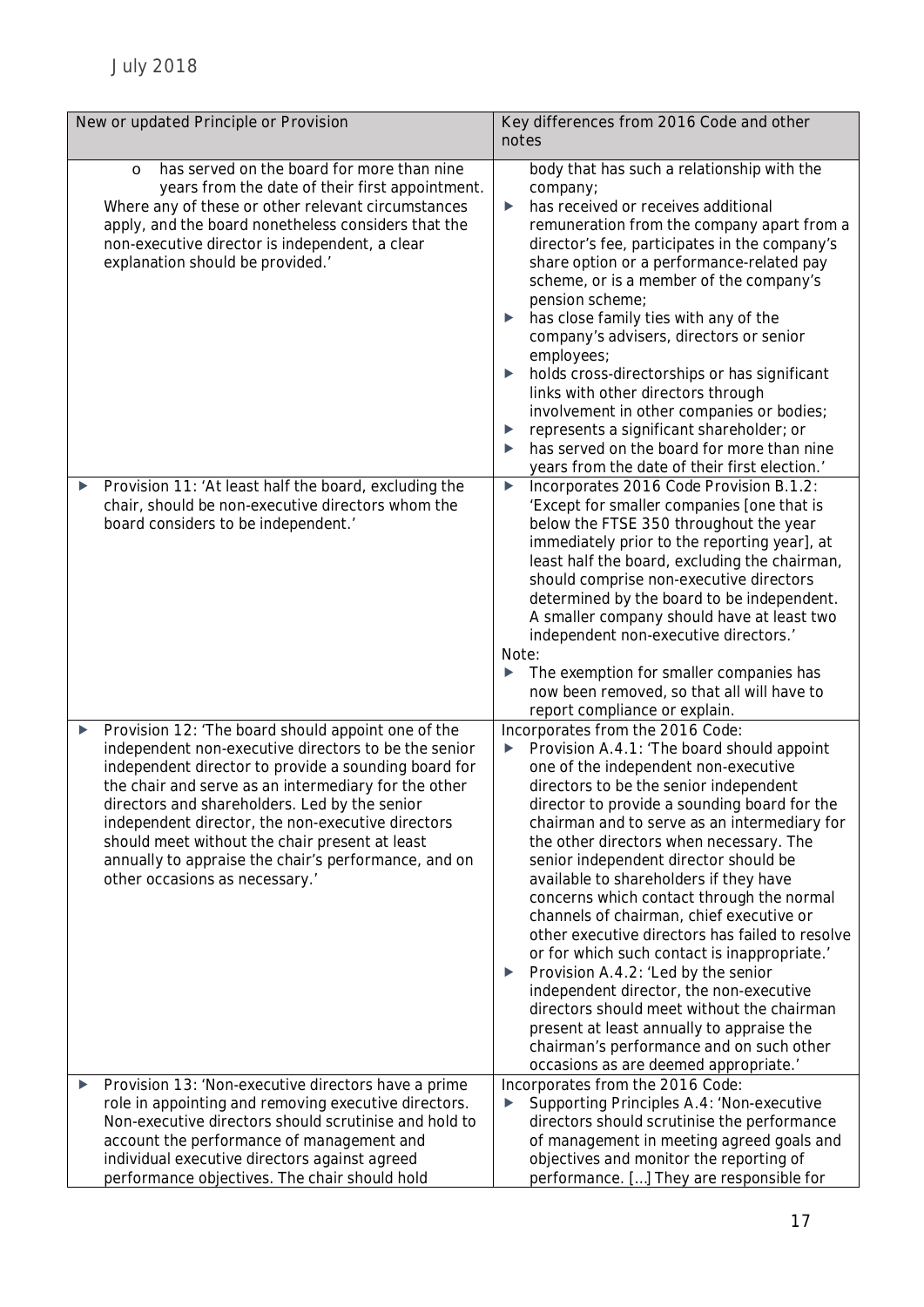| New or updated Principle or Provision                                                                                                                                                                                                                                                                                                                                                                                                                                                                                                                                                                                                         | Key differences from 2016 Code and other<br>notes                                                                                                                                                                                                                                                                                                                                                                                                                                                                                                                                                                                                                                                                     |  |
|-----------------------------------------------------------------------------------------------------------------------------------------------------------------------------------------------------------------------------------------------------------------------------------------------------------------------------------------------------------------------------------------------------------------------------------------------------------------------------------------------------------------------------------------------------------------------------------------------------------------------------------------------|-----------------------------------------------------------------------------------------------------------------------------------------------------------------------------------------------------------------------------------------------------------------------------------------------------------------------------------------------------------------------------------------------------------------------------------------------------------------------------------------------------------------------------------------------------------------------------------------------------------------------------------------------------------------------------------------------------------------------|--|
| meetings with the non-executive directors without the<br>executive directors present.'                                                                                                                                                                                                                                                                                                                                                                                                                                                                                                                                                        | determining appropriate levels of<br>remuneration of executive directors and have<br>a prime role in appointing and, where<br>necessary, removing executive directors, and<br>in succession planning.'<br>Provision A.4.2: 'The chairman should hold<br>meetings with the non-executive directors<br>without the executives present.                                                                                                                                                                                                                                                                                                                                                                                  |  |
| Provision 14: 'The responsibilities of the chair, chief<br>executive, senior independent director, board and<br>committees should be clear, set out in writing, agreed<br>by the board and made publicly available. The annual<br>report should set out the number of meetings of the<br>board and its committees, and the individual<br>attendance by directors.'                                                                                                                                                                                                                                                                            | Incorporates 2016 Code Provision A.1.2:<br>$\blacktriangleright$<br>'The annual report should identify the<br>chairman, the deputy chairman (where there<br>is one), the chief executive, the senior<br>independent director and the chairmen and<br>members of the board committees. It should<br>also set out the number of meetings of the<br>board and those committees and individual<br>attendance by directors.'                                                                                                                                                                                                                                                                                               |  |
| Provision 15: 'When making new appointments, the<br>$\blacktriangleright$<br>board should take into account other demands on<br>directors' time. Prior to appointment, significant<br>commitments should be disclosed with an indication<br>of the time involved. Additional external<br>appointments should not be undertaken without prior<br>approval of the board, with the reasons for permitting<br>significant appointments explained in the annual<br>report. Full-time executive directors should not take<br>on more than one non-executive directorship in a<br>FTSE 100 company or other significant appointment.                 | Whilst incorporating elements of the 2016<br>▶<br>Code, this provision has been expanded with<br>a greater focus on the issue of<br>'overboarding'.<br>Incorporates from the 2016 Code:<br>Main Principle B.3: 'All directors should be<br>▶<br>able to allocate sufficient time to the<br>company to discharge their responsibilities<br>effectively.'<br>Provision B.3.3: 'The board should not agree<br>▶<br>to a full time executive director taking on<br>more than one non-executive directorship in<br>a FTSE 100 company nor the chairmanship of<br>such a company.'                                                                                                                                          |  |
| Provision 16: 'All directors should have access to the<br>▶<br>advice of the company secretary, who is responsible<br>for advising the board on all governance matters.<br>Both the appointment and removal of the company<br>secretary should be a matter for the whole board.'                                                                                                                                                                                                                                                                                                                                                              | Incorporates 2016 Code Provision B.5.2: 'All<br>▶<br>directors should have access to the advice<br>and services of the company secretary, who<br>is responsible to the board for ensuring that<br>board procedures are complied with. Both the<br>appointment and removal of the company<br>secretary should be a matter for the board as<br>a whole.'                                                                                                                                                                                                                                                                                                                                                                |  |
| Section 3 - Composition, Succession and Evaluation                                                                                                                                                                                                                                                                                                                                                                                                                                                                                                                                                                                            |                                                                                                                                                                                                                                                                                                                                                                                                                                                                                                                                                                                                                                                                                                                       |  |
| Principle J: 'Appointments to the board should be<br>subject to a formal, rigorous and transparent<br>procedure, and an effective succession plan should be<br>maintained for board and senior management [note<br>1]. Both appointments and succession plans should be<br>based on merit and objective criteria [note 2] and,<br>within this context, should promote diversity of<br>gender, social and ethnic backgrounds, cognitive and<br>personal strengths.'<br>Note 1: 'senior management' has been defined as the<br>▶<br>executive committee or the first layer of management<br>below board level, including the company secretary. | The 2018 Code asks boards to intensify their<br>▶<br>efforts in promoting and creating diversity in<br>its broadest sense. The breadth of diversity<br>considerations has been expanded from the<br>2016 Code.<br>Incorporates from the 2016 Code:<br>Main Principle B.2: 'There should be a formal,<br>▶<br>rigorous and transparent procedure for the<br>appointment of new directors to the board.'<br>Supporting Principles B.2: 'The search for<br>$\blacktriangleright$<br>board candidates should be conducted, and<br>appointments made, on merit, against<br>objective criteria and with due regard for the<br>benefits of diversity on the board, including<br>gender. The board should satisfy itself that |  |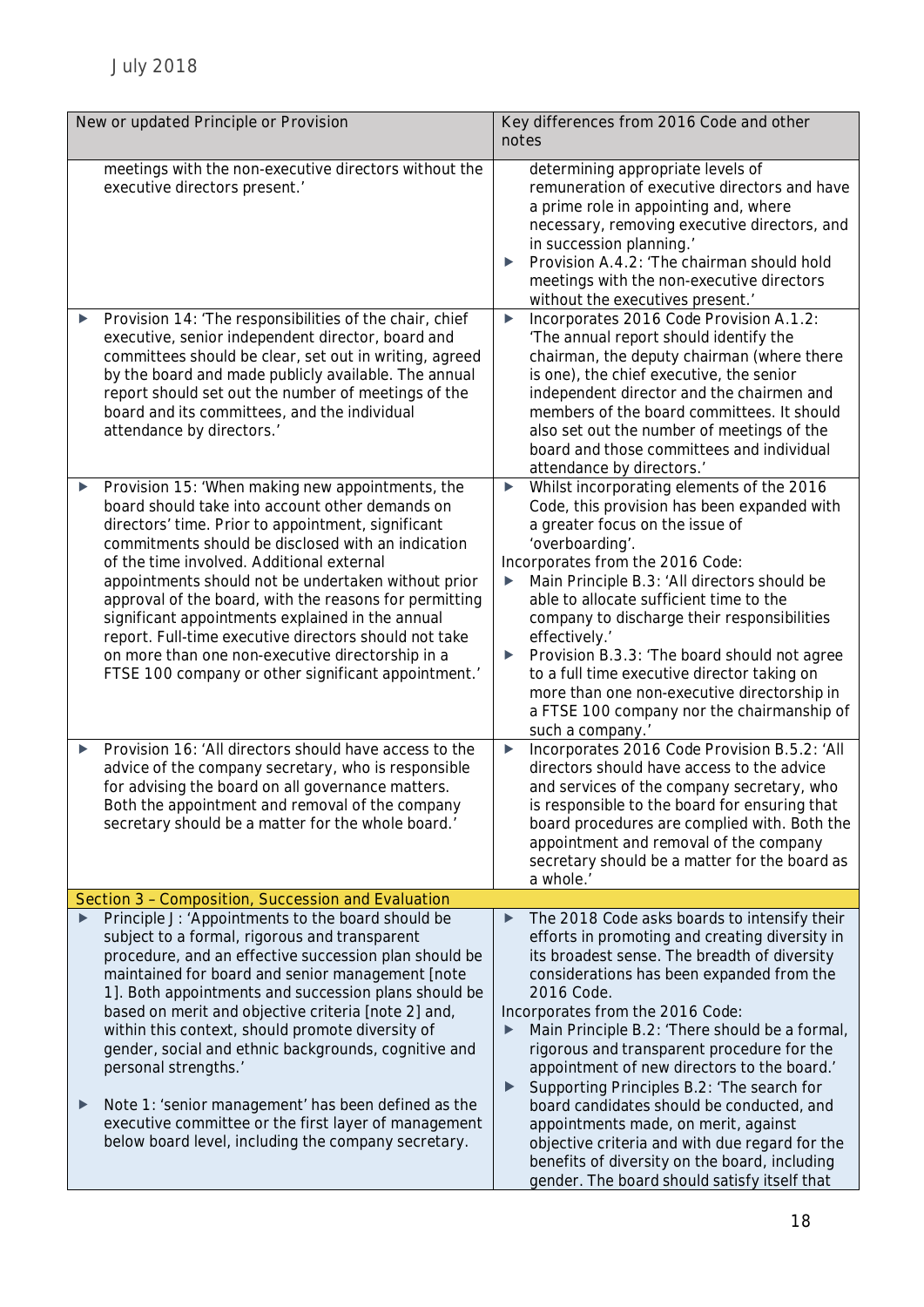| New or updated Principle or Provision                                                                                                                                                                                                                                                                                                                                                                                                                                                                                          | Key differences from 2016 Code and other<br>notes                                                                                                                                                                                                                                                                                                                                                                                                                                                                                                                                                                                                                                                                                                                                                                                                             |  |
|--------------------------------------------------------------------------------------------------------------------------------------------------------------------------------------------------------------------------------------------------------------------------------------------------------------------------------------------------------------------------------------------------------------------------------------------------------------------------------------------------------------------------------|---------------------------------------------------------------------------------------------------------------------------------------------------------------------------------------------------------------------------------------------------------------------------------------------------------------------------------------------------------------------------------------------------------------------------------------------------------------------------------------------------------------------------------------------------------------------------------------------------------------------------------------------------------------------------------------------------------------------------------------------------------------------------------------------------------------------------------------------------------------|--|
| Note 2: Which protect against discrimination for those<br>with protected characteristics within the meaning of<br>the Equalities Act 2010.                                                                                                                                                                                                                                                                                                                                                                                     | plans are in place for orderly succession for<br>appointments to the board and to senior<br>management, so as to maintain an<br>appropriate balance of skills and experience<br>within the company and on the board and to<br>ensure progressive refreshing of the board.'                                                                                                                                                                                                                                                                                                                                                                                                                                                                                                                                                                                    |  |
| Principle K: 'The board and its committees should<br>have a combination of skills, experience and<br>knowledge. Consideration should be given to the<br>length of service of the board as a whole and<br>membership regularly refreshed.'                                                                                                                                                                                                                                                                                      | When considering board composition, greater<br>▶<br>emphasis is now made of the length of<br>service of directors.<br>Incorporates from the 2016 Code:<br>Main Principle B.1: 'The board and its<br>committees should have the appropriate<br>balance of skills, experience, independence<br>and knowledge of the company to enable<br>them to discharge their respective duties and<br>responsibilities effectively.'<br>Main Principle B.7: 'All directors should be<br>submitted for re-election at regular intervals,<br>subject to continued satisfactory<br>performance.'                                                                                                                                                                                                                                                                               |  |
| Principle L: 'Annual evaluation of the board should<br>▶<br>consider its composition, diversity and how effectively<br>members work together to achieve objectives.<br>Individual evaluation should demonstrate whether<br>each director continues to contribute effectively.'                                                                                                                                                                                                                                                 | Incorporates from the 2016 Code:<br>Main Principle B.6: 'The board should<br>undertake a formal and rigorous annual<br>evaluation of its own performance and that of<br>its committees and individual directors.<br>Supporting Principles B.6: 'Individual<br>evaluation should aim to show whether each<br>director continues to contribute effectively<br>and to demonstrate commitment to the role<br>(including commitment of time for board and<br>committee meetings and any other duties).'                                                                                                                                                                                                                                                                                                                                                            |  |
| Provision 17: 'The board should establish a<br>▶<br>nomination committee that should lead the process<br>for appointments, ensure plans are in place for<br>orderly succession to both the board and senior<br>management positions, and oversee the development<br>of a diverse pipeline for succession. A majority of<br>members of the committee should be independent<br>non-executive directors. The chair of the board should<br>not chair the committee when it is dealing with the<br>appointment of their successor.' | There is now an emphasis on building<br>▶<br>diversity throughout the workforce and a key<br>change is that the role of the nomination<br>committee is expanded beyond board<br>succession and appointments to providing<br>oversight of talent development in the<br>executive pipeline.<br>Incorporates from the 2016 Code:<br>Supporting Principles B.2: 'The board should<br>▶<br>satisfy itself that plans are in place for<br>orderly succession for appointments to the<br>board and to senior management, so as to<br>maintain an appropriate balance of skills and<br>experience within the company and on the<br>board and to ensure progressive refreshing<br>of the board.<br>Provision B.2.1: 'There should be a<br>▶<br>nomination committee which should lead the<br>process for board appointments and make<br>recommendations to the board.' |  |
| Provision 18: 'All directors should be subject to<br>▶<br>annual re-election. The board should set out in the<br>papers accompanying the resolutions to elect each<br>director the specific reasons why their contribution is,                                                                                                                                                                                                                                                                                                 | Although incorporating pre-existing<br>▶<br>Principles and Provisions from the 2016<br>Code, setting out why director contribution is                                                                                                                                                                                                                                                                                                                                                                                                                                                                                                                                                                                                                                                                                                                         |  |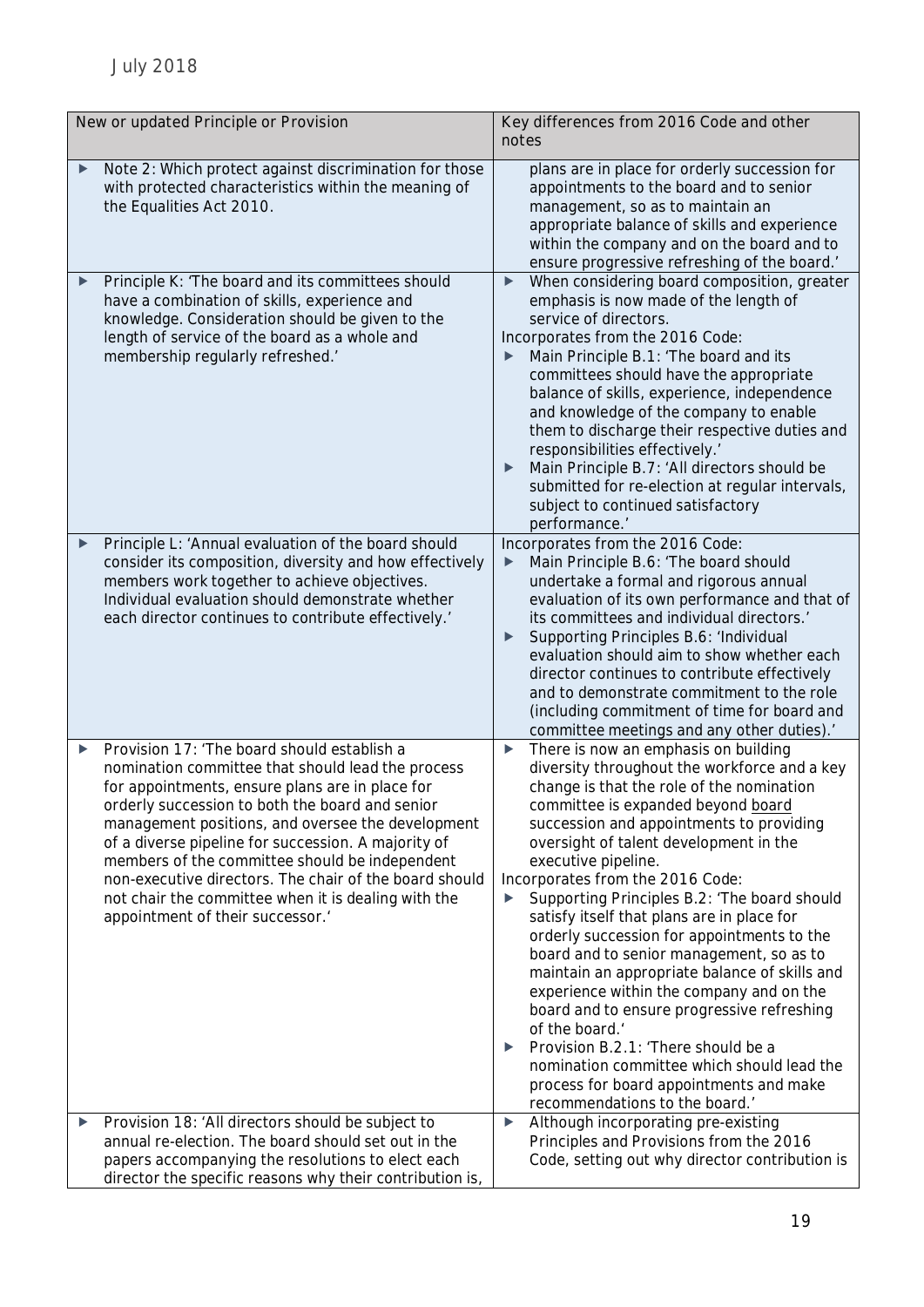| New or updated Principle or Provision                                                                                                                                                                                                                                                                                                                                            | Key differences from 2016 Code and other<br>notes                                                                                                                                                                                                                                                                                                                                                                                                                                                                                                                                                                                                                                                                                                                                                                                                                                                                                                                                                                                                                                                                                                                                                                                                                                                                                                                                                                                                                                                                                                                                                          |  |
|----------------------------------------------------------------------------------------------------------------------------------------------------------------------------------------------------------------------------------------------------------------------------------------------------------------------------------------------------------------------------------|------------------------------------------------------------------------------------------------------------------------------------------------------------------------------------------------------------------------------------------------------------------------------------------------------------------------------------------------------------------------------------------------------------------------------------------------------------------------------------------------------------------------------------------------------------------------------------------------------------------------------------------------------------------------------------------------------------------------------------------------------------------------------------------------------------------------------------------------------------------------------------------------------------------------------------------------------------------------------------------------------------------------------------------------------------------------------------------------------------------------------------------------------------------------------------------------------------------------------------------------------------------------------------------------------------------------------------------------------------------------------------------------------------------------------------------------------------------------------------------------------------------------------------------------------------------------------------------------------------|--|
| and continues to be, important to the company's long-<br>term sustainable success.'<br>Provision 19: 'The chair should not remain in post<br>▶                                                                                                                                                                                                                                   | 'important to the company's long-term<br>sustainable success' is new.<br>No distinction is made between FTSE 350<br>▶<br>companies and others applying the Code.<br>Incorporates from the 2016 Code:<br>Main Principle B.7: 'All directors should be<br>submitted for re-election at regular intervals,<br>subject to continued satisfactory<br>performance.'<br>Provision B.7.1 (but now covers all<br>▶<br>directors): 'All directors of FTSE 350<br>companies should be subject to annual<br>election by shareholders. All other directors<br>should be subject to election by shareholders<br>at the first annual general meeting after their<br>appointment, and to re-election thereafter at<br>intervals of no more than three years. Non-<br>executive directors who have served longer<br>than nine years should be subject to annual<br>re-election. The names of directors submitted<br>for election or re-election should be<br>accompanied by sufficient biographical<br>details and any other relevant information to<br>enable shareholders to take an informed<br>decision on their election.<br>Provision B.7.2 'The board should set out to<br>▶<br>shareholders in the papers accompanying a<br>resolution to elect a non-executive director<br>why they believe an individual should be<br>elected. The chairman should confirm to<br>shareholders when proposing re-election<br>that, following formal performance<br>evaluation, the individual's performance<br>continues to be effective and to demonstrate<br>commitment to the role.'<br>This is an entirely new Provision.<br>▶ |  |
| beyond nine years from the date of their first<br>appointment to the board. To facilitate effective<br>succession planning and the development of a diverse<br>board, this period can be extended for a limited time,<br>particularly in those cases where the chair was an<br>existing non-executive director on appointment. A<br>clear explanation should be provided.'       | See 'What are the key issues raised in 2018<br>▶<br>Code?' in the body of this paper, for more<br>detail on this.                                                                                                                                                                                                                                                                                                                                                                                                                                                                                                                                                                                                                                                                                                                                                                                                                                                                                                                                                                                                                                                                                                                                                                                                                                                                                                                                                                                                                                                                                          |  |
| Provision 20: 'Open advertising and/or an external<br>▶<br>search consultancy should generally be used for the<br>appointment of the chair and non-executive directors.<br>If an external search consultancy is engaged it should<br>be identified in the annual report alongside a<br>statement about any other connection it has with the<br>company or individual directors.' | Incorporates 2016 Code Provision B.2.4: '[]<br>▶<br>An explanation should be given if neither an<br>external search consultancy nor open<br>advertising has been used in the appointment<br>of a chairman or a non-executive director.<br>Where an external search consultancy has<br>been used, it should be identified in the<br>annual report and a statement made as to<br>whether it has any other connection with the<br>company.'                                                                                                                                                                                                                                                                                                                                                                                                                                                                                                                                                                                                                                                                                                                                                                                                                                                                                                                                                                                                                                                                                                                                                                   |  |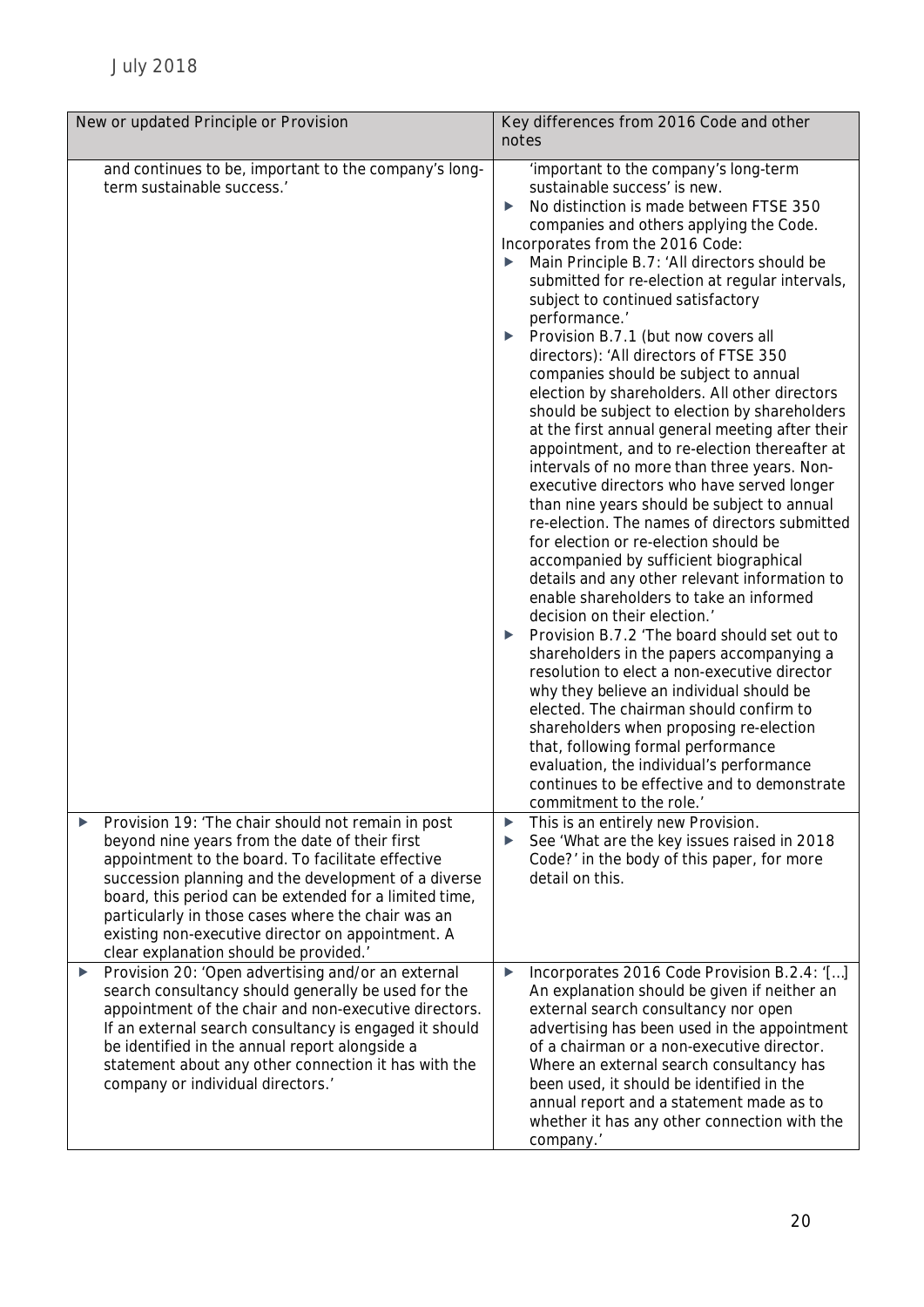| New or updated Principle or Provision                                                                                                                                                                                                                                                                                                                                                                                                                                                                                                                                                                                                                                                                                                                                                                                              | Key differences from 2016 Code and other<br>notes                                                                                                                                                                                                                                                                                                                                                                                                                                                                                                                                                                                                                                                                                                                                                                                                                                                                                                                                                                       |  |
|------------------------------------------------------------------------------------------------------------------------------------------------------------------------------------------------------------------------------------------------------------------------------------------------------------------------------------------------------------------------------------------------------------------------------------------------------------------------------------------------------------------------------------------------------------------------------------------------------------------------------------------------------------------------------------------------------------------------------------------------------------------------------------------------------------------------------------|-------------------------------------------------------------------------------------------------------------------------------------------------------------------------------------------------------------------------------------------------------------------------------------------------------------------------------------------------------------------------------------------------------------------------------------------------------------------------------------------------------------------------------------------------------------------------------------------------------------------------------------------------------------------------------------------------------------------------------------------------------------------------------------------------------------------------------------------------------------------------------------------------------------------------------------------------------------------------------------------------------------------------|--|
| Provision 21: 'There should be a formal and rigorous<br>▶<br>annual evaluation of the performance of the board, its<br>committees, the chair and individual directors. The<br>chair should consider having a regular externally<br>facilitated board evaluation. This should happen at<br>least every three years. The external evaluator should<br>be identified in the annual report and a statement<br>made about other connection it has with the company<br>or individual directors.'                                                                                                                                                                                                                                                                                                                                         | The new Provision now applies to all<br>▶<br>companies applying the Code, not just FTSE<br>350 companies.<br>Incorporates from the 2016 Code:<br>Main Principle B.6 references to evaluating<br>the performance of committees and<br>individual directors, where 2018 Code<br>Principle L does not specify.<br>Provision B.6.2: 'Evaluation of the board of<br>FTSE 350 companies should be externally<br>facilitated at least every three years. The<br>external facilitator should be identified in the<br>annual report and a statement made as to<br>whether they have any other connection with<br>the company.'                                                                                                                                                                                                                                                                                                                                                                                                   |  |
| Provision 22: 'The chair should act on the results of<br>▶<br>the evaluation by recognising the strengths and<br>addressing any weaknesses of the board. Each<br>director should engage with the process and take<br>appropriate action when development needs have<br>been identified.'                                                                                                                                                                                                                                                                                                                                                                                                                                                                                                                                           | Incorporates from the 2016 Code:<br>Supporting Principles B.4: 'The chairman<br>should ensure that the directors continually<br>update their skills and the knowledge and<br>familiarity with the company required to fulfil<br>their role both on the board and on board<br>committees. The company should provide the<br>necessary resources for developing and<br>updating its directors' knowledge and<br>capabilities. To function effectively all<br>directors need appropriate knowledge of the<br>company and access to its operations and<br>staff.'<br>Provision B.4.2: 'The chairman should<br>regularly review and agree with each director<br>their training and development needs.'<br>Supporting Principles B.6: '[] The chairman<br>should act on the results of the performance<br>evaluation by recognising the strengths and<br>addressing the weaknesses of the board and,<br>where appropriate, proposing new members<br>be appointed to the board or seeking the<br>resignation of directors. []' |  |
| Provision 23: 'The annual report should describe the<br>▶<br>work of the nomination committee, including:<br>the process used in relation to appointments,<br>$\circ$<br>its approach to succession planning and how<br>both support developing a diverse pipeline;<br>how the board evaluation has been<br>$\circ$<br>conducted, the nature and extent of an<br>external evaluator's contact with the board<br>and individual directors, the outcomes and<br>actions taken and how it has or will influence<br>board composition;<br>the policy on diversity and inclusion, its<br>$\circ$<br>objectives and linkage to company strategy,<br>how it has been implemented and progress on<br>achieving the objectives; and<br>the gender balance of those in the senior<br>$\circ$<br>management [note] and their direct reports.' | This Provision shifts the focus from the<br>▶<br>nomination committee reporting on<br>processes and policies to actions and<br>outcomes. For example: reporting on actions<br>taken to increase diversity and inclusion and<br>their outcomes; reporting on outcomes of the<br>board evaluation and actions to be taken, etc.<br>It also implements the <b>Hampton-Alexander</b><br>Review recommendation that 'the FRC should<br>amend the UK Corporate Governance Code<br>so that all FTSE 350 companies disclose in<br>their Annual Reports the gender balance on<br>the Executive Committee and Direct Reports<br>to the Executive Committee' and goes further<br>by not limiting to the FTSE 350.<br>A requirement for disclosure of ethnic<br>diversity or other types of diversity in the                                                                                                                                                                                                                        |  |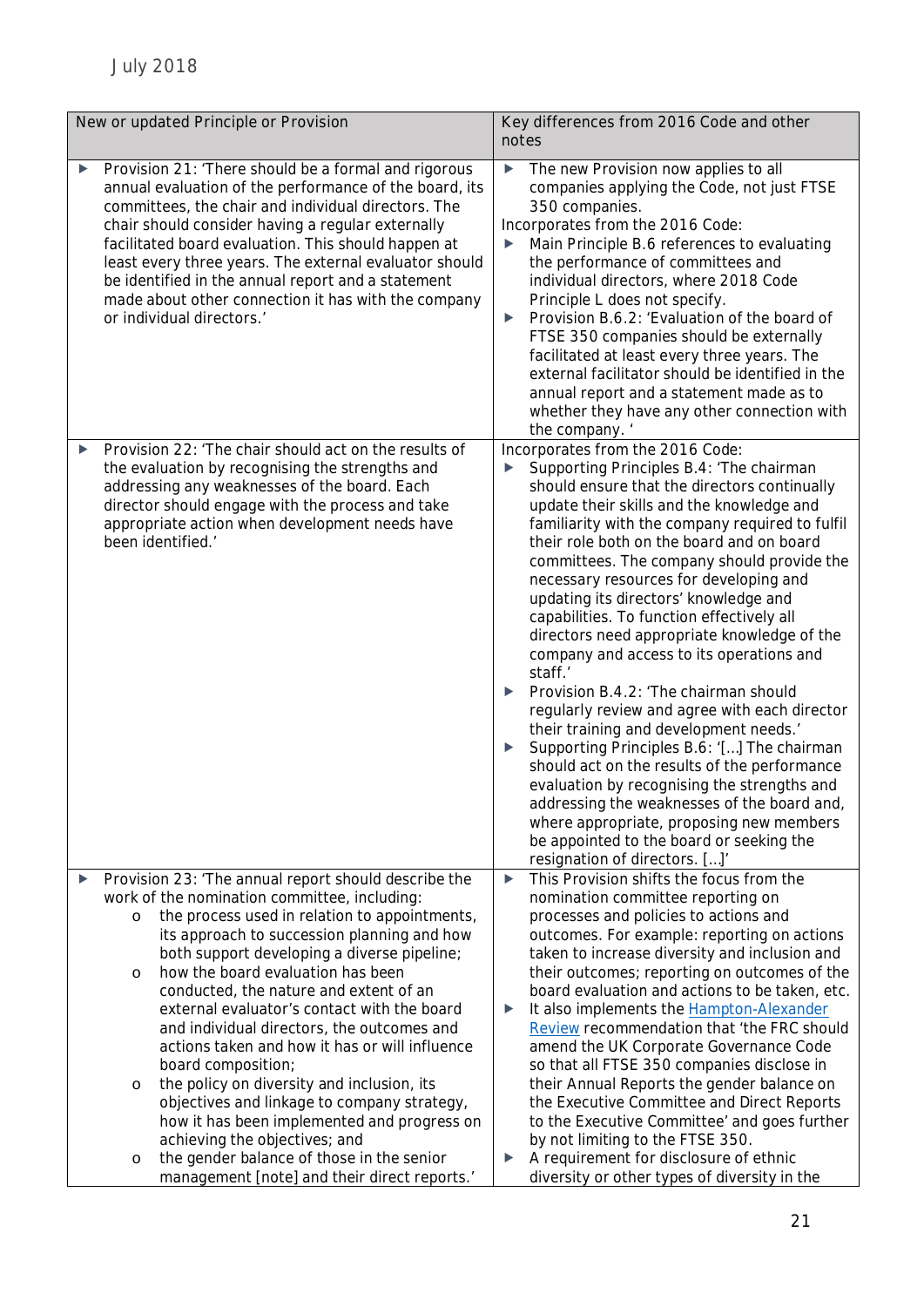| New or updated Principle or Provision |                                                                                                                                                                                                                                                                                                                                                                                                                                                                                                                                                       | Key differences from 2016 Code and other<br>notes                                                                                                                                                                                                                                                                                                                                                                                                                                                                                                                                                                                                                                                                                                                                                                                                                                                                                                                                                                                                                                                                                                                                                                                                                                                                                                                  |  |  |
|---------------------------------------|-------------------------------------------------------------------------------------------------------------------------------------------------------------------------------------------------------------------------------------------------------------------------------------------------------------------------------------------------------------------------------------------------------------------------------------------------------------------------------------------------------------------------------------------------------|--------------------------------------------------------------------------------------------------------------------------------------------------------------------------------------------------------------------------------------------------------------------------------------------------------------------------------------------------------------------------------------------------------------------------------------------------------------------------------------------------------------------------------------------------------------------------------------------------------------------------------------------------------------------------------------------------------------------------------------------------------------------------------------------------------------------------------------------------------------------------------------------------------------------------------------------------------------------------------------------------------------------------------------------------------------------------------------------------------------------------------------------------------------------------------------------------------------------------------------------------------------------------------------------------------------------------------------------------------------------|--|--|
| ▶                                     | Note: 'senior management' has been defined as the<br>executive committee or the first layer of management<br>below board level, including the company secretary.                                                                                                                                                                                                                                                                                                                                                                                      | pipeline has not been included, but the<br>Provision requires much greater disclosures<br>on diversity and inclusion overall, with a<br>continued focus on actions and outcomes.<br>Incorporates from the 2016 Code:<br>Provision B.2.4: 'A separate section of the<br>annual report should describe the work of the<br>nomination committee, including the process<br>it has used in relation to board appointments.<br>This section should include a description of<br>the board's policy on diversity, including<br>gender, any measurable objectives that it has<br>set for implementing the policy, and progress<br>on achieving the objectives. []'. However<br>the 2018 Code asks for a link to be made<br>between the diversity policy and the strategy<br>of the company.                                                                                                                                                                                                                                                                                                                                                                                                                                                                                                                                                                                 |  |  |
|                                       | Section 4 - Audit, risk and internal control                                                                                                                                                                                                                                                                                                                                                                                                                                                                                                          |                                                                                                                                                                                                                                                                                                                                                                                                                                                                                                                                                                                                                                                                                                                                                                                                                                                                                                                                                                                                                                                                                                                                                                                                                                                                                                                                                                    |  |  |
| ▶<br>▶                                | Principle M: 'The board should establish formal and<br>transparent policies and procedures to ensure the<br>independence and effectiveness of internal and<br>external audit functions and satisfy itself on the<br>integrity of financial and narrative statements.'<br>Note: 'The board's responsibility to present a fair,<br>balanced and understandable assessment extends to<br>interim and other price-sensitive public records and<br>reports to regulators, as well as to information<br>required to be presented by statutory instruments.' | This Principle places a new emphasis on the<br>board satisfying itself not only of the<br>integrity of the financial statements, but also<br>the narrative statements.<br>Incorporates from the 2016 Code:<br>Main Principle C.3: 'The board should<br>establish formal and transparent<br>arrangements for considering how they<br>should apply the corporate reporting and risk<br>management and internal control principles<br>and for maintaining an appropriate<br>relationship with the company's auditors.'<br>Provision C.3.4: 'Where requested by the<br>board, the audit committee should provide<br>advice on whether the annual report and<br>accounts, taken as a whole, is fair, balanced<br>and understandable and provides the<br>information necessary for shareholders to<br>assess the company's position and<br>performance, business model and strategy.'<br>The note also incorporates Supporting<br>▶<br>Principles C.1: 'The board's responsibility to<br>present a fair, balanced and understandable<br>assessment extends to interim and other<br>price-sensitive public reports and reports to<br>regulators as well as to information required<br>to be presented by statutory requirements.<br>The board should establish arrangements<br>▶<br>that will enable it to ensure that the<br>information presented is fair, balanced and |  |  |
| ▶                                     | Principle N: 'The board should present a fair, balanced                                                                                                                                                                                                                                                                                                                                                                                                                                                                                               | understandable.'<br>Incorporates 2016 Code Main Principle C.1:<br>▶                                                                                                                                                                                                                                                                                                                                                                                                                                                                                                                                                                                                                                                                                                                                                                                                                                                                                                                                                                                                                                                                                                                                                                                                                                                                                                |  |  |
|                                       | and understandable assessment of the company's<br>position and prospects.'                                                                                                                                                                                                                                                                                                                                                                                                                                                                            | 'The board should present a fair, balanced<br>and understandable assessment of the<br>company's position and prospects.'                                                                                                                                                                                                                                                                                                                                                                                                                                                                                                                                                                                                                                                                                                                                                                                                                                                                                                                                                                                                                                                                                                                                                                                                                                           |  |  |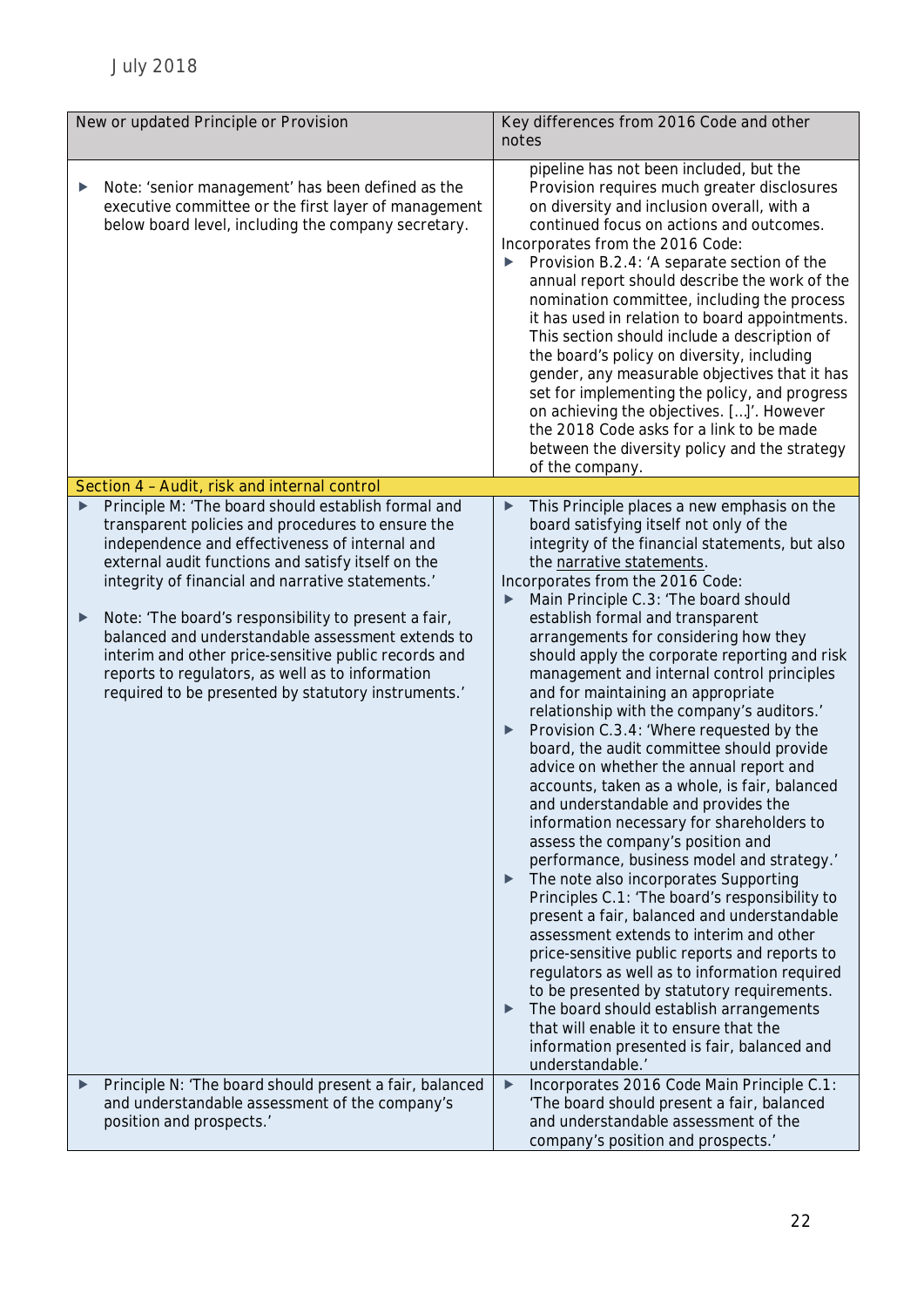| New or updated Principle or Provision |                                                                                                                                                                                                                                                                                                                                                                                                                                                                                                                                                                                                                                                                                                                                                                                                                                                                                                                                                                                                                                                                                                                                                                                    | Key differences from 2016 Code and other<br>notes                                                                                                                                                                                                                                                                                                                                                                                                                                                                                                                                                                                                                                                                                                                                                                                                                                                                                                                                                                                                                                    |  |
|---------------------------------------|------------------------------------------------------------------------------------------------------------------------------------------------------------------------------------------------------------------------------------------------------------------------------------------------------------------------------------------------------------------------------------------------------------------------------------------------------------------------------------------------------------------------------------------------------------------------------------------------------------------------------------------------------------------------------------------------------------------------------------------------------------------------------------------------------------------------------------------------------------------------------------------------------------------------------------------------------------------------------------------------------------------------------------------------------------------------------------------------------------------------------------------------------------------------------------|--------------------------------------------------------------------------------------------------------------------------------------------------------------------------------------------------------------------------------------------------------------------------------------------------------------------------------------------------------------------------------------------------------------------------------------------------------------------------------------------------------------------------------------------------------------------------------------------------------------------------------------------------------------------------------------------------------------------------------------------------------------------------------------------------------------------------------------------------------------------------------------------------------------------------------------------------------------------------------------------------------------------------------------------------------------------------------------|--|
|                                       | Principle O: 'The board should establish procedures to<br>manage risk, oversee the internal control framework,<br>and determine the nature and extent of the principal<br>risks the company is willing to take in order to achieve<br>its long-term strategic objectives.'                                                                                                                                                                                                                                                                                                                                                                                                                                                                                                                                                                                                                                                                                                                                                                                                                                                                                                         | Greater focus on 'establishing procedures'<br>▶<br>and 'oversight' rather than 'determining' and<br>'maintaining'.<br>Incorporates 2016 Code Main Principle C.2:<br>$\blacktriangleright$<br>'The board is responsible for determining the<br>nature and extent of the principal risks it is<br>willing to take in achieving its strategic<br>objectives. The board should maintain sound<br>risk management and internal control<br>systems.'                                                                                                                                                                                                                                                                                                                                                                                                                                                                                                                                                                                                                                       |  |
| ▶<br>▶                                | Provision 24: 'The board should establish an audit<br>committee of independent non-executive directors,<br>with a minimum membership of three, or in the case<br>of smaller companies, two [note]. The chair of the<br>board should not be a member. The board should<br>satisfy itself that at least one member has recent and<br>relevant financial experience. The committee as a<br>whole shall have competence relevant to the sector in<br>which the company operates.'<br>Note: A smaller company is one that is below the                                                                                                                                                                                                                                                                                                                                                                                                                                                                                                                                                                                                                                                  | The exemption allowing chairs of non-FTSE<br>▶<br>350 companies to be members of the audit<br>committee has been removed.<br>Incorporates 2016 Code Provision C.3.1:<br>▶<br>'The board should establish an audit<br>committee of at least three, or in the case of<br>smaller companies two, independent non-<br>executive directors. In smaller companies the<br>company chairman may be a member of, but<br>not chair, the committee in addition to the<br>independent non-executive directors,                                                                                                                                                                                                                                                                                                                                                                                                                                                                                                                                                                                   |  |
|                                       | FTSE 350 throughout the year immediately prior to<br>the reporting year.                                                                                                                                                                                                                                                                                                                                                                                                                                                                                                                                                                                                                                                                                                                                                                                                                                                                                                                                                                                                                                                                                                           | provided he or she was considered<br>independent on appointment as chairman.<br>The board should satisfy itself that at least<br>one member of the audit committee has<br>recent and relevant financial experience. The<br>audit committee as a whole shall have<br>competence relevant to the sector in which<br>the company operates.'                                                                                                                                                                                                                                                                                                                                                                                                                                                                                                                                                                                                                                                                                                                                             |  |
| ▶                                     | Provision 25: 'The main roles and responsibilities of<br>the audit committee should include:<br>monitoring the integrity of the financial<br>O<br>statements of the company and any formal<br>announcements relating to the company's<br>financial performance, and reviewing<br>significant financial reporting judgements<br>contained in them;<br>providing advice (where requested by the<br>O<br>board) on whether the annual report and<br>accounts, taken as a whole, is fair, balanced<br>and understandable, and provides the<br>information necessary for shareholders to<br>assess the company's position and<br>performance, business model and strategy;<br>reviewing the company's internal financial<br>O<br>controls and internal control and risk<br>management systems, unless expressly<br>addressed by a separate board risk committee<br>composed of independent non-executive<br>directors, or by the board itself;<br>monitoring and reviewing the effectiveness of<br>$\circ$<br>the company's internal audit function or,<br>where there is not one, considering annually<br>whether there is a need for one and making a<br>recommendation to the board; | This provision is more explicit about the audit<br>▶<br>committee's role in conducting the tender<br>process and in approving non-audit services<br>(specifically 'considering the impact this may<br>have on independence'), rather than simply<br>developing and implementing the non-audit<br>services policy.<br>Incorporates:<br>Main Principle C.3 [see alongside Principle M]<br>▶<br>Provision C.3.2: 'The main role and<br>▶<br>responsibilities of the audit committee should<br>be set out in written terms of reference and<br>should include:<br>• to monitor the integrity of the financial<br>statements of the company and any formal<br>announcements relating to the company's<br>financial performance, reviewing significant<br>financial reporting judgements contained in<br>them;<br>• to review the company's internal financial<br>controls and, unless expressly addressed by a<br>separate board risk committee composed of<br>independent directors, or by the board itself,<br>to review the company's internal control and<br>risk management systems; |  |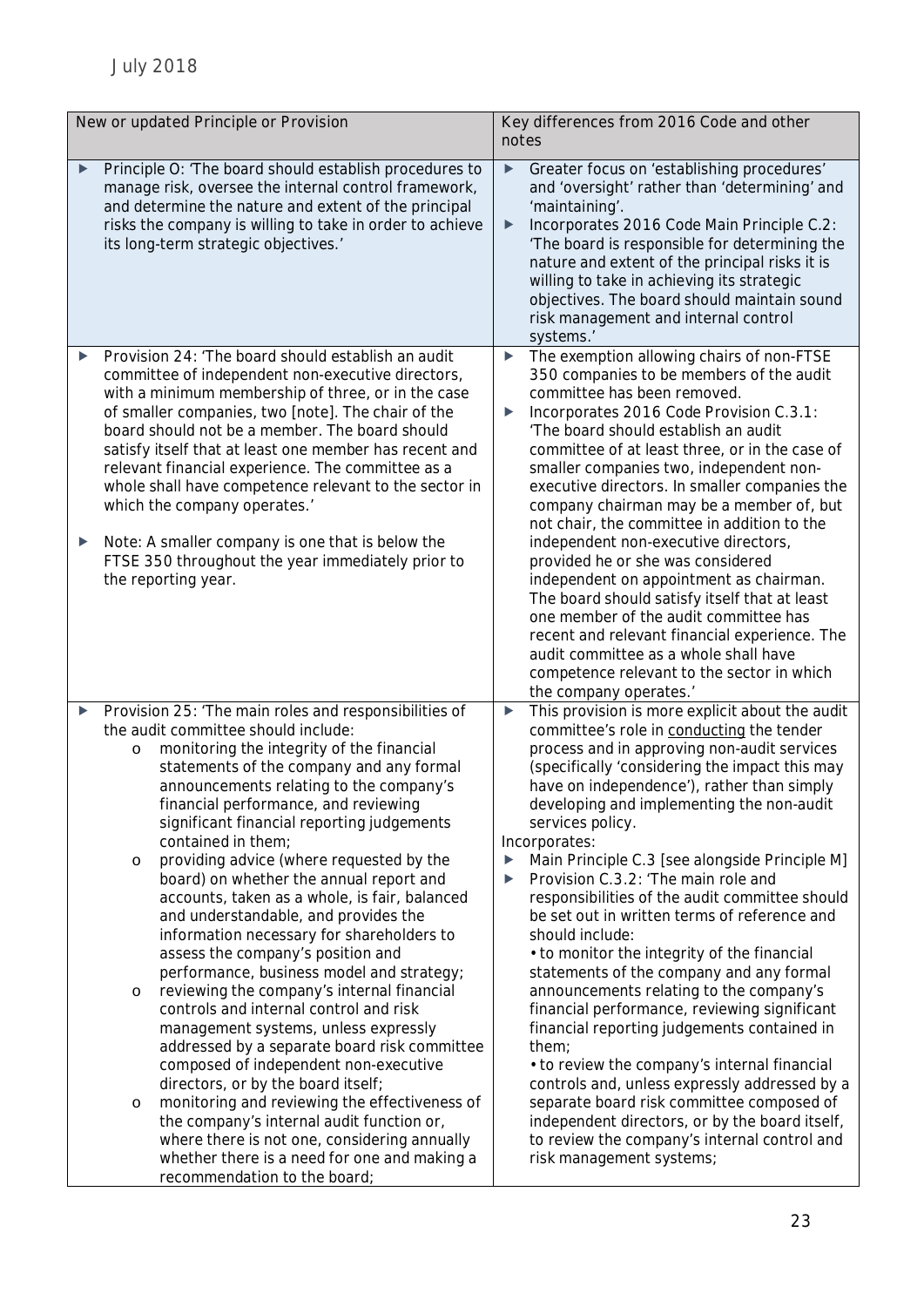| New or updated Principle or Provision                                                                                                                                                                                                                                                                                                                                                                                                                                                                                                                                                                                                                                                                                                                                                                                                                                                                                                                                                                                                      | Key differences from 2016 Code and other                                                                                                                                                                                                                                                                                                                                                                                                                                                                                                                                                                                                                                                                                                                                                                                                                                                                                                                                                                                                                                                                                                                                                                                                                                                                                                                                                                                                                                                                                                                                                                                                                                                                                                                                                                                                                                                                                                                                                                                                                                      |  |
|--------------------------------------------------------------------------------------------------------------------------------------------------------------------------------------------------------------------------------------------------------------------------------------------------------------------------------------------------------------------------------------------------------------------------------------------------------------------------------------------------------------------------------------------------------------------------------------------------------------------------------------------------------------------------------------------------------------------------------------------------------------------------------------------------------------------------------------------------------------------------------------------------------------------------------------------------------------------------------------------------------------------------------------------|-------------------------------------------------------------------------------------------------------------------------------------------------------------------------------------------------------------------------------------------------------------------------------------------------------------------------------------------------------------------------------------------------------------------------------------------------------------------------------------------------------------------------------------------------------------------------------------------------------------------------------------------------------------------------------------------------------------------------------------------------------------------------------------------------------------------------------------------------------------------------------------------------------------------------------------------------------------------------------------------------------------------------------------------------------------------------------------------------------------------------------------------------------------------------------------------------------------------------------------------------------------------------------------------------------------------------------------------------------------------------------------------------------------------------------------------------------------------------------------------------------------------------------------------------------------------------------------------------------------------------------------------------------------------------------------------------------------------------------------------------------------------------------------------------------------------------------------------------------------------------------------------------------------------------------------------------------------------------------------------------------------------------------------------------------------------------------|--|
|                                                                                                                                                                                                                                                                                                                                                                                                                                                                                                                                                                                                                                                                                                                                                                                                                                                                                                                                                                                                                                            | notes                                                                                                                                                                                                                                                                                                                                                                                                                                                                                                                                                                                                                                                                                                                                                                                                                                                                                                                                                                                                                                                                                                                                                                                                                                                                                                                                                                                                                                                                                                                                                                                                                                                                                                                                                                                                                                                                                                                                                                                                                                                                         |  |
| conducting the tender process and making<br>$\circ$<br>recommendations to the board, about the<br>appointment, reappointment and removal of<br>the external auditor, and approving the<br>remuneration and terms of engagement of<br>the external auditor;<br>reviewing and monitoring the external<br>$\circ$<br>auditor's independence and objectivity;<br>reviewing the effectiveness of the external<br>$\circ$<br>audit process, taking into consideration<br>relevant UK professional and regulatory<br>requirements;<br>developing and implementing policy on the<br>$\circ$<br>engagement of the external auditor to supply<br>non-audit services, ensuring there is prior<br>approval of non-audit services, considering<br>the impact this may have on independence,<br>taking into account the relevant regulations<br>and ethical guidance in this regard, and<br>reporting to the board on any improvement or<br>action required; and<br>reporting to the board on how it has<br>$\circ$<br>discharged its responsibilities.' | • to monitor and review the effectiveness of<br>the company's internal audit function;<br>• to make recommendations to the board, for<br>it to put to the shareholders for their<br>approval in general meeting, in relation to the<br>appointment, re-appointment and removal of<br>the external auditor and to approve the<br>remuneration and terms of engagement of<br>the external auditor;<br>• to review and monitor the external auditor's<br>independence and objectivity and the<br>effectiveness of the audit process, taking into<br>consideration relevant UK professional and<br>regulatory requirements;<br>• to develop and implement policy on the<br>engagement of the external auditor to supply<br>non-audit services, taking into account<br>relevant ethical guidance regarding the<br>provision of non-audit services by the<br>external audit firm; and to report to the<br>board, identifying any matters in respect of<br>which it considers that action or<br>improvement is needed and making<br>recommendations as to the steps to be taken;<br>and<br>• to report to the board on how it has<br>discharged its responsibilities.'<br>Provision C.3.4: 'Where requested by the<br>▶<br>board, the audit committee should provide<br>advice on whether the annual report and<br>accounts, taken as a whole, is fair, balanced<br>and understandable and provides the<br>information necessary for shareholders to<br>assess the company's position and<br>performance, business model and strategy.'<br>Provision C.3.7: 'The audit committee should<br>▶<br>have primary responsibility for making a<br>recommendation on the appointment,<br>reappointment and removal of the external<br>auditors. If the board does not accept the<br>audit committee's recommendation, it should<br>include in the annual report, and in any<br>papers recommending appointment or re-<br>appointment, a statement from the audit<br>committee explaining the recommendation<br>and should set out reasons why the board has<br>taken a different position.' |  |
| Provision 26: The annual report should describe the<br>▶<br>work of the audit committee, including:<br>the significant issues that the audit committee<br>$\circ$                                                                                                                                                                                                                                                                                                                                                                                                                                                                                                                                                                                                                                                                                                                                                                                                                                                                          | Greater emphasis on explaining how internal<br>▶<br>assurance is achieved if there is no internal<br>audit function.                                                                                                                                                                                                                                                                                                                                                                                                                                                                                                                                                                                                                                                                                                                                                                                                                                                                                                                                                                                                                                                                                                                                                                                                                                                                                                                                                                                                                                                                                                                                                                                                                                                                                                                                                                                                                                                                                                                                                          |  |
| considered relating to the financial<br>statements, and how these issues were                                                                                                                                                                                                                                                                                                                                                                                                                                                                                                                                                                                                                                                                                                                                                                                                                                                                                                                                                              | Incorporates from the 2016 Code:<br>Provision C.3.7 [see alongside Provision 25]<br>▶                                                                                                                                                                                                                                                                                                                                                                                                                                                                                                                                                                                                                                                                                                                                                                                                                                                                                                                                                                                                                                                                                                                                                                                                                                                                                                                                                                                                                                                                                                                                                                                                                                                                                                                                                                                                                                                                                                                                                                                         |  |
| addressed;<br>an explanation of how it has assessed the<br>$\circ$<br>independence and effectiveness of the                                                                                                                                                                                                                                                                                                                                                                                                                                                                                                                                                                                                                                                                                                                                                                                                                                                                                                                                | Provision C.3.8: 'A separate section of the<br>▶<br>annual report should describe the work of the                                                                                                                                                                                                                                                                                                                                                                                                                                                                                                                                                                                                                                                                                                                                                                                                                                                                                                                                                                                                                                                                                                                                                                                                                                                                                                                                                                                                                                                                                                                                                                                                                                                                                                                                                                                                                                                                                                                                                                             |  |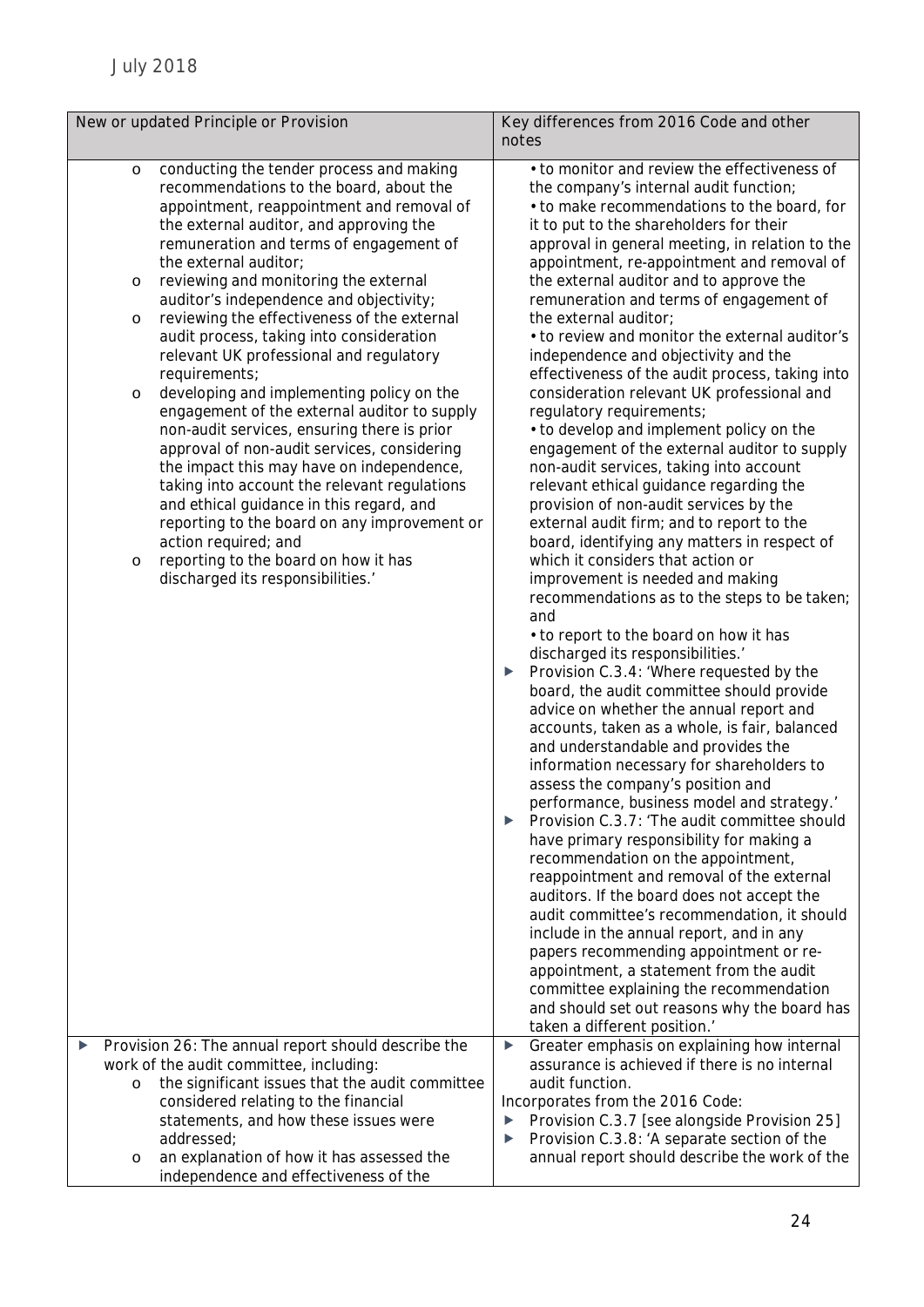| New or updated Principle or Provision |                                                                                                                                                                                                                                                                                                                                                                                                                                                                                                                                                                                                                                                                                                                                                                                                                                                                                                                                                                                                                               | Key differences from 2016 Code and other<br>notes                                                                                                                                                                                                                                                                                                                                                                                                                                                                                                                                                                                                                                                                                  |  |
|---------------------------------------|-------------------------------------------------------------------------------------------------------------------------------------------------------------------------------------------------------------------------------------------------------------------------------------------------------------------------------------------------------------------------------------------------------------------------------------------------------------------------------------------------------------------------------------------------------------------------------------------------------------------------------------------------------------------------------------------------------------------------------------------------------------------------------------------------------------------------------------------------------------------------------------------------------------------------------------------------------------------------------------------------------------------------------|------------------------------------------------------------------------------------------------------------------------------------------------------------------------------------------------------------------------------------------------------------------------------------------------------------------------------------------------------------------------------------------------------------------------------------------------------------------------------------------------------------------------------------------------------------------------------------------------------------------------------------------------------------------------------------------------------------------------------------|--|
|                                       | external audit process and the approach<br>taken to the appointment or reappointment of<br>the external auditor, information on the<br>length of tenure of the current audit firm,<br>when a tender was last conducted and<br>advance notice of any retendering plans;<br>in the case of a board not accepting the audit<br>$\circ$<br>committee's recommendation on the external<br>auditor appointment, reappointment or<br>removal, a statement from the audit<br>committee explaining its recommendation and<br>the reasons why the board has taken a<br>different position (this should also be supplied<br>in any papers recommending appointment or<br>reappointment);<br>where there is no internal audit function, an<br>$\circ$<br>explanation for the absence, how internal<br>assurance is achieved, and how this affects<br>the work of external audit; and<br>an explanation of how auditor independence<br>$\circ$<br>and objectivity are safeguarded, if the<br>external auditor provides non-audit services. | committee in discharging its responsibilities.<br>The report should include:<br>• the significant issues that the committee<br>considered in relation to the financial<br>statements, and how these issues were<br>addressed;<br>• an explanation of how it has assessed the<br>effectiveness of the external audit process<br>and the approach taken to the appointment<br>or reappointment of the external auditor,<br>information on the length of tenure of the<br>current audit firm, when a tender was last<br>conducted and advance notice of any<br>retendering plans; and<br>· if the external auditor provides non-audit<br>services, an explanation of how auditor<br>objectivity and independence are<br>safeguarded.' |  |
|                                       | Provision 27: The directors should explain in the<br>annual report their responsibility for preparing the<br>annual report and accounts, and state that they<br>consider the annual report and accounts, taken as a<br>whole, is fair, balanced and understandable, and<br>provides the information necessary for shareholders<br>to assess the company's position, performance,<br>business model and strategy.                                                                                                                                                                                                                                                                                                                                                                                                                                                                                                                                                                                                              | Incorporates 2016 Code Provision C.1.1:<br>▶<br>'The directors should explain in the annual<br>report their responsibility for preparing the<br>annual report and accounts, and state that<br>they consider the annual report and<br>accounts, taken as a whole, is fair, balanced<br>and understandable and provides the<br>information necessary for shareholders to<br>assess the company's position and<br>performance, business model and strategy.<br>There should be a statement by the auditor<br>about their reporting responsibilities'                                                                                                                                                                                  |  |
|                                       | Provision 28: 'The board should carry out a robust<br>assessment of the company's emerging and principal<br>risks [note]. The board should confirm in the annual<br>report that it has completed this assessment,<br>including a description of its principal risks, what<br>procedures are in place to identify emerging risks,<br>and an explanation of how these are being managed<br>or mitigated.'                                                                                                                                                                                                                                                                                                                                                                                                                                                                                                                                                                                                                       | New focus on assessing the company's<br>emerging risks, and disclosing what<br>procedures are in place to identify them.<br>The note makes more explicit what the FRC<br>▶<br>expects to be disclosed as a principal risk and<br>how the assessment ought to be made.<br>Incorporates 2016 Code Provision C.2.1:<br>▶<br>'The directors should confirm in the annual<br>report that they have carried out a robust                                                                                                                                                                                                                                                                                                                 |  |
| ▶                                     | Note: 'Principal risks should include, but are not<br>necessarily limited to, those that could result in<br>events or circumstances that might threaten the<br>company's business model, future performance,<br>solvency or liquidity and reputation. In deciding which<br>risks are principal risks companies should consider the<br>potential impact and probability of the related events<br>or circumstances, and the timescale over which they<br>may occur.'                                                                                                                                                                                                                                                                                                                                                                                                                                                                                                                                                            | assessment of the principal risks facing the<br>company, including those that would<br>threaten its business model, future<br>performance, solvency or liquidity. The<br>directors should describe those risks and<br>explain how they are being managed or<br>mitigated.'                                                                                                                                                                                                                                                                                                                                                                                                                                                         |  |
| ▶                                     | Provision 29: 'The board should monitor the<br>company's risk management and internal control<br>systems and, at least annually, carry out a review of                                                                                                                                                                                                                                                                                                                                                                                                                                                                                                                                                                                                                                                                                                                                                                                                                                                                        | Incorporates 2016 Code Provision C.2.3 'The<br>▶<br>board should monitor the company's risk<br>management and internal control systems                                                                                                                                                                                                                                                                                                                                                                                                                                                                                                                                                                                             |  |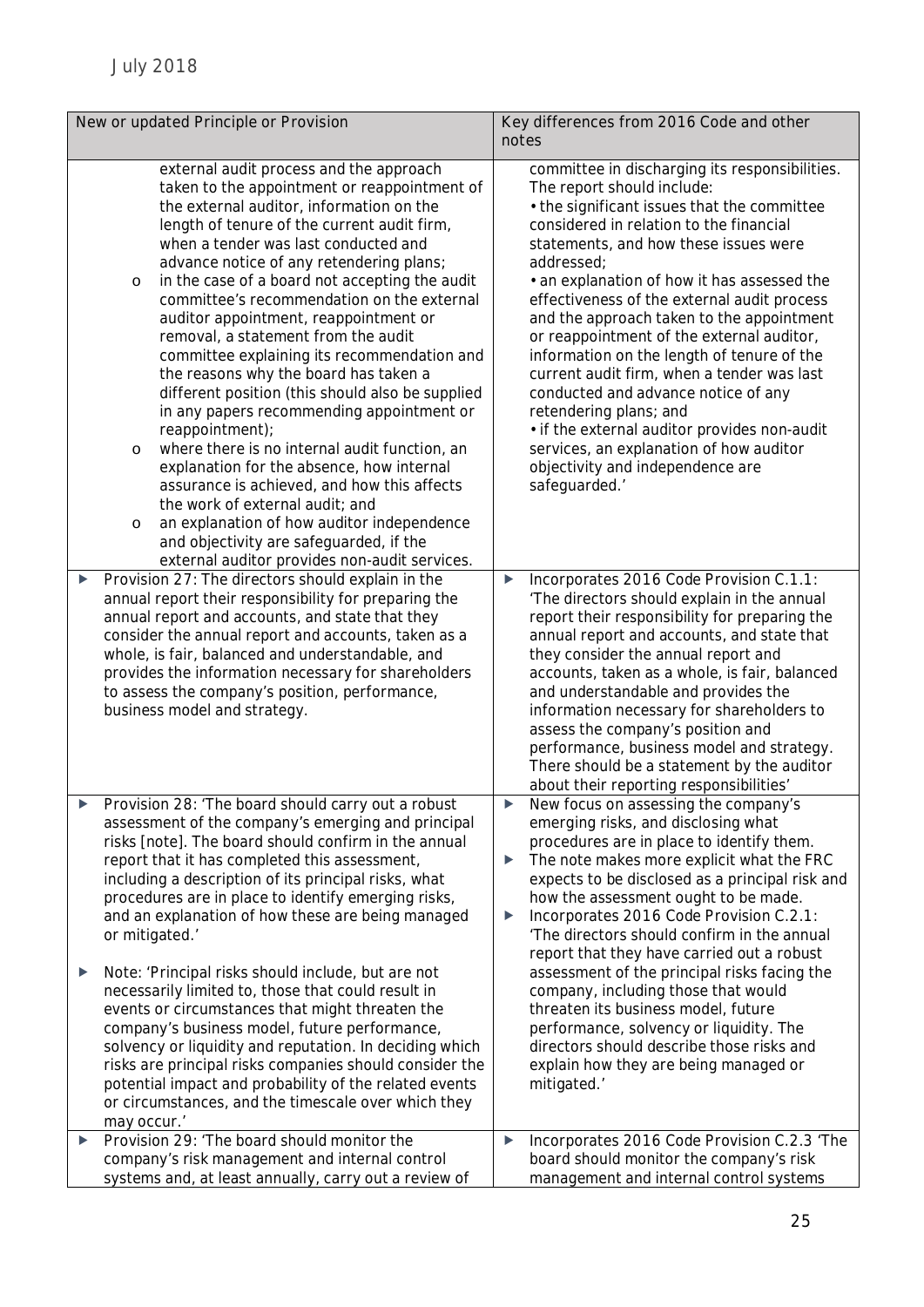| New or updated Principle or Provision                                                                                                                                                                                                                                                                                                                                                                                                                                                                                                                                                  | Key differences from 2016 Code and other<br>notes                                                                                                                                                                                                                                                                                                                                                                                                                                                                                                                                                                                        |  |
|----------------------------------------------------------------------------------------------------------------------------------------------------------------------------------------------------------------------------------------------------------------------------------------------------------------------------------------------------------------------------------------------------------------------------------------------------------------------------------------------------------------------------------------------------------------------------------------|------------------------------------------------------------------------------------------------------------------------------------------------------------------------------------------------------------------------------------------------------------------------------------------------------------------------------------------------------------------------------------------------------------------------------------------------------------------------------------------------------------------------------------------------------------------------------------------------------------------------------------------|--|
| their effectiveness and report on that review in the<br>annual report. The monitoring and review should<br>cover all material controls, including financial,<br>operational and compliance controls.'                                                                                                                                                                                                                                                                                                                                                                                  | and, at least annually, carry out a review of<br>their effectiveness, and report on that review<br>in the annual report. The monitoring and<br>review should cover all material controls,<br>including financial, operational and<br>compliance controls.'                                                                                                                                                                                                                                                                                                                                                                               |  |
| Provision 30: 'In annual and half-yearly financial<br>statements, the board should state whether it<br>considers it appropriate to adopt the going concern<br>basis of accounting in preparing them, and identify<br>any material uncertainties to the company's ability to<br>continue to do so over a period of at least twelve<br>months from the date of approval of the financial<br>statements.'                                                                                                                                                                                 | Incorporates 2016 Code Provision C.1.3: 'In<br>$\blacktriangleright$<br>annual and half-yearly financial statements,<br>the directors should state whether they<br>considered it appropriate to adopt the going<br>concern basis of accounting in preparing<br>them, and identify any material uncertainties<br>to the company's ability to continue to do so<br>over a period of at least twelve months from<br>the date of approval of the financial<br>statements.'                                                                                                                                                                   |  |
| Provision 31: 'Taking account of the company's<br>▶<br>current position and principal risks, the board should<br>explain in the annual report how it has assessed the<br>prospects of the company, over what period it has<br>done so and why it considers that period to be<br>appropriate. The board should state whether it has a<br>reasonable expectation that the company will be able<br>to continue in operation and meet its liabilities as they<br>fall due over the period of their assessment, drawing<br>attention to any qualifications or assumptions as<br>necessary.' | Incorporates 2016 Code Provision C.2.2:<br>▶<br>'Taking account of the company's current<br>position and principal risks, the directors<br>should explain in the annual report how they<br>have assessed the prospects of the company,<br>over what period they have done so and why<br>they consider that period to be appropriate.<br>The directors should state whether they have<br>a reasonable expectation that the company<br>will be able to continue in operation and meet<br>its liabilities as they fall due over the period<br>of their assessment, drawing attention to any<br>qualifications or assumptions as necessary.' |  |
| Section 5 - Remuneration                                                                                                                                                                                                                                                                                                                                                                                                                                                                                                                                                               |                                                                                                                                                                                                                                                                                                                                                                                                                                                                                                                                                                                                                                          |  |
| 'Schedule A: The design of performance-related remuneration for executive directors' of the 2016 Code has<br>been integrated into Section 5, which now includes a range of considerations for the Committee (e.g.,<br>Provision 40).                                                                                                                                                                                                                                                                                                                                                   |                                                                                                                                                                                                                                                                                                                                                                                                                                                                                                                                                                                                                                          |  |
| Principle P: 'Remuneration policies and practices<br>should be designed to support strategy and promote<br>long-term sustainable success. Executive<br>remuneration should be aligned to company purpose<br>and values, and be clearly linked to the successful<br>delivery of the company's long-term strategy.'                                                                                                                                                                                                                                                                      | Incorporates from the 2016 Code:<br>Main Principle D.1: 'Executive directors'<br>remuneration should be designed to promote<br>the long-term success of the company.<br>Performance-related elements should be<br>transparent, stretching and rigorously<br>applied.'                                                                                                                                                                                                                                                                                                                                                                    |  |
| Principle Q: 'A formal and transparent procedure for<br>▶<br>developing policy on executive remuneration and<br>determining director and senior management [note]<br>remuneration should be established. Performance-<br>related elements should be clear, stretching,<br>rigorously applied and aligned to the successful<br>delivery of the strategy. No director should be<br>involving in deciding their own remuneration<br>outcome.'                                                                                                                                             | Incorporates from the 2016 Code:<br>Main Principle D.2: 'There should be a formal<br>▶<br>and transparent procedure for developing<br>policy on executive remuneration and for<br>fixing the remuneration packages of<br>individual directors. No director should be<br>involved in deciding his or her own<br>remuneration'                                                                                                                                                                                                                                                                                                             |  |
| Note: 'senior management' has been defined as the<br>▶<br>executive committee or the first layer of management                                                                                                                                                                                                                                                                                                                                                                                                                                                                         |                                                                                                                                                                                                                                                                                                                                                                                                                                                                                                                                                                                                                                          |  |
| below board level, including the company secretary.<br>Principle R: 'Directors should exercise independent                                                                                                                                                                                                                                                                                                                                                                                                                                                                             | This principle emphasising the need for the<br>▶                                                                                                                                                                                                                                                                                                                                                                                                                                                                                                                                                                                         |  |
| ▶<br>judgement and discretion when authorising                                                                                                                                                                                                                                                                                                                                                                                                                                                                                                                                         | remuneration committee to exercise                                                                                                                                                                                                                                                                                                                                                                                                                                                                                                                                                                                                       |  |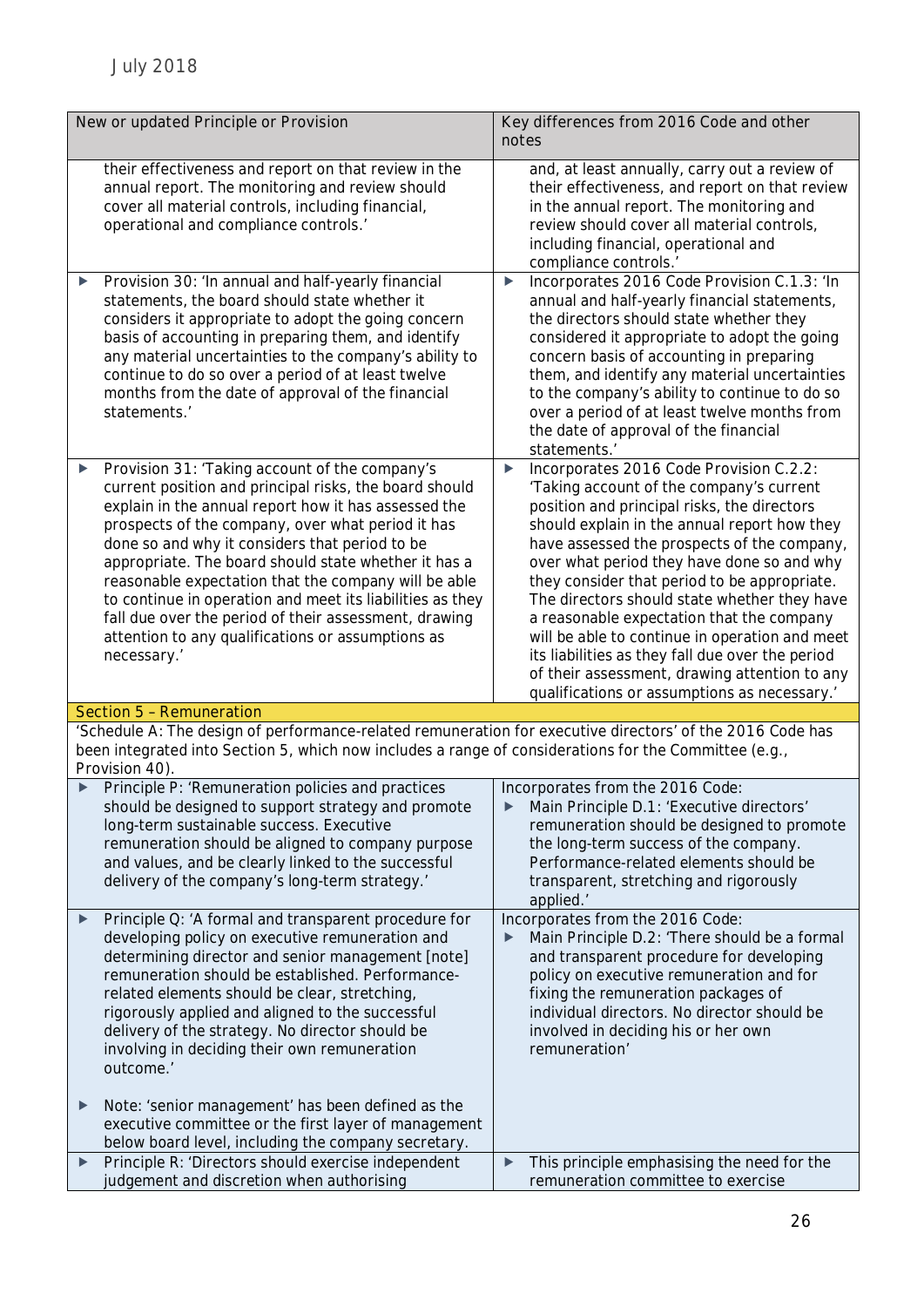| New or updated Principle or Provision |                                                                                                                                                                                                                                                                                                                                                                                                                                                                                                                                                                                                                                                                                                                                                                                             | Key differences from 2016 Code and other<br>notes |                                                                                                                                                                                                                                                                                                                                                                                                                                                                                                                                                                                                                                                                                                                                                                                                                                                                                                                                                                                                                                                                                   |
|---------------------------------------|---------------------------------------------------------------------------------------------------------------------------------------------------------------------------------------------------------------------------------------------------------------------------------------------------------------------------------------------------------------------------------------------------------------------------------------------------------------------------------------------------------------------------------------------------------------------------------------------------------------------------------------------------------------------------------------------------------------------------------------------------------------------------------------------|---------------------------------------------------|-----------------------------------------------------------------------------------------------------------------------------------------------------------------------------------------------------------------------------------------------------------------------------------------------------------------------------------------------------------------------------------------------------------------------------------------------------------------------------------------------------------------------------------------------------------------------------------------------------------------------------------------------------------------------------------------------------------------------------------------------------------------------------------------------------------------------------------------------------------------------------------------------------------------------------------------------------------------------------------------------------------------------------------------------------------------------------------|
|                                       | remuneration outcomes, taking account of company<br>and individual performance, and wider<br>circumstances.'                                                                                                                                                                                                                                                                                                                                                                                                                                                                                                                                                                                                                                                                                |                                                   | independent judgement and discretion is<br>new. The FRC is keen for directors to be<br>empowered to override formulaic<br>remuneration outcomes, for example, when<br>the link to performance is missing.                                                                                                                                                                                                                                                                                                                                                                                                                                                                                                                                                                                                                                                                                                                                                                                                                                                                         |
| ▶<br>▶                                | Provision 32: 'The board should establish a<br>remuneration committee of independent non-<br>executive directors, with a minimum membership of<br>three, or in the case of smaller companies, two [note].<br>In addition, the chair of the board can only be a<br>member if they were independent on appointment<br>and cannot chair the committee. Before appointment<br>as chair of the remuneration committee, the<br>appointee should have served on a remuneration<br>committee for at least 12 months.<br>Note: A smaller company is one that is below the<br>FTSE 350 throughout the year immediately prior to<br>the reporting year.                                                                                                                                                | ▶<br>▶                                            | The requirement for committee chairs to<br>have previously served on a remuneration<br>committee for at least a year is new and was<br>one of the 'asks' from the Government's<br>reform proposals.<br>Incorporates 2016 Code Provision D.2.1:<br>'The board should establish a remuneration<br>committee of at least three, or in the case of<br>smaller companies' two, independent non-<br>executive directors. In addition the company<br>chairman may also be a member of, but not<br>chair, the committee if he or she was<br>considered independent on appointment as<br>chairman. The remuneration committee<br>should make available its terms of reference,<br>explaining its role and the authority                                                                                                                                                                                                                                                                                                                                                                    |
| ▶<br>▶<br>▶                           | Provision 33: 'The remuneration committee should<br>have delegated responsibility for determining the<br>policy for executive director remuneration and setting<br>remuneration for the chair, executive directors and<br>senior management [also note 1]. It should review<br>workforce [see note 2] remuneration and related<br>policies, and the alignment of incentives and rewards<br>with culture, taking these into account when setting<br>the policy for executive director remuneration.'<br>Note 1: 'senior management' has been defined as the<br>executive committee or the first layer of management<br>below board level, including the company secretary.<br>Note 2: 'See Guidance on Board Effectiveness Section<br>5 for a description of the workforce in this context.' | ▶<br>▶<br>▶<br>▶                                  | delegated to it by the board. []'<br>Following Principle Q, remuneration<br>committees have an increased role in<br>reviewing the workforce's remuneration and<br>related policies.<br>There is an increased responsibility for the<br>remuneration committee which now includes<br>determining senior management<br>remuneration.<br>In line with the broader increased focus on<br>culture, remuneration committees will need<br>to review that incentives and rewards align<br>with culture.<br>Incorporates from the 2016 Code:<br>Provision D.2.2: 'The remuneration<br>committee should have delegated<br>responsibility for setting remuneration for all<br>executive directors and the chairman,<br>including pension rights and any<br>compensation payments. The committee<br>should also recommend and monitor the level<br>and structure of remuneration for senior<br>management. The definition of "senior<br>management" for this purpose should be<br>determined by the board but should normally<br>include the first layer of management below<br>board level.' |
| ▶                                     | Provision 34: 'The remuneration of non-executive<br>directors should be determined in accordance with<br>the Articles of Association or, alternatively, by the<br>board. Levels of remuneration for the chair and all<br>non-executive directors should reflect the time<br>commitment and responsibilities of the role.<br>Remuneration for all non-executive directors should                                                                                                                                                                                                                                                                                                                                                                                                             |                                                   | Incorporates from the 2016 Code:<br>Provision D.1.3: 'Levels of remuneration for<br>non-executive directors should reflect the<br>time commitment and responsibilities of the<br>role. Remuneration for non-executive<br>directors should not include share options or<br>other performance-related elements. []'                                                                                                                                                                                                                                                                                                                                                                                                                                                                                                                                                                                                                                                                                                                                                                 |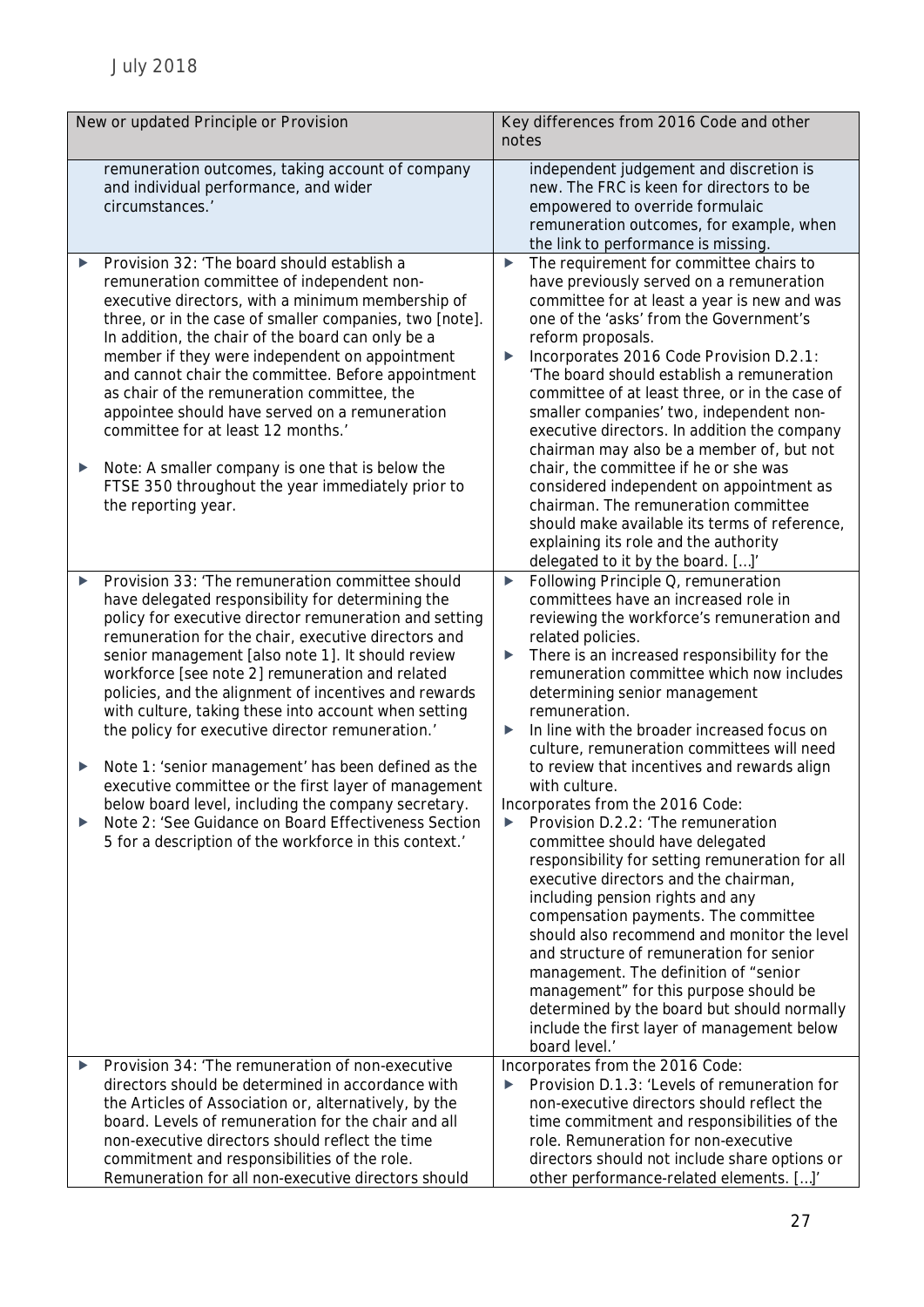| New or updated Principle or Provision |                                                                                                                                                                                                                                                                                                                                                                                                                                                                                                                                              | Key differences from 2016 Code and other<br>notes |                                                                                                                                                                                                                                                                                                                                                                                                                                                                                                                       |
|---------------------------------------|----------------------------------------------------------------------------------------------------------------------------------------------------------------------------------------------------------------------------------------------------------------------------------------------------------------------------------------------------------------------------------------------------------------------------------------------------------------------------------------------------------------------------------------------|---------------------------------------------------|-----------------------------------------------------------------------------------------------------------------------------------------------------------------------------------------------------------------------------------------------------------------------------------------------------------------------------------------------------------------------------------------------------------------------------------------------------------------------------------------------------------------------|
| ▶                                     | not include share options or other performance-<br>related elements.'<br>Provision 35: 'Where a remuneration consultant is                                                                                                                                                                                                                                                                                                                                                                                                                   | ▶                                                 | Provision D.2.3: 'The board itself or, where<br>required by the Articles of Association, the<br>shareholders should determine the<br>remuneration of the non-executive directors<br>within the limits set in the Articles of<br>Association. Where permitted by the Articles,<br>the board may however delegate this<br>responsibility to a committee, which might<br>include the chief executive.'<br>Incorporates from the 2016 Code:                                                                               |
|                                       | appointed, this should be the responsibility of the<br>remuneration committee. The consultant should be<br>identified in the annual report alongside a statement<br>about any other connection it has with the company<br>or individual directors. Independent judgement should<br>be exercised when evaluating the advice of external<br>third parties and when receiving views from executive<br>directors and senior management.                                                                                                          |                                                   | Supporting Principles D.2: 'The remuneration<br>committee should take care to recognise and<br>manage conflicts of interest when receiving<br>views from executive directors or senior<br>management, or consulting the chief<br>executive about its proposals. The<br>remuneration committee should also be<br>responsible for appointing any consultants in<br>respect of executive director remuneration.                                                                                                          |
| ▶                                     | Note: 'senior management' has been defined as the<br>executive committee or the first layer of management<br>below board level, including the company secretary.                                                                                                                                                                                                                                                                                                                                                                             | ▶                                                 | []'<br>Provision D.2.1: 'The board should establish a<br>remuneration committee of at least three, or<br>in the case of smaller companies' two,<br>independent non-executive directors. In<br>addition the company chairman may also be a<br>member of, but not chair, the committee if he<br>or she was considered independent on<br>appointment as chairman. The remuneration<br>committee should make available its terms of<br>reference, explaining its role and the<br>authority delegated to it by the board.' |
| ▶                                     | Provision 36: 'Remuneration schemes should promote<br>long-term shareholdings by executive directors that<br>support alignment with long-term shareholder<br>interests. In normal circumstances, share awards<br>granted for this purpose should be released for sale<br>on a phased basis and be subject to a total vesting<br>and holding period of five years or more. The<br>remuneration committee should develop a formal<br>policy for post-employment shareholding<br>requirements encompassing both unvested and<br>vested shares.' | $\blacktriangleright$<br>▶                        | Recommended minimum vesting and post-<br>vesting holding periods for executive share<br>awards have been extended from three to<br>five years.<br>The inclusion of post-employment periods is<br>also new, and the shareholding requirements<br>cover both unvested and vested shares.                                                                                                                                                                                                                                |
| ▶                                     | Provision 37: 'Remuneration schemes and policies<br>should enable the use of discretion to override<br>formulaic outcomes. They should also include<br>provisions that would enable the company to recover<br>and/or withhold sums or share awards, and specify<br>the circumstances in which it would be appropriate to<br>do so.'                                                                                                                                                                                                          | ▶<br>▶                                            | The term 'discretion' was not used in the<br>2016 Code and the first part of Provision 37<br>is new. This aligns with 2018 Code Principle<br>R.<br>Incorporates 2016 Code Provision D.1.1: 'In<br>designing schemes of performance-related<br>remuneration for executive directors, the<br>remuneration committee should follow the<br>provisions in Schedule A to this Code.<br>Schemes should include provisions that would<br>enable the company to recover sums paid or<br>withhold the payment of any sum, and   |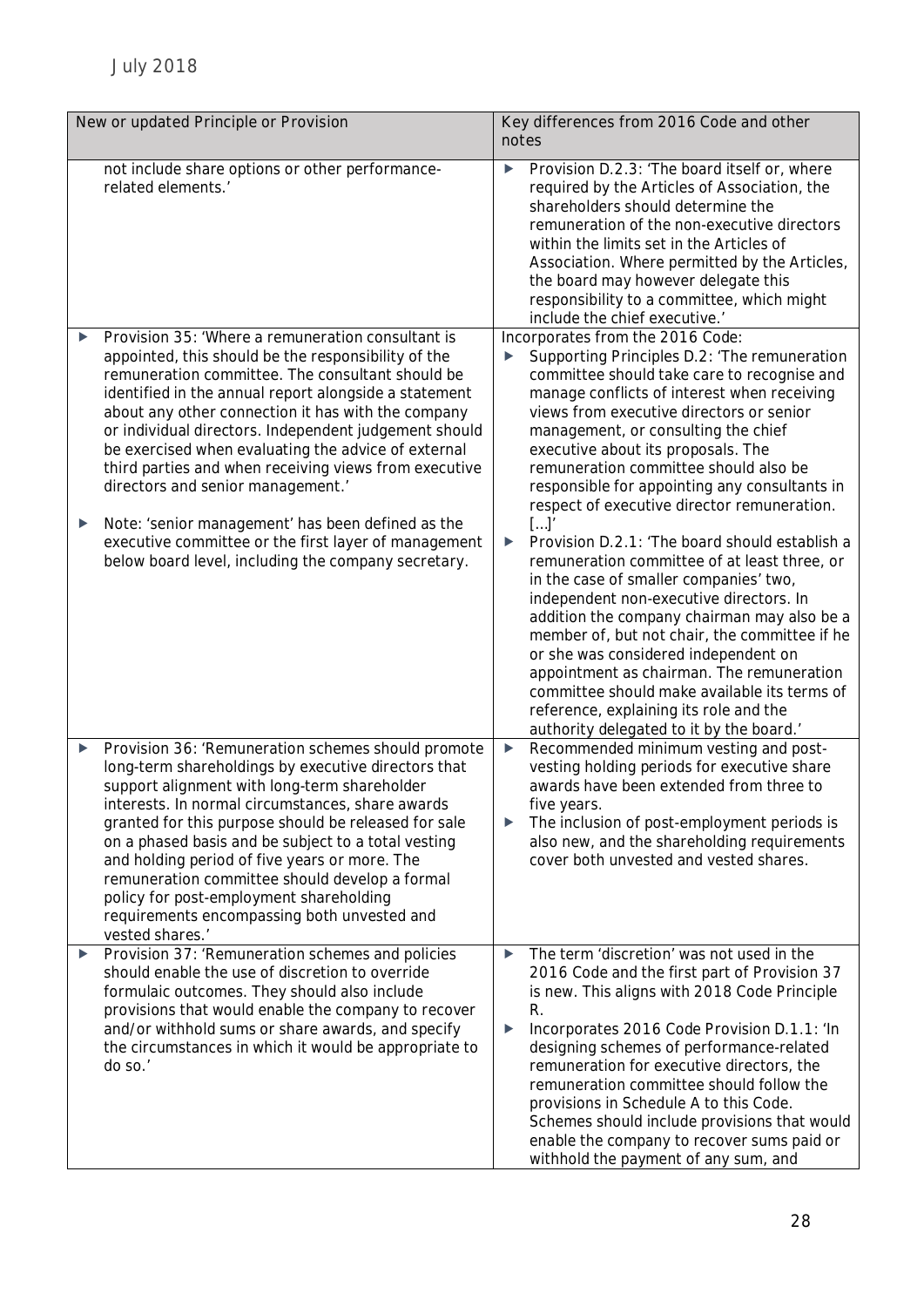| New or updated Principle or Provision |                                                                                                                                                                                                                                                                                                                                                                                                                                                                                                                                                                                                                                                                                                                                                                                                                                                                                                                                                                                                                                                                                                                                               | Key differences from 2016 Code and other<br>notes                                                                                                                                                                                                                                                                                                                                                                                                                                                                                                                                                                                                                                                                                                                                      |  |
|---------------------------------------|-----------------------------------------------------------------------------------------------------------------------------------------------------------------------------------------------------------------------------------------------------------------------------------------------------------------------------------------------------------------------------------------------------------------------------------------------------------------------------------------------------------------------------------------------------------------------------------------------------------------------------------------------------------------------------------------------------------------------------------------------------------------------------------------------------------------------------------------------------------------------------------------------------------------------------------------------------------------------------------------------------------------------------------------------------------------------------------------------------------------------------------------------|----------------------------------------------------------------------------------------------------------------------------------------------------------------------------------------------------------------------------------------------------------------------------------------------------------------------------------------------------------------------------------------------------------------------------------------------------------------------------------------------------------------------------------------------------------------------------------------------------------------------------------------------------------------------------------------------------------------------------------------------------------------------------------------|--|
|                                       |                                                                                                                                                                                                                                                                                                                                                                                                                                                                                                                                                                                                                                                                                                                                                                                                                                                                                                                                                                                                                                                                                                                                               | specify the circumstances in which it would<br>be appropriate to do so.'                                                                                                                                                                                                                                                                                                                                                                                                                                                                                                                                                                                                                                                                                                               |  |
| ▶                                     | Provision 38: 'Only basic salary should be<br>pensionable. The pension contribution rates for<br>executive directors, or payments in lieu, should be<br>aligned with those available to the workforce. The<br>pension consequences and associated costs of basic<br>salary increases and any other changes in pensionable<br>remuneration, or contribution rates, particularly for<br>directors close to retirement, should be carefully<br>considered when compared with workforce<br>arrangements.'                                                                                                                                                                                                                                                                                                                                                                                                                                                                                                                                                                                                                                         | The requirement to align pension<br>▶<br>arrangements to those of the wider<br>workforce is new.<br>Incorporates 2016 Code Provision D.1.4:<br>▶<br>'The remuneration committee should<br>carefully consider what compensation<br>commitments (including pension<br>contributions and all other elements) their<br>directors' terms of appointment would entail<br>in the event of early termination. []'                                                                                                                                                                                                                                                                                                                                                                              |  |
| ▶                                     | Provision 39: 'Notice or contract periods should be<br>one year or less. If it is necessary to offer longer<br>periods to new directors recruited from outside the<br>company, such periods should reduce to one year or<br>less after the initial period. The remuneration<br>committee should ensure compensation commitments<br>in directors' terms of appointment do not reward poor<br>performance. They should be robust in reducing<br>compensation to reflect departing directors'<br>obligations to mitigate loss.'                                                                                                                                                                                                                                                                                                                                                                                                                                                                                                                                                                                                                  | Incorporates from the 2016 Code:<br>Provision D.1.4: 'The remuneration<br>committee should carefully consider what<br>compensation commitments (including<br>pension contributions and all other elements)<br>their directors' terms of appointment would<br>entail in the event of early termination. The<br>aim should be to avoid rewarding poor<br>performance. They should take a robust line<br>on reducing compensation to reflect<br>departing directors' obligations to mitigate<br>loss.'<br>Provision D.1.5: 'Notice or contract periods<br>should be set at one year or less. If it is<br>necessary to offer longer notice or contract<br>periods to new directors recruited from<br>outside, such periods should reduce to one<br>year or less after the initial period.' |  |
| ▶                                     | Provision 40: 'When determining executive director<br>remuneration policy and practices, the remuneration<br>committee should address the following:<br>clarity - remuneration arrangements should<br>$\circ$<br>be transparent and promote effective<br>engagement with shareholders and the<br>workforce;<br>simplicity - remuneration structures should<br>$\circ$<br>avoid complexity and their rationale and<br>operation should be easy to understand;<br>risk - remuneration arrangements should<br>$\circ$<br>ensure reputational and other risks from<br>excessive rewards, and behavioural risks that<br>can arise from target-based incentive plans,<br>are identified and mitigated;<br>predictability - the range of possible values of<br>$\circ$<br>rewards to individual directors and any other<br>limits or discretions should be identified and<br>explained at the time of approving the policy;<br>proportionality - the link between individual<br>$\circ$<br>awards, the delivery of strategy and the long-<br>term performance of the company should be<br>clear. Outcomes should not reward poor<br>performance; and | These considerations are new and link to the<br>▶<br>new or enhanced focus in the Code on long<br>term success, purpose, culture and values.                                                                                                                                                                                                                                                                                                                                                                                                                                                                                                                                                                                                                                           |  |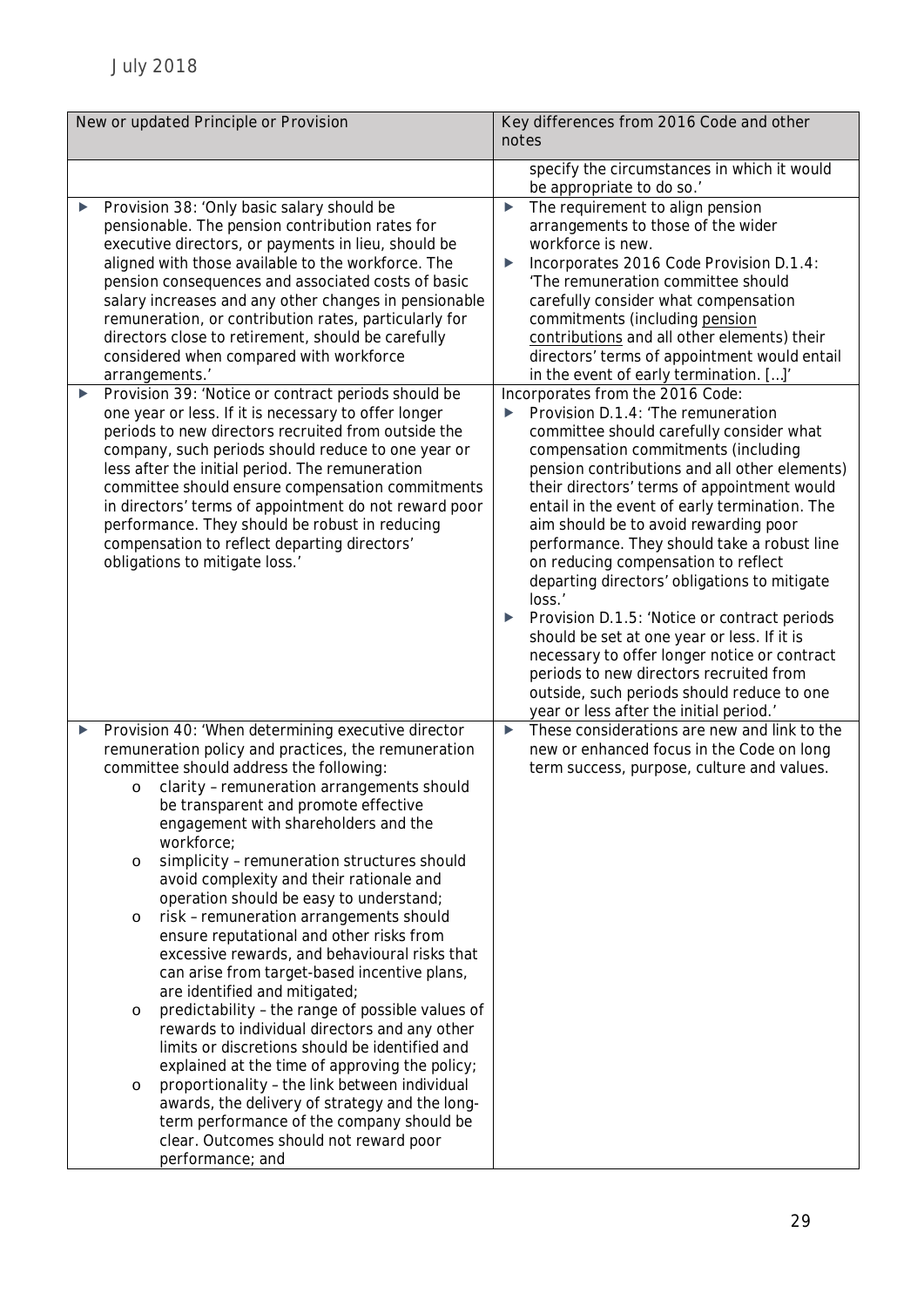| New or updated Principle or Provision                                                                                                 |                                                                                                                                                                                                                                                                                                                                                                                                                                                                                                                                                                                                                                                                                                                                                                                                                                                                                                                                                                                                     | notes | Key differences from 2016 Code and other                                                                                                                                                                                                                                                                                                                                                           |
|---------------------------------------------------------------------------------------------------------------------------------------|-----------------------------------------------------------------------------------------------------------------------------------------------------------------------------------------------------------------------------------------------------------------------------------------------------------------------------------------------------------------------------------------------------------------------------------------------------------------------------------------------------------------------------------------------------------------------------------------------------------------------------------------------------------------------------------------------------------------------------------------------------------------------------------------------------------------------------------------------------------------------------------------------------------------------------------------------------------------------------------------------------|-------|----------------------------------------------------------------------------------------------------------------------------------------------------------------------------------------------------------------------------------------------------------------------------------------------------------------------------------------------------------------------------------------------------|
| $\circ$                                                                                                                               | alignment to culture - incentive schemes<br>should drive behaviours consistent with<br>company purpose, values and strategy.'                                                                                                                                                                                                                                                                                                                                                                                                                                                                                                                                                                                                                                                                                                                                                                                                                                                                       |       |                                                                                                                                                                                                                                                                                                                                                                                                    |
| report, including:<br>$\circ$<br>$\circ$<br>$\circ$<br>$\circ$<br>necessary;<br>$\circ$<br>$\circ$<br>policy; and<br>$\circ$<br>why.' | Provision 41: 'There should be a description of the<br>work of the remuneration committee in the annual<br>an explanation of the strategic rationale for<br>executive directors' remuneration policies,<br>structures and any performance metrics;<br>reasons why the remuneration is appropriate<br>using internal and external measures,<br>including pay ratios and pay gaps;<br>a description, with examples, of how the<br>remuneration committee has addressed the<br>factors in Provision 40;<br>whether the remuneration policy operated as<br>intended in terms of company performance<br>and quantum, and, if not, what changes are<br>what engagement has taken place with<br>shareholders and the impact this has had on<br>remuneration policy and outcomes;<br>what engagement with the workforce has<br>taken place to explain how executive<br>remuneration aligns with wider company pay<br>to what extent discretion has been applied to<br>remuneration outcomes and the reasons | ▶     | There are expanded disclosure requirements<br>compared to the 2016 Code including the<br>company's approach to investing in,<br>developing and rewarding the workforce as<br>well as the Remuneration Committee's<br>engagement with the workforce. The<br>Provision incorporates some of the reporting<br>developments brought in by The Companies<br>(Miscellaneous Reporting) Regulations 2018. |